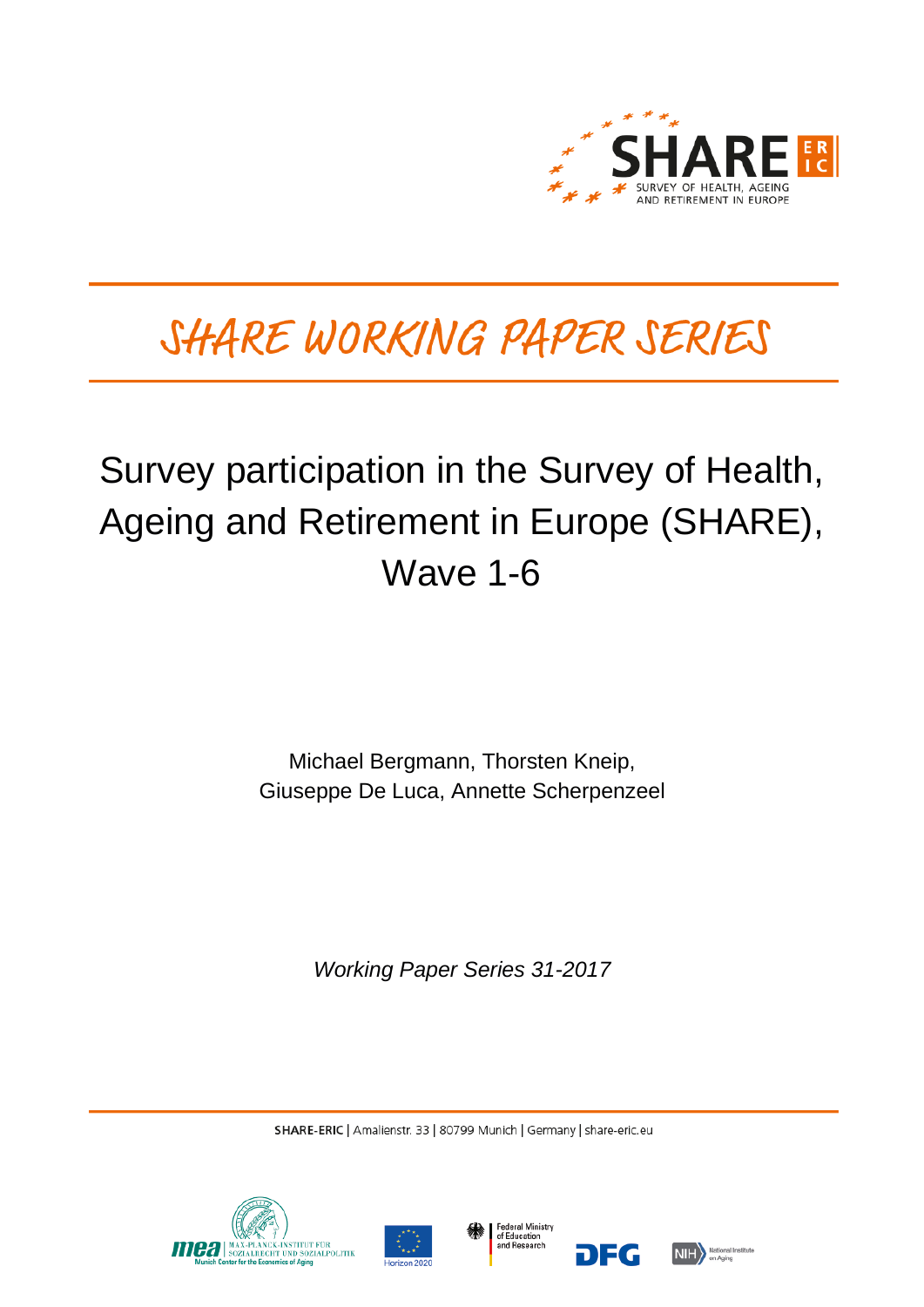## **Survey Participation in the Survey of Health, Ageing and Retirement in Europe (SHARE), Wave 1-6**

Based on Release 6.0.0 (March 2017)

 $M$ ichael Bergmann<sup>a,b</sup>, Thorsten Kneip<sup>b</sup>, Giuseppe De Luca<sup>c</sup>, Annette Scherpenzeel<sup>a,b</sup>

<sup>a</sup> Technical University of Munich (Chair for the Economics of Aging)

 $<sup>b</sup>$  Munich Center for the Economics of Aging (MEA),</sup> Max Planck Institute for Social Law and Social Policy

c Università degli Studi di Palermo

Please cite as: Bergmann, Michael; Kneip, Thorsten; De Luca, Giuseppe; Scherpenzeel, Annette (2017). Survey Participation in the Survey of Health, Ageing and Retirement in Europe (SHARE), Wave 1-6. Based on Release 6.0.0 (March 2017). SHARE Working Paper Series 31-2017. Munich: Munich Center for the Economics of Aging (MEA).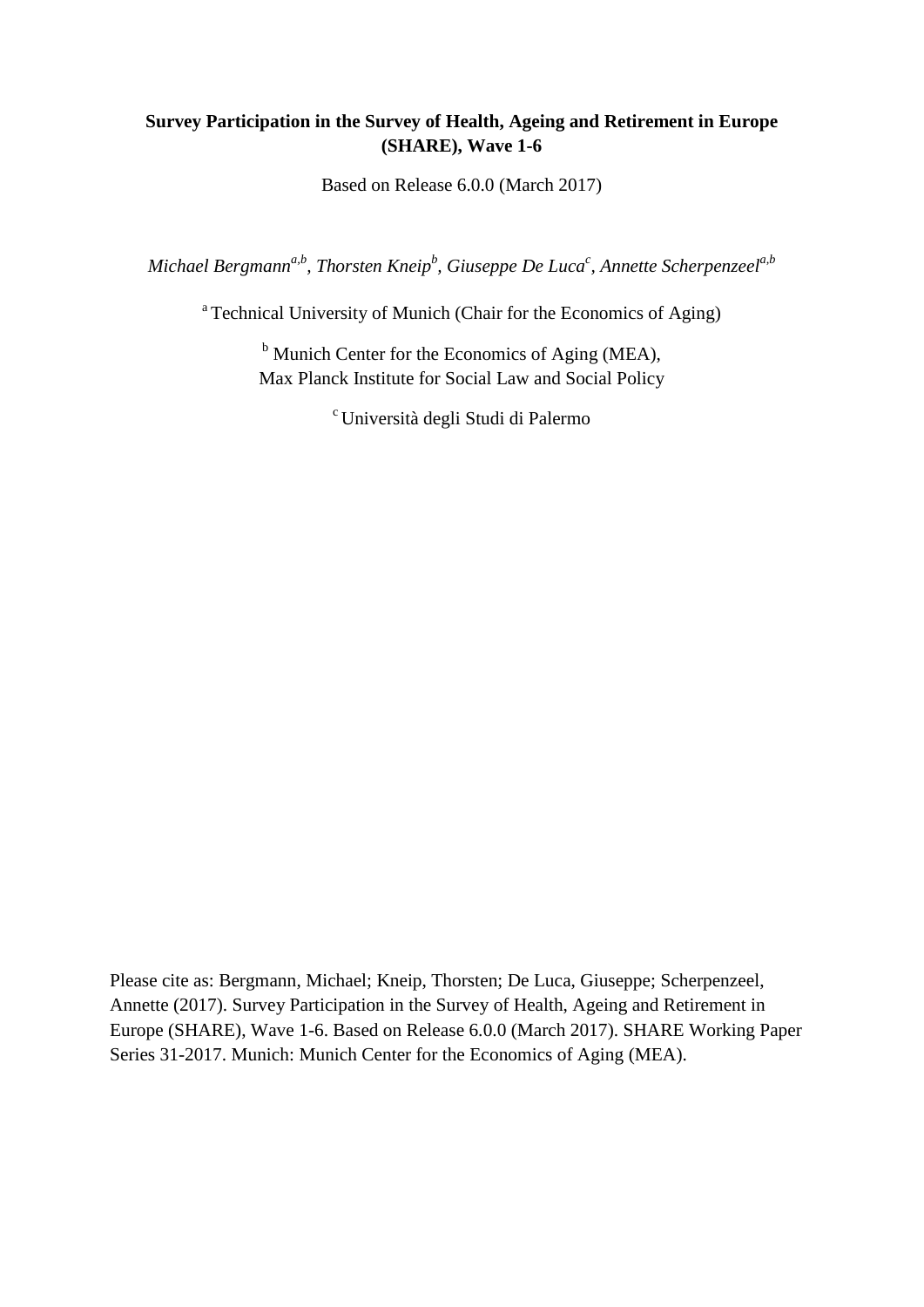## <span id="page-2-0"></span>**Contents**

| 1.  |                                                                                 |
|-----|---------------------------------------------------------------------------------|
| 2.  |                                                                                 |
| 3.  |                                                                                 |
| 4.  | Survey participation in the SHARE baseline and refreshment samples  17          |
| 4.1 |                                                                                 |
| 4.2 |                                                                                 |
| 5.  |                                                                                 |
| 5.1 |                                                                                 |
| 5.2 | Wave-to-wave retention including recovery of former respondents34               |
| 5.3 | Wave-to-wave retention including recovery of former respondents and new/missing |
| 5.4 | End-of-life interviews by the respondents' partner or a close relative 38       |
|     |                                                                                 |
|     |                                                                                 |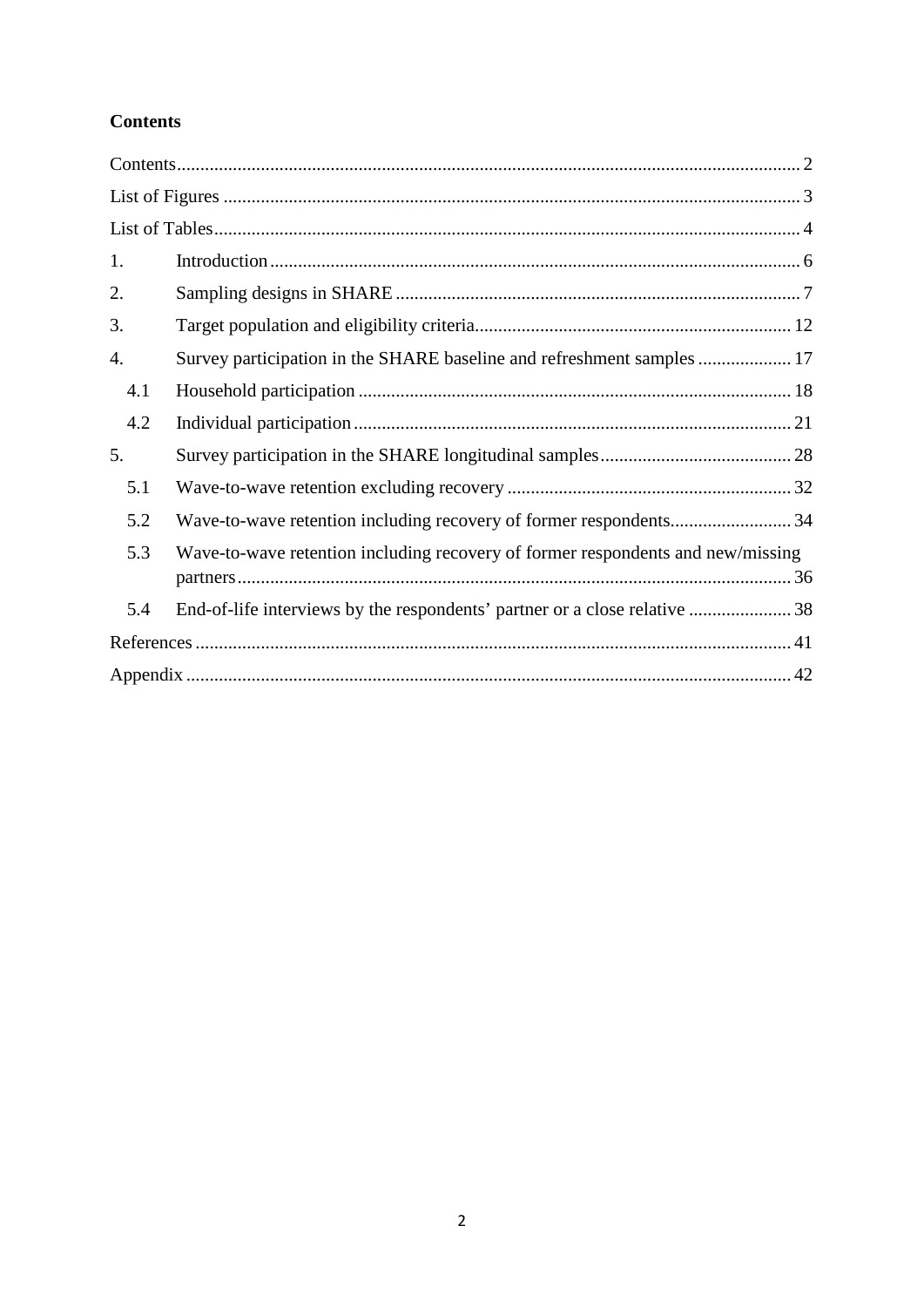## <span id="page-3-0"></span>**List of Figures**

| Figure 1: Baseline/refreshment samples in Wave 1 by classification of sample units 14 |  |
|---------------------------------------------------------------------------------------|--|
| Figure 2: Baseline/refreshment samples in Wave 2 by classification of sample units 15 |  |
| Figure 3: Baseline/refreshment samples in Wave 4 by classification of sample units 15 |  |
| Figure 4: Baseline/refreshment samples in Wave 5 by classification of sample units 16 |  |
| Figure 5: Baseline/refreshment samples in Wave 6 by classification of sample units 16 |  |
|                                                                                       |  |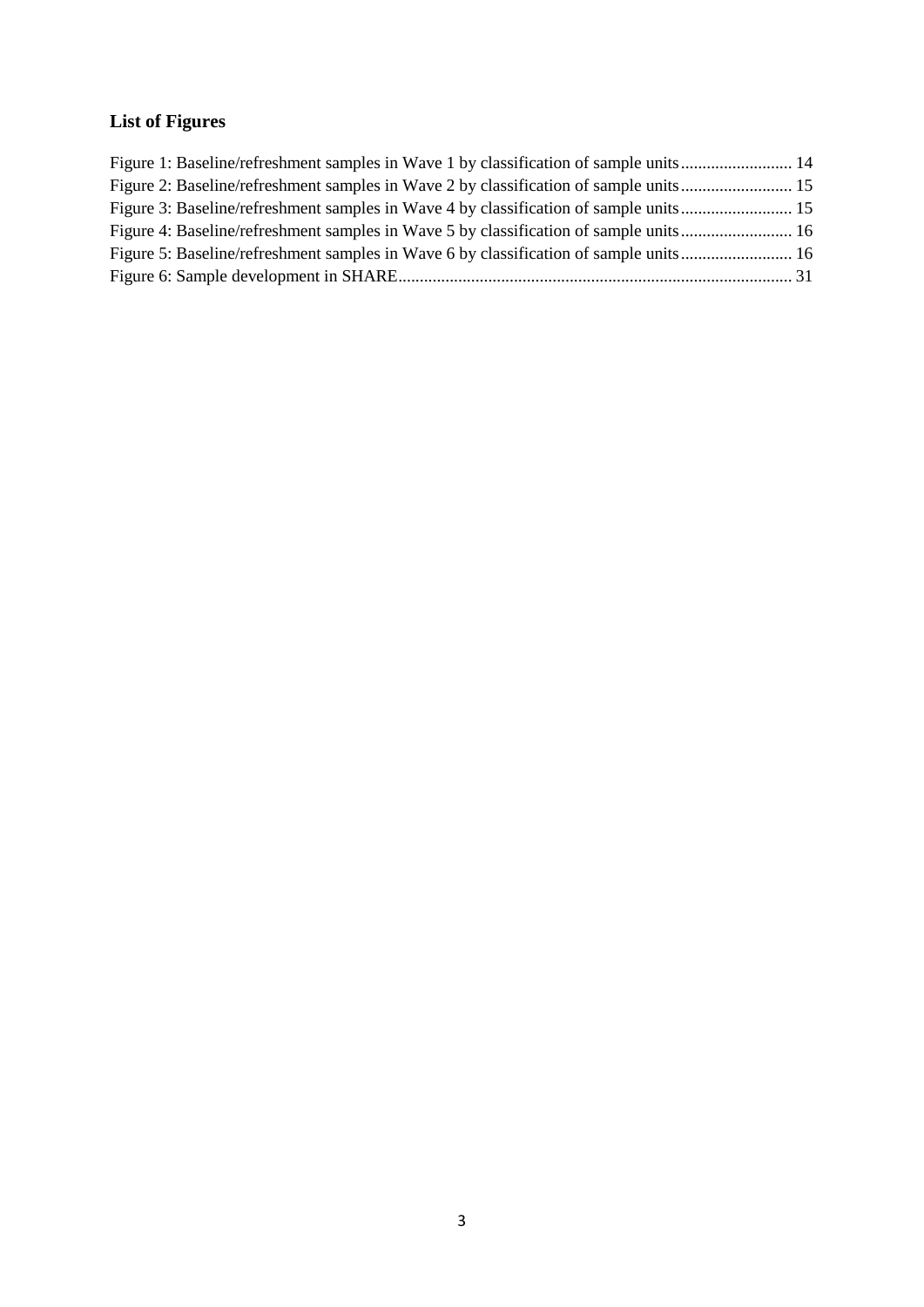## <span id="page-4-0"></span>**List of Tables**

| Table 2: Breakdown of all baseline/refreshment samples in Wave 1 by country  19                     |
|-----------------------------------------------------------------------------------------------------|
|                                                                                                     |
| Table 4: Breakdown of all baseline/refreshment samples in Wave 4 by country  20                     |
|                                                                                                     |
|                                                                                                     |
| Table 7: Breakdown of all baseline/refreshment samples in Wave 1 by country, sex, and age 23        |
| Table 8: Breakdown of all baseline/refreshment samples in Wave 2 by country, sex, and age 24        |
| Table 9: Breakdown of all baseline/refreshment samples in Wave 4 by country, sex, and age 25        |
| Table 10: Breakdown of all baseline/refreshment samples in Wave 5 by country, sex, and age 26       |
| Table 11: Breakdown of all baseline/refreshment samples in Wave 6 by country, sex, and age 27       |
|                                                                                                     |
|                                                                                                     |
| Table 14: Wave-to-wave retention rates of all Wave 4 (2010) samples by country  34                  |
|                                                                                                     |
| Table 16: Wave-to-wave retention rates incl. recovery of all Wave 1 (2004) samples by country  35   |
| Table 17: Wave-to-wave retention rates incl. recovery of all Wave 2 (2006) samples by country  35   |
| Table 18: Wave-to-wave retention rates incl. recovery of all Wave 4 (2010) samples by country  36   |
| Table 19: Wave-to-wave retention rates incl. recovery of all Wave 5 (2012) samples by country  36   |
| Table 20: Wave-to-wave retention rates incl. recovery and new/missing partners of all Wave 1 (2004) |
|                                                                                                     |
| Table 21: Wave-to-wave retention rates incl. recovery and new/missing partners of all Wave 2 (2006) |
|                                                                                                     |
| Table 22: Wave-to-wave retention rates incl. recovery and new/missing partners of all Wave 4 (2010) |
|                                                                                                     |
| Table 23: Wave-to-wave retention rates incl. recovery and new/missing partners of all Wave 5 (2012) |
|                                                                                                     |
|                                                                                                     |
| Table 25: Baseline/refreshment samples in Wave 1 (2004) by classification of sample units (absolute |
|                                                                                                     |
| Table 26: Baseline/refreshment samples in Wave 2 (2006) by classification of sample units (absolute |
|                                                                                                     |
| Table 27: Baseline/refreshment samples in Wave 4 (2010) by classification of sample units (absolute |
|                                                                                                     |
| Table 28: Baseline/refreshment samples in Wave 5 (2012) by classification of sample units (absolute |
|                                                                                                     |
| Table 29: Baseline/refreshment samples in Wave 6 (2014) by classification of sample units (absolute |
|                                                                                                     |
|                                                                                                     |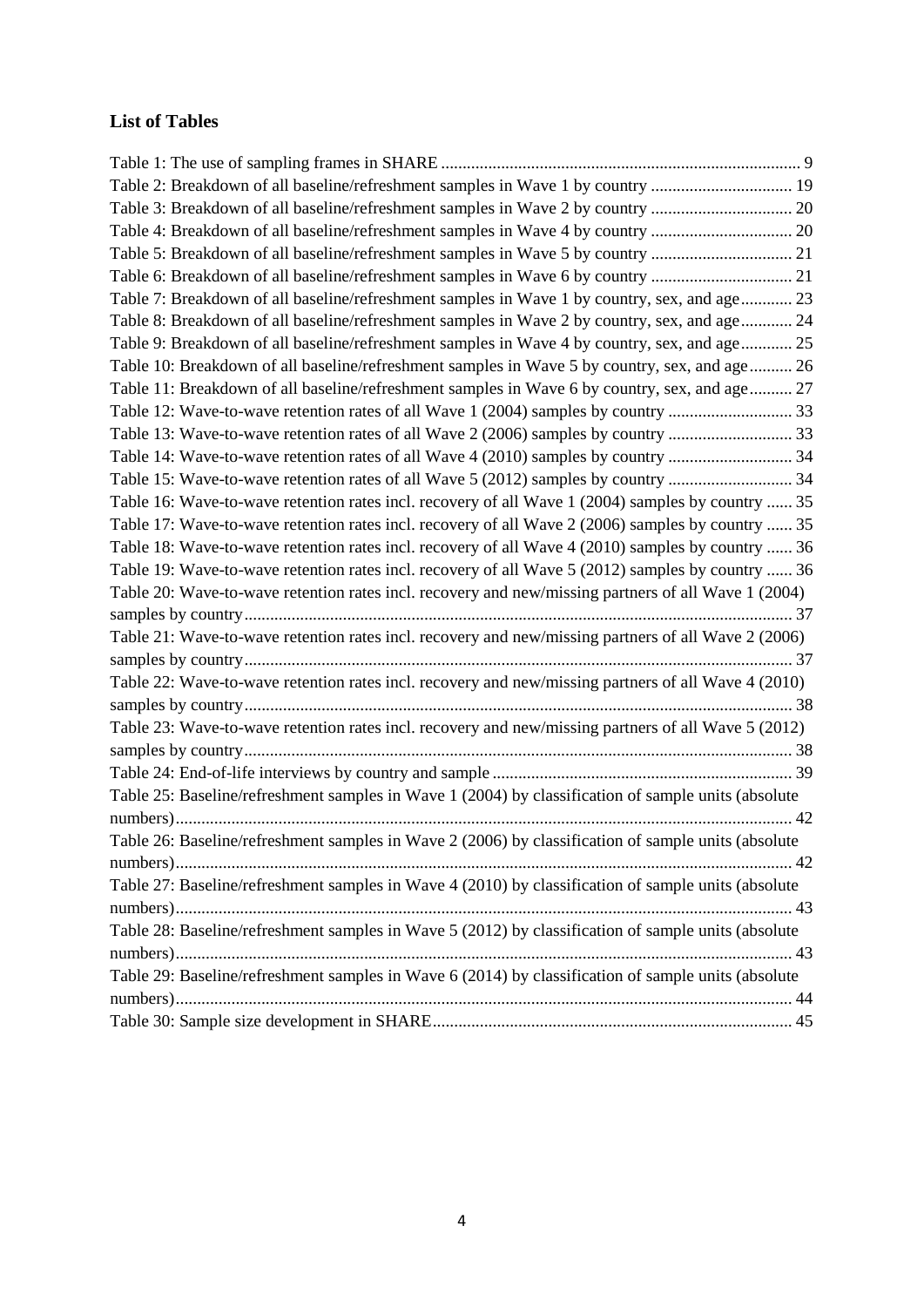### **Survey Participation in the Survey of Health, Ageing and Retirement in Europe (SHARE), Wave 1-6**

Based on Release 6.0.0 (March 2017)

 $M$ ichael Bergmann<sup>a,b</sup>, Thorsten Kneip<sup>b</sup>, Giuseppe De Luca<sup>c</sup>, Annette Scherpenzeel<sup>a,b</sup>

<sup>a</sup> Technical University of Munich (Chair for the Economics of Aging)

 $<sup>b</sup>$  Munich Center for the Economics of Aging (MEA),</sup> Max Planck Institute for Social Law and Social Policy

c Università degli Studi di Palermo

*Abstract:* This data documentation is meant to provide users of the Survey of Health, Ageing and Retirement in Europe (SHARE) with a general overview about both the participation of respondents in their first (baseline/refreshment) interview as well as the longitudinal development of the survey so far. All numbers and figures reported in this documentation are based on information from the SHARE sample management system (SMS) and additional national gross sample information using Release 6.0.0 from March 2017. After a brief summary of the different sampling designs that have been used in SHARE, the target population as well as eligibility criteria are described. Against this background, we first report household and individual participation in the baseline or refreshment interview by wave, country, and certain subgroups. The second focus is on sample development over time, i.e. the wave-to-wave participatory behavior of initial samples, entrance patterns of new sample members, and success of achieving so called end of live (EOL) interviews, usually with the partner or a close relative when the respondent has died.

*Keywords*: survey participation, response rates, panel retention, sample design, SHARE

*Acknowledgment:* This paper uses data from SHARE Waves 1, 2, 3 (SHARELIFE), 4, 5 and 6 (DOIs: [10.6103/SHARE.w1.600,](http://dx.doi.org/10.6103/SHARE.w1.600) [10.6103/SHARE.w2.600,](http://dx.doi.org/10.6103/SHARE.w2.600) [10.6103/SHARE.w3.600,](http://dx.doi.org/10.6103/SHARE.w3.600) [10.6103/SHAR](http://dx.doi.org/10.6103/SHARE.w4.600) [E.w4.600,](http://dx.doi.org/10.6103/SHARE.w4.600) [10.6103/SHARE.w5.600,](http://dx.doi.org/10.6103/SHARE.w5.600) [10.6103/SHARE.w6.600\)](http://dx.doi.org/10.6103/SHARE.w6.600), see Börsch-Supan et al. [\(2013\)](#page-41-1) for methodological details.

The SHARE data collection has been primarily funded by the European Commission through FP5 (QLK6-CT-2001-00360), FP6 (SHARE-I3: RII-CT-2006-062193, COMPARE: CIT5-CT-2005- 028857, SHARELIFE: CIT4-CT-2006-028812) and FP7 (SHARE-PREP: N°211909, SHARE-LEAP: N°227822, SHARE M4: N°261982). Additional funding from the German Ministry of Education and Research, the Max Planck Society for the Advancement of Science, the U.S. National Institute on Aging (U01\_AG09740-13S2, P01\_AG005842, P01\_AG08291, P30\_AG12815, R21\_AG025169, Y1- AG-4553-01, IAG\_BSR06-11, OGHA\_04-064, HHSN271201300071C) and from various national funding sources is gratefully acknowledged (see [www.share-project.org\)](http://www.share-project.org/).

The authors would like to thank Tim Birkenbach, Stefan Gruber, and Axel Börsch-Supan for their valuable comments and suggestions to improve the quality of the paper.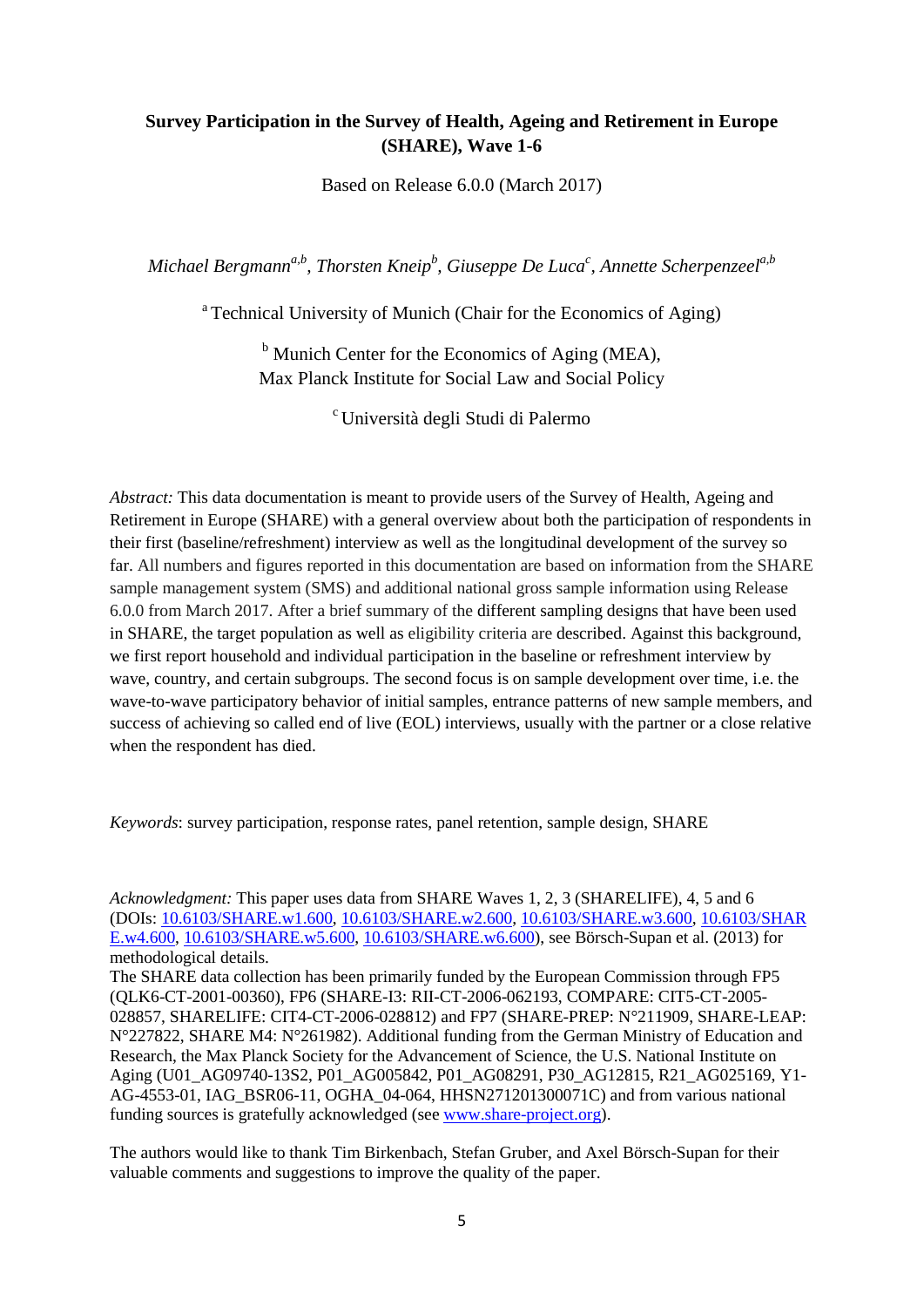#### <span id="page-6-0"></span>**1. Introduction**

This data documentation is meant to provide users of the Survey of Health, Ageing and Retirement in Europe [\(SHARE; Börsch-Supan, et al., 2013\)](#page-41-1) with a general overview about both the participation of respondents in their first (baseline/refreshment) interview as well as the longitudinal development of the survey so far. It thus complements the previous reports on survey participation in SHARE that are mainly based on data during and at the end of fieldwork [\(Blom & Schröder, 2011;](#page-41-2) [Giuseppe De Luca & Peracchi, 2005;](#page-41-3) [Kneip, 2013;](#page-41-4) [Kneip, Malter, & Sand, 2015;](#page-41-5) [Malter, 2013;](#page-41-6) [Malter & Sand, 2017\)](#page-41-7). SHARE is a multidisciplinary and cross-national panel study, which is conducted biannually since 2004. By collecting data on health, socioeconomic status, and social and family networks from individuals aged 50 and older and their partners, it strongly contributes to the understanding of the ageing process in Europe. In the waves conducted so far, data from 20 European countries (Austria, Belgium, Croatia, Czech Republic, Denmark, Estonia, France, Germany, Greece, Hungary, Ireland, Italy, Luxembourg, the Netherlands, Poland, Portugal, Slovenia, Spain (including the region of Girona), Sweden, and Switzerland) plus Israel have been collected.<sup>[1](#page-6-1)</sup> With the public release of Wave 6 in March 2017, the data available to the scientific community are currently based on nearly 300,000 interviews administered on more than 120,000 respondents who participated in the survey so far.

The term survey participation is used here to describe how many households and individuals of the initial gross sample delivered completed interviews, how many were found to be ineligible, and how many did not respond. In the following, survey participation patterns are presented separately for baseline and refreshment samples as well as longitudinal samples for countries that have already participated in SHARE before.<sup>[2](#page-6-2)</sup> Whereas in the context of

 $\overline{a}$ 

<span id="page-6-1"></span><sup>&</sup>lt;sup>1</sup> In Wave 7, eight new countries joined SHARE: Bulgaria, Cyprus, Finland, Latvia, Lithuania, Malta, Romania, and Slovakia. Furthermore, SHARE is harmonized with similar panel surveys in the British Isles, the United States, Japan, Korea, China, India, Mexico, Brazil, and South Africa.

<span id="page-6-2"></span><sup>&</sup>lt;sup>2</sup> In Wave 3, no new baseline or refreshment samples have been conducted.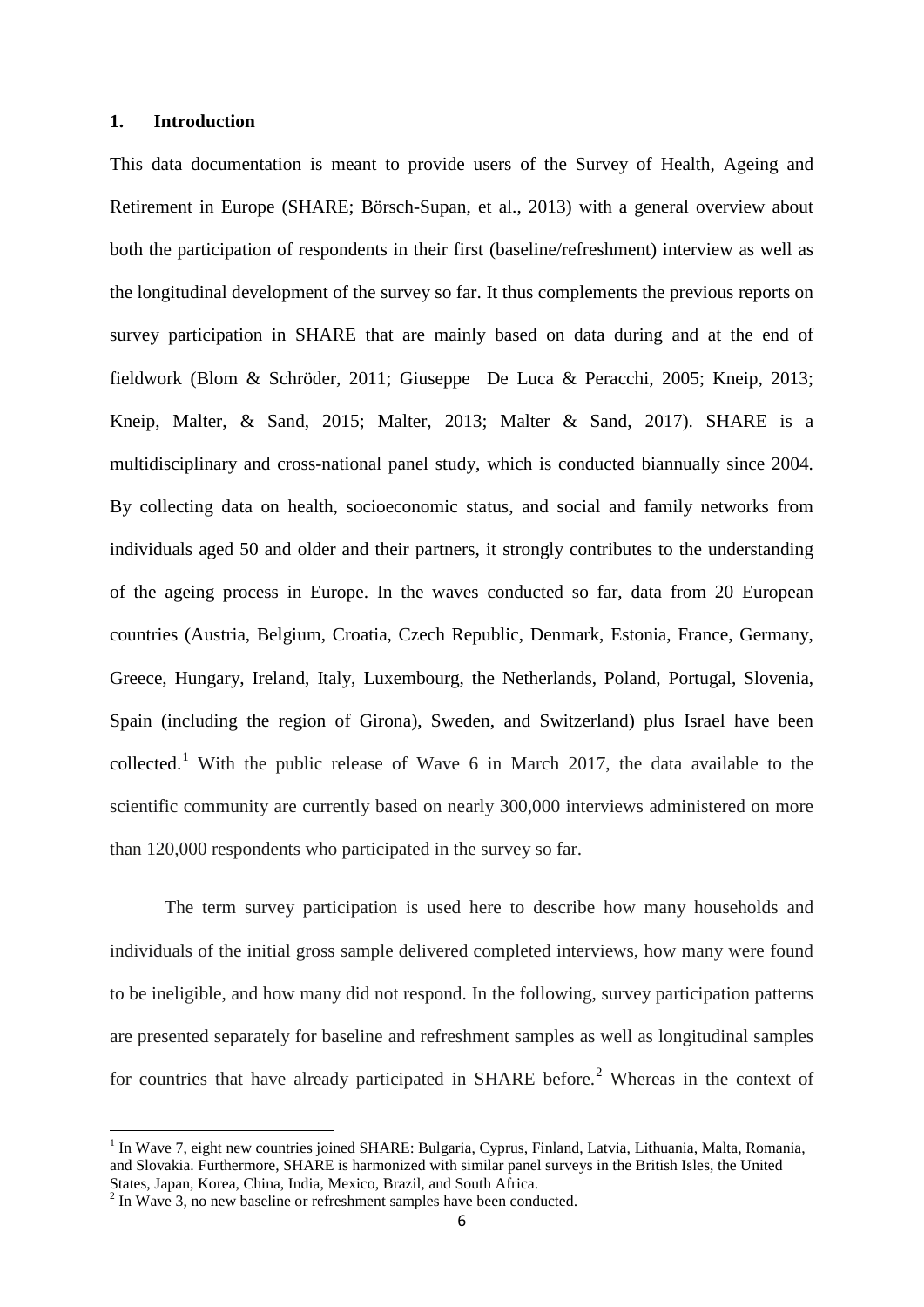baseline and refreshment samples the focus is on response behavior to the initial survey request, for the longitudinal samples the focus is on response behavior at subsequent waves, i.e. on panel retention.

The remainder of this documentation is organized as follows: After an overview about the different sampling designs that have been used in the SHARE countries so far (section [2\)](#page-7-0), we briefly describe the target population as well as the eligibility criteria used in SHARE (section [3\)](#page-12-0). Against this background, we report the household and individual participation in the baseline or refreshment interview by wave and country (section [4\)](#page-17-0). This is done for the whole SHARE sample as well as for certain subgroups. Afterwards, the focus is on the longitudinal development of the sample composition in SHARE (section [5\)](#page-28-0). Here, we first report the development of the number of successful interviews, before we present the waveto-wave retention of the longitudinal samples. In this respect, we distinguish between retention rates with and without recovery of former respondents, as well as new or missing partners that have not participated in SHARE before (subsections [5.1](#page-32-0)[-5.3\)](#page-36-0). Finally, we report the success of achieving so called end-of-live interviews with the partner or a close relative when the respondent has died (subsection [5.4\)](#page-38-0). All numbers and figures reported in this documentation are based on information from the SHARE sample management system (SMS) and additional national gross sample information using Release 6.0.0.

#### <span id="page-7-0"></span>**2. Sampling designs in SHARE**

The aim of the SHARE survey design is to be able to draw inferences about the population of people who are 50 years and older across countries by using probability-based sampling. This is a complex process since the samples in each country must do justice to national characteristics but at the same time be internationally comparable. In the ideal case, all countries included in SHARE would have a probability-based sample based on an official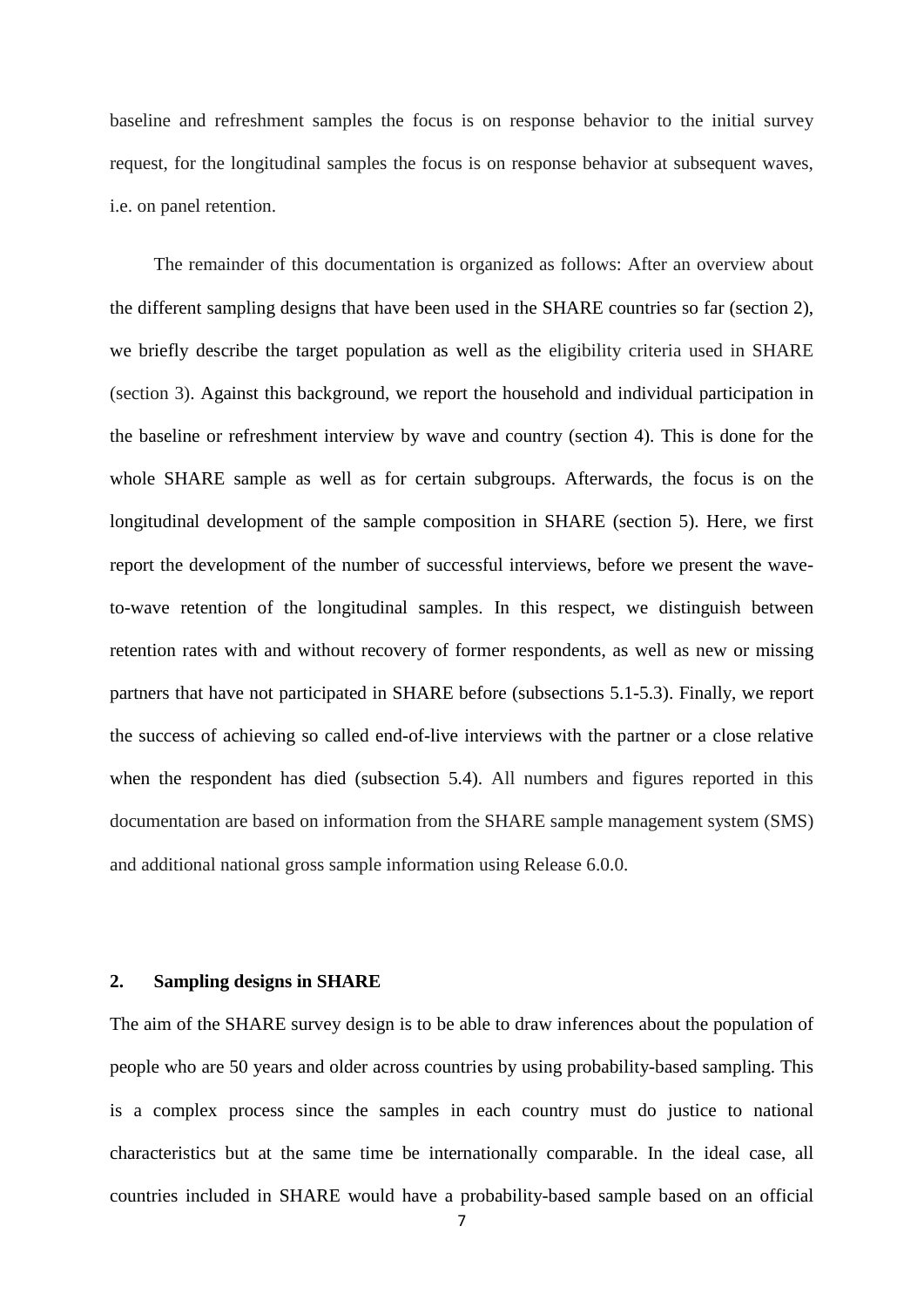person register covering the population of interest. The availability of population registers that can be used as sampling frames varies a lot across countries, however, as do the regulations about who can or cannot access the registers and what information can be obtained from them. A key feature any frame has to fulfil in SHARE is the availability of reliable information on age. If this information is not available from a given sampling frame – as it is frequently the case when no population register with individual information is available  $-$  a screening procedure to identify the age of respondents has to be applied before starting fieldwork. In this case, we require using our software for screening the whole sample for ageeligibility. The necessity to have a screening procedure identifying persons of 50 years and older is a specific feature of SHARE: It can negatively affect the response rates obtained, as it is an additional step for realizing an interview. As a result, SHARE response rates across all countries cannot be directly compared with response rates in other surveys[.](#page-9-1)

[Table](#page-9-1) 1 provides an overview about both the type of sampling frame and the sampling unit. As can be seen, there are no individual addresses (with information on age) available in Austria, Czech Republic, France, Greece, and Portugal. Therefore, a screening procedure is necessary in these countries. In Belgium and Switzerland screening for age-eligibility is no longer needed since Wave 4, as both countries achieved to use a population register with individual information on age from that time on. [3](#page-8-0) Based on the available sampling frame, the most frequently used sampling design in the SHARE countries is a multi-stage stratified sampling design. Regional stratification schemes are recommended in order to ensure representativeness of different geographical areas within the country, to improve efficiency of the survey estimates, and to reduce the costs of the interview process. If other relevant characteristics are available from the sampling frame – such as age and gender in the case of population registers – countries are advised to also use those for stratification (for more

 $\overline{a}$ 

<span id="page-8-0"></span> $3$  Actually, SHARE was the first survey that was allowed to use the Swiss population register, which is known to be of excellent quality.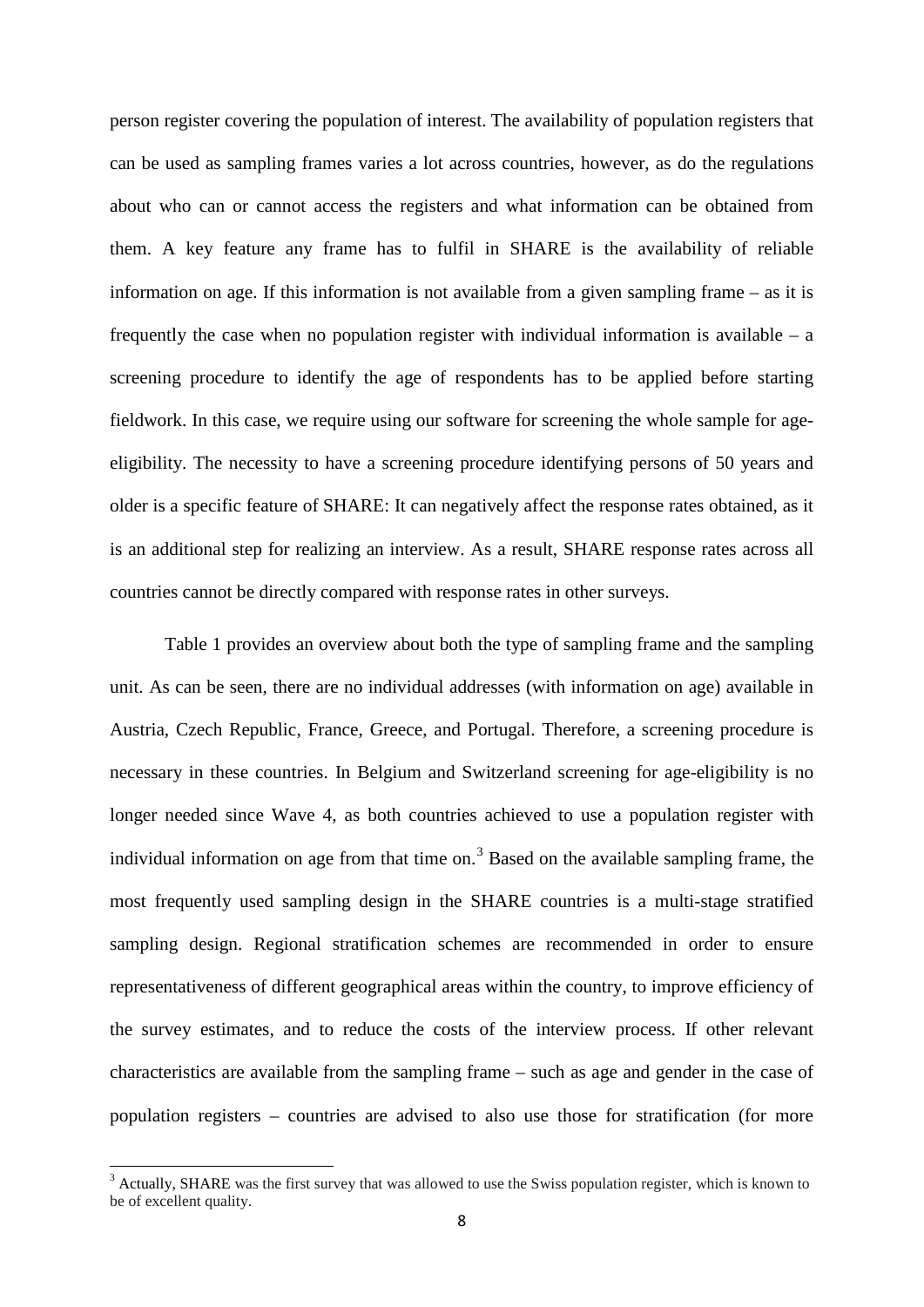information on the specific characteristics of the used sampling designs, see [Bergmann, De](#page-41-8)  [Luca, & Scherpenzeel, forthcoming;](#page-41-8) [Guiseppe De Luca, Rossetti, & Malter, 2015\)](#page-41-9).

| Country               | Wave<br>(time of   | <b>Target population of</b><br>baseline/refreshment | Type of sampling frame       | <b>Sampling unit</b>                     |
|-----------------------|--------------------|-----------------------------------------------------|------------------------------|------------------------------------------|
|                       | sampling)          | sample                                              |                              |                                          |
|                       | 1(2004)            | $<=1954$                                            | Register for specific use    | <b>Building address</b>                  |
|                       | 2(2006)            |                                                     |                              |                                          |
|                       | 3(2008)            |                                                     |                              |                                          |
| Austria               | 4(2010)            |                                                     |                              |                                          |
|                       |                    | $\leq$ 1960                                         | Register for specific use    | <b>Building address</b>                  |
|                       | 5(2012)            |                                                     |                              |                                          |
|                       | 6(2014)            | $\leq$ 1954                                         |                              |                                          |
|                       | 1(2004)<br>2(2006) | $\leq$ 1956 (only fr. part)                         | Telephone directory          | Households/dwellings                     |
|                       | 3(2008)            |                                                     | Telephone directory          | Households/dwellings                     |
| <b>Belgium</b>        | 4(2010)            | $\leq$ 1960                                         | Population or civil register | Individual address                       |
|                       | 5(2012)            | $\leq$ 1962                                         | Population or civil register | Individual address                       |
|                       | 6(2014)            | $\leq$ =1964                                        | Population or civil register | Individual address                       |
| Croatia               | 6(2014)            | $\leq$ =1964                                        | Register for specific use    | Individual address                       |
|                       | 2(2006)            | $\leq$ =1956                                        | Register for specific use    | Households/dwellings                     |
|                       | 3(2008)            |                                                     |                              |                                          |
| <b>Czech Republic</b> | 4(2010)            | $\leq$ 1960                                         | Register for specific use    | Households/dwellings                     |
|                       | 5(2012)            | $\leq$ 1962                                         | Register for specific use    | Households/dwellings                     |
|                       | 6(2014)            |                                                     |                              |                                          |
|                       | 1(2004)            | $\leq$ 1954                                         | Population or civil register | Individual address                       |
|                       | 2(2006)            | $<=1956$                                            | Population or civil register | Individual address                       |
| <b>Denmark</b>        | 3(2008)            |                                                     |                              |                                          |
|                       | 4(2010)            | $[1957-1960]$                                       | Population or civil register | Individual address                       |
|                       | 5(2012)            | $\leq$ 1962                                         | Population or civil register | Individual address                       |
|                       | 6(2014)            | $[1963-1964]$                                       | Population or civil register | Individual address                       |
|                       | 4(2010)            | $\leq$ 1960                                         | Population or civil register | Individual address                       |
| <b>Estonia</b>        | 5(2012)            |                                                     |                              |                                          |
|                       | 6(2014)            | $[1961 - 1964]$                                     | Population or civil register | Individual address                       |
|                       | 1(2004)            | $\leq$ 1954                                         | Population or civil register | Households/dwellings                     |
|                       | 2(2006)            | $\leq$ 1956                                         | Population or civil register | Households/dwellings                     |
| <b>France</b>         | 3(2008)            |                                                     |                              |                                          |
|                       | 4(2010)            | $\leq$ =1960                                        | Population or civil register | Households/dwellings                     |
|                       | 5(2012)            |                                                     |                              |                                          |
|                       | 6(2014)<br>1(2004) | $\leq$ 1964<br>$\leq$ 1954                          | Population or civil register | Households/dwellings                     |
|                       | 2(2006)            | $\leq$ 1956                                         | Population or civil register | Individual address<br>Individual address |
|                       | 3(2008)            |                                                     | Population or civil register |                                          |
| <b>Germany</b>        | 4(2010)            |                                                     |                              |                                          |
|                       | 5(2012)            | $\leq$ 1962                                         | Population or civil register | Individual address                       |
|                       | 6(2014)            |                                                     |                              |                                          |
|                       | 1(2004)            | $\leq$ =1954                                        | Register for specific use    | Households/dwellings                     |
| Greece                | 2(2006)            | $\leq$ =1956                                        | Register for specific use    | Households/dwellings                     |
|                       | 3(2008)            |                                                     |                              |                                          |

<span id="page-9-1"></span><span id="page-9-0"></span>Table 1: The use of sampling frames in SHARE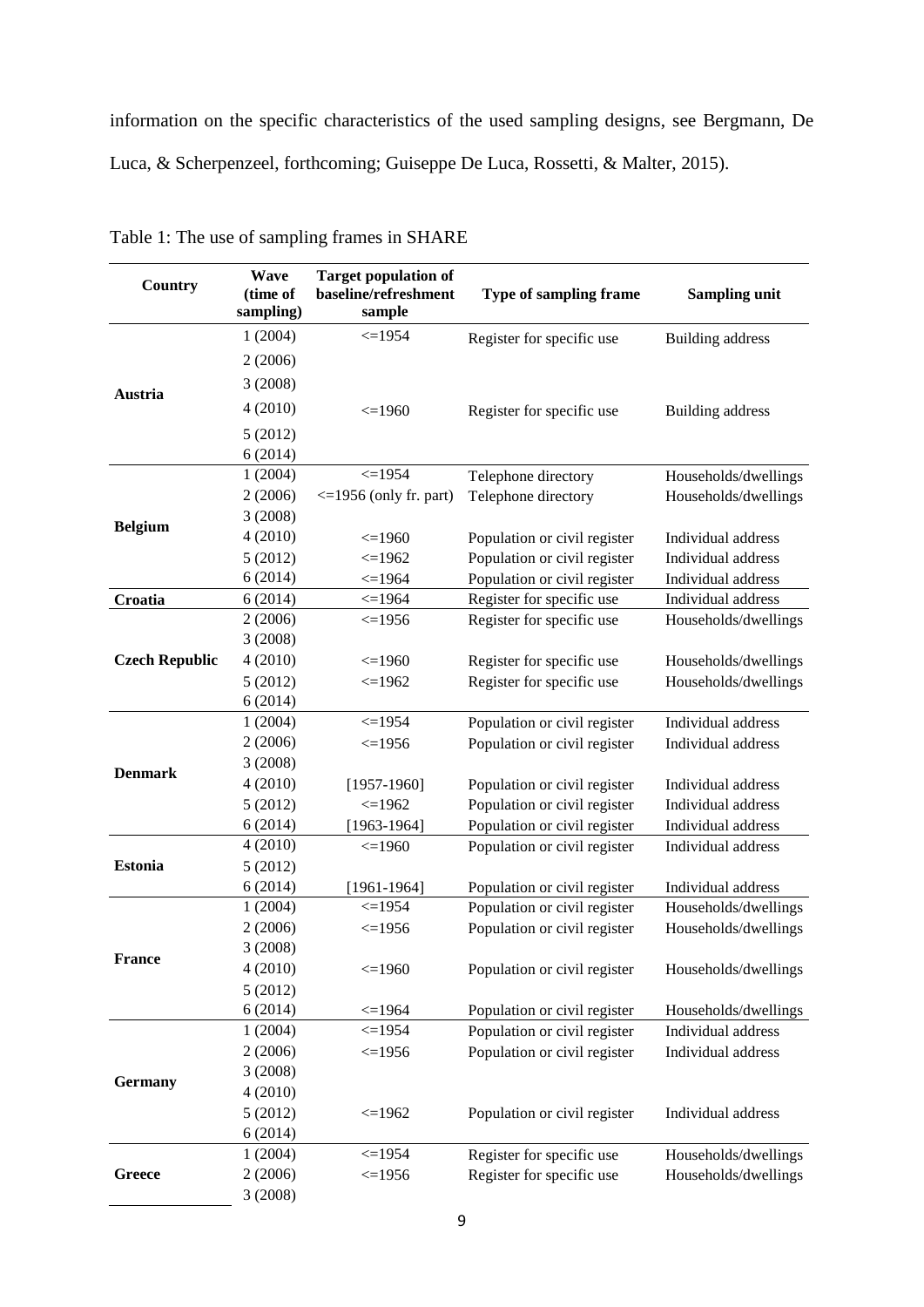|                    | 6(2014)            | $\leq$ 1964                | Geographical listing/database                                | <b>Building address</b>                  |
|--------------------|--------------------|----------------------------|--------------------------------------------------------------|------------------------------------------|
| <b>Hungary</b>     | 4(2010)            | $\leq$ 1960                | Population or civil register                                 | Individual address                       |
| <b>Ireland</b>     | 2(2006)            | $\leq$ 1956                | Population or civil register                                 | Individual address                       |
|                    | 3(2008)            |                            |                                                              |                                          |
|                    | 1(2004)            | $\leq$ 1954                | Population or civil register                                 | Individual address                       |
| <b>Israel</b>      | 2(2006)            | $\leq$ =1956               | Population or civil register                                 | Individual address                       |
|                    | 5(2012)            | $[1953-1962]$              | Population or civil register                                 | Individual address                       |
|                    | 6(2014)            |                            |                                                              |                                          |
|                    | 1(2004)            | $\leq$ =1954               | Register for specific use                                    | Individual address                       |
|                    | 2(2006)            | $\leq$ 1956                | Register for specific use                                    | Individual address                       |
| <b>Italy</b>       | 3(2008)            |                            |                                                              |                                          |
|                    | 4(2010)            | $\leq$ =1960               | Register for specific use                                    | Individual address                       |
|                    | 5(2012)            | $\leq$ 1962                | Register for specific use                                    | Individual address                       |
|                    | 6(2014)            | $\leq$ 1964                | Register for specific use                                    | Individual address                       |
| Luxembourg         | 5(2012)            | $\leq$ 1962                | Register for specific use                                    | Individual address                       |
|                    | 6(2014)            | $\leq$ 1964                | Register for specific use                                    | Individual address                       |
|                    | 1(2004)            | $\leq$ 1954                | Population or civil register                                 | Individual address                       |
|                    | 2(2006)            | $\leq$ 1956                | Population or civil register                                 | Individual address                       |
| <b>Netherlands</b> | 3(2008)            |                            |                                                              |                                          |
|                    | 4(2010)            | $\leq$ =1960               | Population or civil register                                 | Individual address                       |
|                    | 5(2012)            | $\leq$ 1962                | Population or civil register                                 | Individual address                       |
|                    | 6(2014)            |                            |                                                              |                                          |
|                    | 2(2006)            | $\leq$ 1956                | Population or civil register                                 | Individual address                       |
| Poland             | 3(2008)            |                            |                                                              |                                          |
|                    | 4(2010)            |                            |                                                              |                                          |
|                    | 6(2014)            | $[1957-1964]$              | Population or civil register                                 | Individual address                       |
| Portugal           | 4(2010)            | $\leq$ 1960                | Register for specific use                                    | Households/dwellings                     |
|                    | 6(2014)<br>4(2010) |                            |                                                              |                                          |
| Slovenia           |                    | $\leq$ 1960<br>$\leq$ 1962 | Population or civil register<br>Population or civil register | Individual address<br>Individual address |
|                    | 5(2012)<br>6(2014) | $\leq$ 1964                | Population or civil register                                 | Individual address                       |
|                    | 1(2004)            | $\leq$ =1954               | Population or civil register                                 | Individual address                       |
|                    | 2(2006)            | $\leq$ =1956               | Population or civil register                                 | Individual address                       |
|                    | 3(2008)            |                            |                                                              |                                          |
| <b>Spain</b>       | 4(2010)            | $\leq$ 1960                | Population or civil register                                 | Individual address                       |
|                    | 5(2012)            | $\leq$ 1962 (only Girona)  | Population or civil register                                 | Individual address                       |
|                    | 6(2014)            |                            |                                                              |                                          |
|                    | 1(2004)            | $\leq$ 1954                | Population or civil register                                 | Individual address                       |
|                    | 2(2006)            | $\leq$ 1956                | Population or civil register                                 | Individual address                       |
|                    | 3(2008)            |                            |                                                              |                                          |
| Sweden             | 4(2010)            |                            |                                                              |                                          |
|                    | 5(2012)            | $\leq$ 1962                | Population or civil register                                 | Individual address                       |
|                    | 6(2014)            |                            |                                                              |                                          |
|                    | 1(2004)            | $\leq$ 1954                | Register for specific use                                    | Households/dwellings                     |
|                    | 2(2006)            | $\leq$ 1956                | Register for specific use                                    | Households/dwellings                     |
|                    | 3(2008)            |                            |                                                              |                                          |
| <b>Switzerland</b> | 4(2010)            | $\leq$ =1960               | Population or civil register                                 | Individual address                       |
|                    | 5(2012)            |                            |                                                              |                                          |
|                    | 6(2014)            |                            |                                                              |                                          |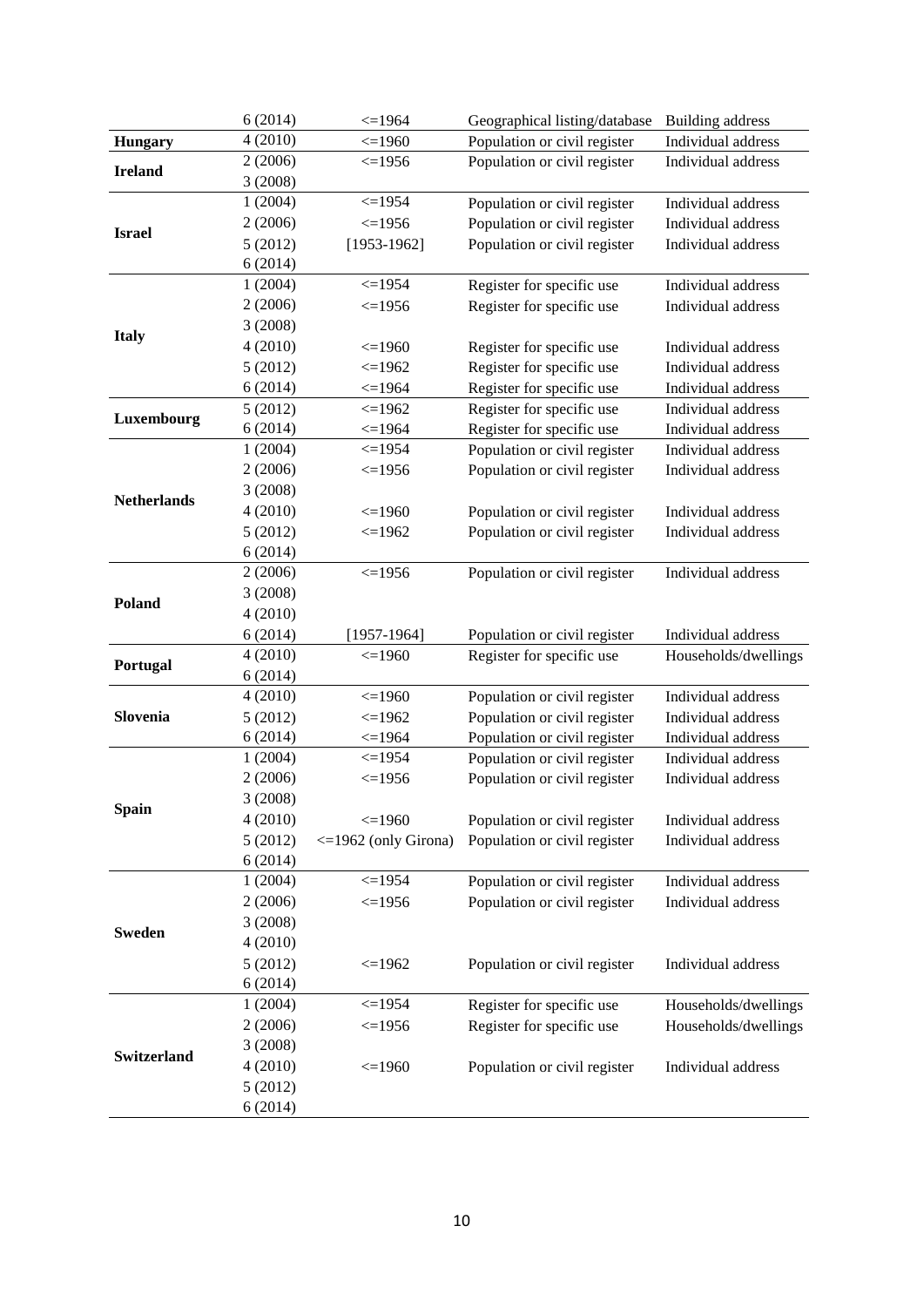All SHARE respondents who were interviewed in any previous wave (including nonresponding partners) are part of the longitudinal sample. Additionally, refreshment samples are drawn regularly to i) maintain representation of the younger age-cohorts of the target population that were not age-eligible in previous waves and ii) compensate for the reduction in panel sample size due to attrition. [Table 1](#page-9-0) shows when refreshment samples were recruited or a new country joined SHARE for the first time with a baseline survey that would ultimately form the "first wave" panel sample for the next waves of the study. The choice of conducting a refreshment sample is up to the countries, because they have to apply for their own funding to their national funding agencies. Because funding and sampling resources vary across participating countries, SHARE does not define a minimum net sample size. Instead, SHARE advises countries to maximize their net sample size with the available budget to reach the target of 6000 individual interviews overall, i.e. panel and refreshment respondents combined.

Each country that draws a baseline or refreshment sample in a SHARE wave is initially required to provide a Sample Design Form (SDF) containing a complete description of both the chosen sampling frame and the associated sampling design. On the basis of this form, the sampling proposal is evaluated and approved by the SHARE Central coordination before the sample is drawn. The SDF is archived as a reference for the sampling information and the weighting design (see [Bergmann, et al., forthcoming;](#page-41-8) [Guiseppe De Luca, et al., 2015 for a](#page-41-9)  [detailed discussion of the used weighting](#page-41-9) strategy). In addition, each country that draws a baseline or refreshment sample has to submit a complete gross sample file containing the list of selected households, associated sampling frame information needed for the computation of selection probabilities (e.g. household-level and population-level information about stratification and clustering), household-level information about regional codes (NUTS and LAU), and (if any) additional auxiliary variables that could be used for ex-post compensation of non-sampling errors.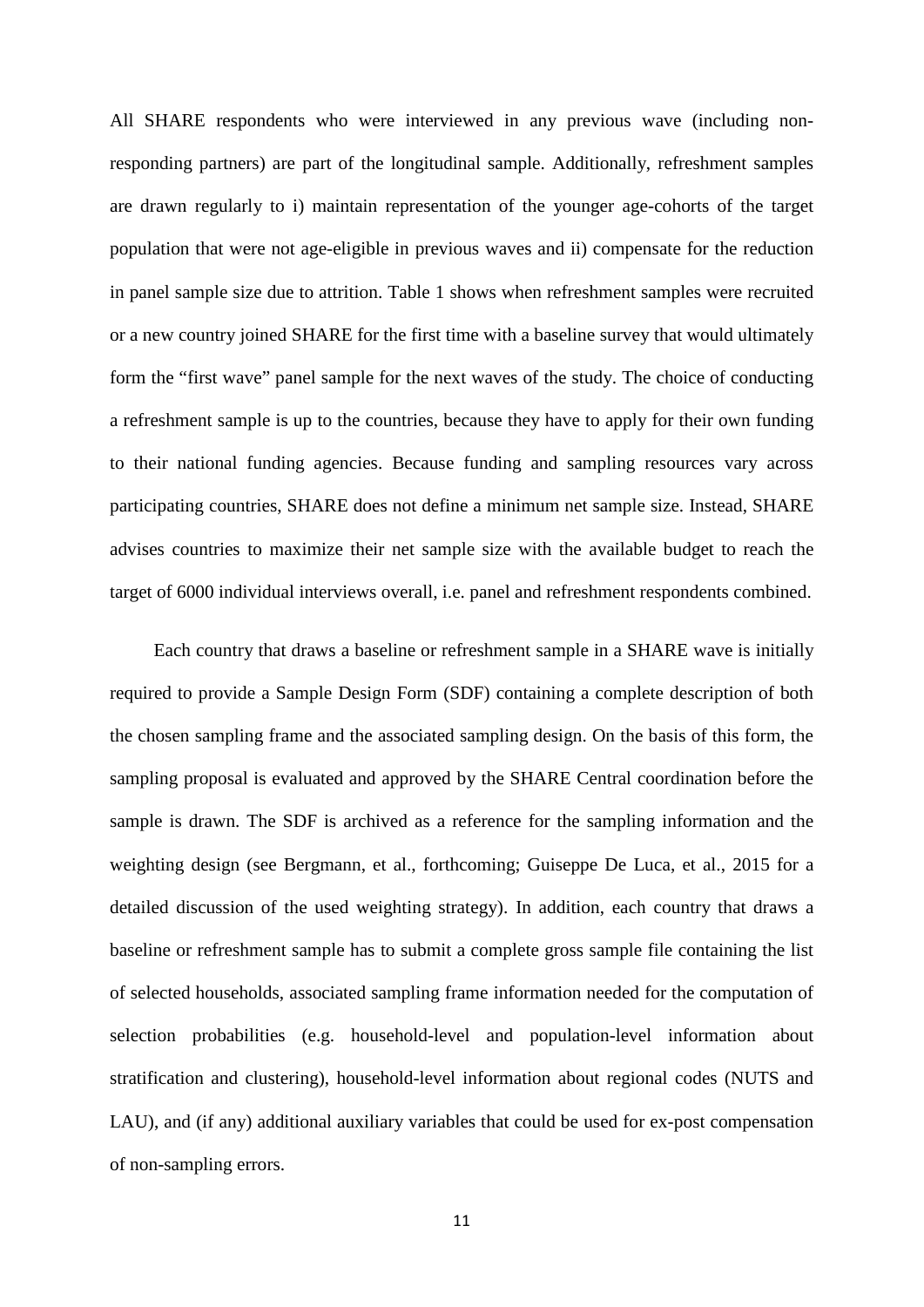#### <span id="page-12-0"></span>**3. Target population and eligibility criteria**

The SHARE target population consists of all persons aged 50 years and over at the time of sampling who have their regular domicile in the respective SHARE country. Persons are excluded if they are incarcerated, hospitalized, or out of the country during the entire survey period, unable to speak the country's languages<sup>[4](#page-12-1)</sup>, could not be located due to errors in the sampling frame (e.g. non-existent address, vacant house), or have moved to an unknown address. In Wave 1, all age-eligible persons per sampled household (plus their partners, regardless of age) were selected for an interview. Since Wave 2, only one age-eligible person per household (plus partner, regardless of age) has been selected. All SHARE respondents who were interviewed in any previous wave are part of the longitudinal sample. If they have a new partner living in the household, the new partner is eligible for an interview as well (regardless of age). Age-eligible respondents who participated are traced and re-interviewed if they move within the country and end-of-life interviews are conducted if they decease. Younger partners, new partners, and partners who never participated in SHARE will not be traced if they move and are not eligible for an end-of-life interview. Persons living in nursing homes and other institutions for elderly are considered to be part of the target population investigated by SHARE but may not be equally well represented in all countries depending on the sampling frame coverage. As SHARE countries do not use specific sampling methods for these groups but include them as part of the general population sample, differences in sampling frames used across countries can lead to country-specific under-coverage of the nursing home population [\(see Schanze, 2017 for an overview about which countries include](#page-41-10)  [the institutionalized population\)](#page-41-10).

While these general eligibility criteria are determined through information provided during the individual SHARE interview, age-eligibility of an initially sampled household (i.e.

 $\overline{a}$ 

<span id="page-12-1"></span> $4$  If a language is spoken by more than ten percent of the population in a certain country, the questionnaire is translated also into that language to include the language group in SHARE and to avoid under-coverage of important migrant groups (e.g. Russian in Estonia).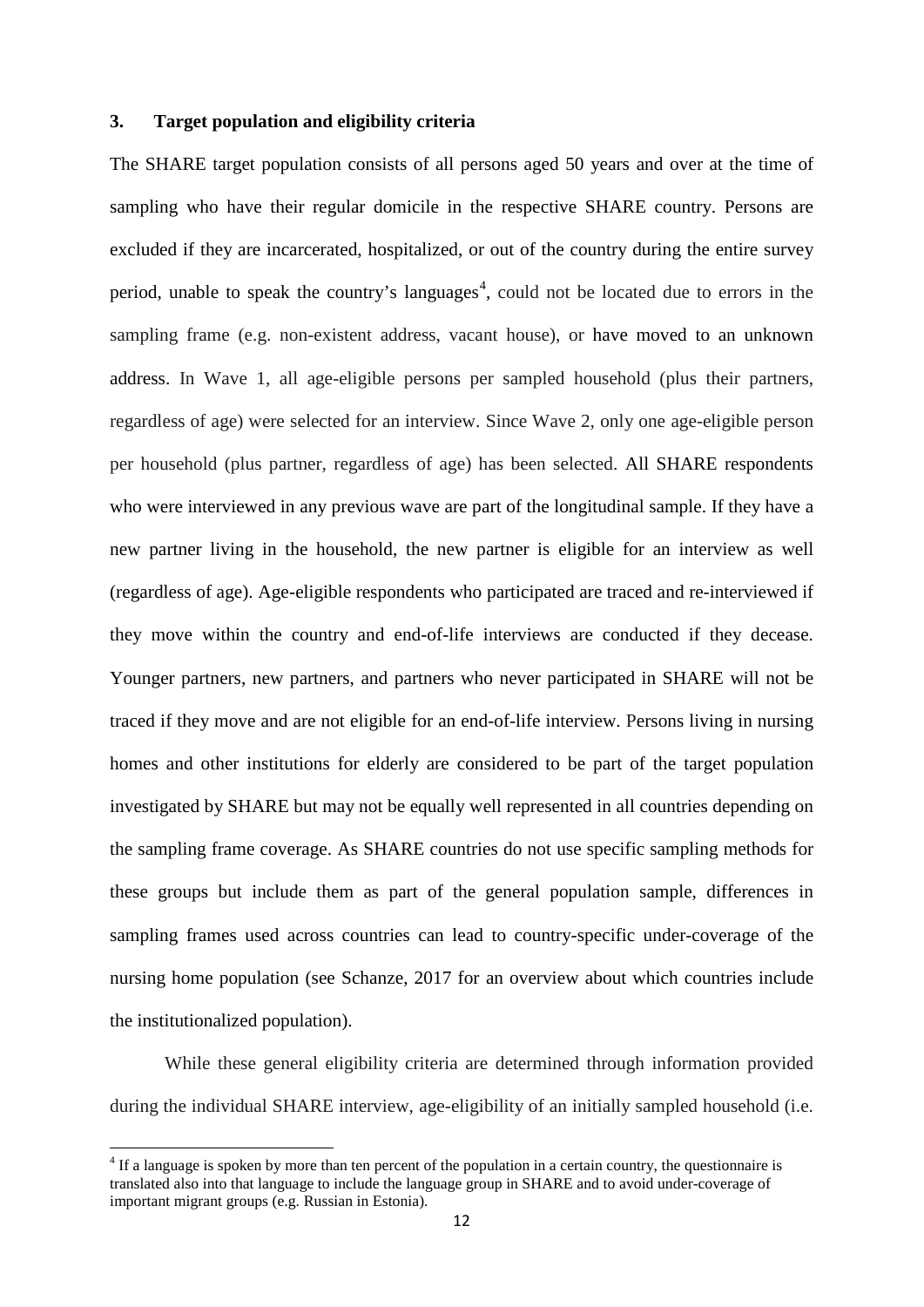at least one person aged 50 or older lives in the household) is determined through the very first part of the interview, the so-called coverscreen (CV). The CV is a brief interview on household composition before the actual interview starts. In practice, the CV is incomplete for non-responding households (i.e. households that were not contacted or refused to complete the CV) and thus does not allow assessing the age-eligibility of all sampled households. This problem, which is common to all countries, has different origins and consequences depending on the nature of the sampling frame adopted. In one group of countries (Belgium since Wave 4, Croatia, Denmark, Estonia, Germany, Hungary, Ireland, Israel, Italy, Luxembourg, the Netherlands, Poland, Slovenia, Spain, Sweden, and Switzerland since Wave 4), the sampling frame already contains information on the age of the sampled household member. For this first group of countries using a population or civil register, age-eligibility is determined directly from the information provided by the sampling frame. In another group of countries (Austria, Czech Republic, France, Greece, and Portugal, as well as Belgium and Switzerland before Wave 4) the sampling frame does not contain information on age. For this second group of countries a screening phase before the actual interview is required to assess the ageeligibility of sampled households.

The American Association for Public Opinion Research provides guidelines for a final classification of sample units [\(AAPOR, 2016\)](#page-41-11). On this basis, a variety of indicators on respondents' participation behavior (e.g. response rates) can be calculated, which are the main focus of section [4](#page-17-0) and section [5.](#page-28-0) Following these guidelines, the SHARE SMS that contains event history information for each contact event is used to classify the baseline/refreshment samples as well as the longitudinal samples of each country into three exhaustive and mutually exclusive main categories: (1) eligible households, (2) ineligible households, and (3) households of unknown eligibility [\(see Kneip, et al., 2015 for further information on the](#page-41-5)  [hierarchical classification of contact events into household states\)](#page-41-5).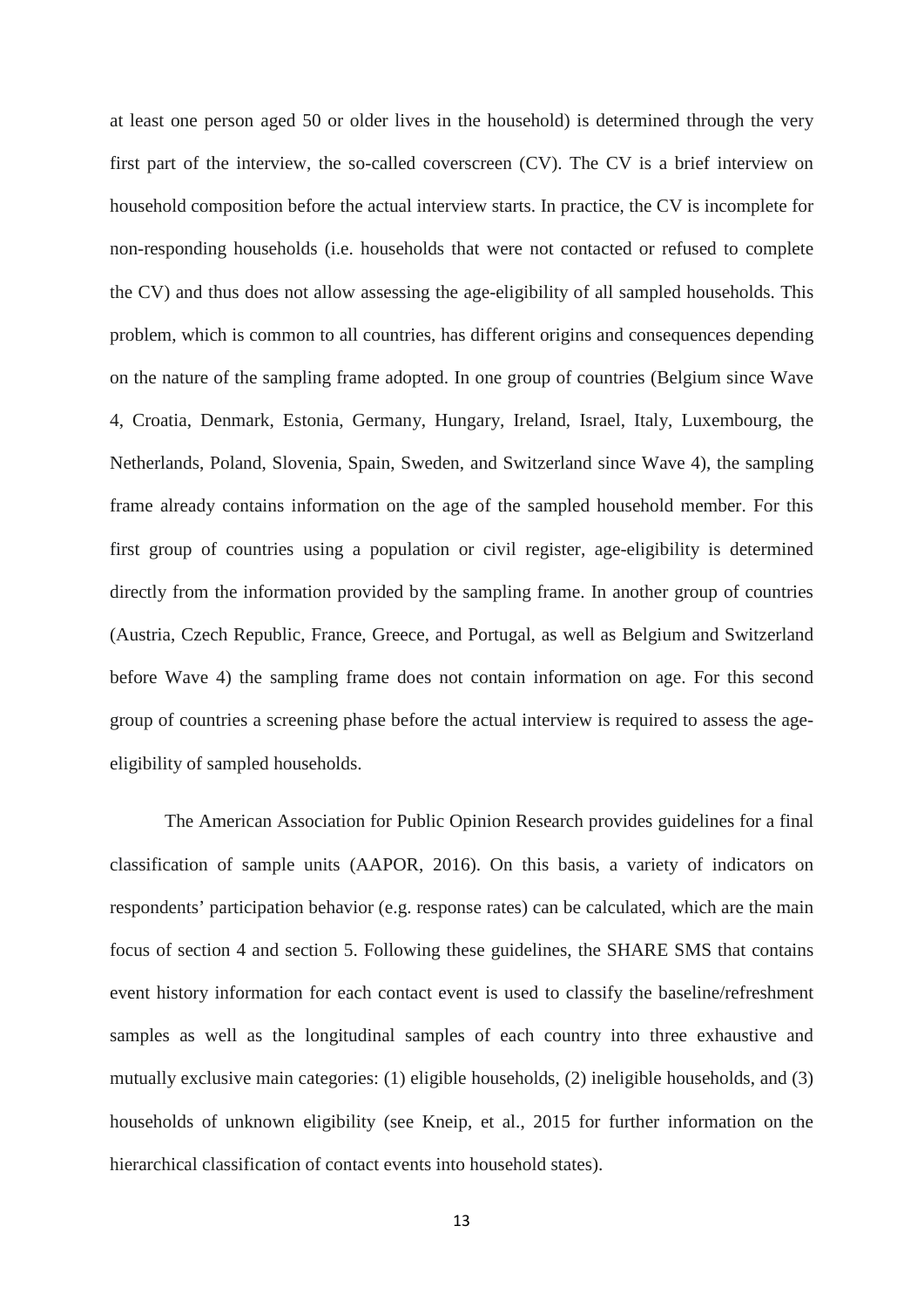The following figures show the size of the baseline/refreshment samples in each country<sup>[5](#page-14-1)</sup> in all previous waves and how they were composed regarding household eligibility status (i.e. at least one age-eligible respondent lives in the household). Absolute numbers can be found in the Appendix. In the mentioned countries with a sampling frame not containing any information on age, ineligibility can also be an outcome of the screening procedure. In addition, any form of screening non-response (non-contact, refusal, other non-response) led to classifying a household as having unknown eligibility<sup>[6](#page-14-2)</sup>. Due to the unavailability of information on age from the sampling frame, the fraction of unknown eligibility is also highest in these countries. In countries where information on age is available from the sampling frame, households without any contact attempt are considered to be of unknown eligibility.



<span id="page-14-0"></span>Figure 1: Baseline/refreshment samples in Wave 1 by classification of sample units

 $\overline{a}$ 

<span id="page-14-1"></span><sup>&</sup>lt;sup>5</sup> Ireland is missing in Figure 2, because we have not received all necessary gross sample information yet.

Consequently, we have not calculated response rates in the next section.

<span id="page-14-2"></span><sup>&</sup>lt;sup>6</sup> In Austria, screening non-response leading to unknown eligibility and post-screening ineligibility could not be unambiguously separated from each other in Wave 4 (see [Figure 3\)](#page-15-1).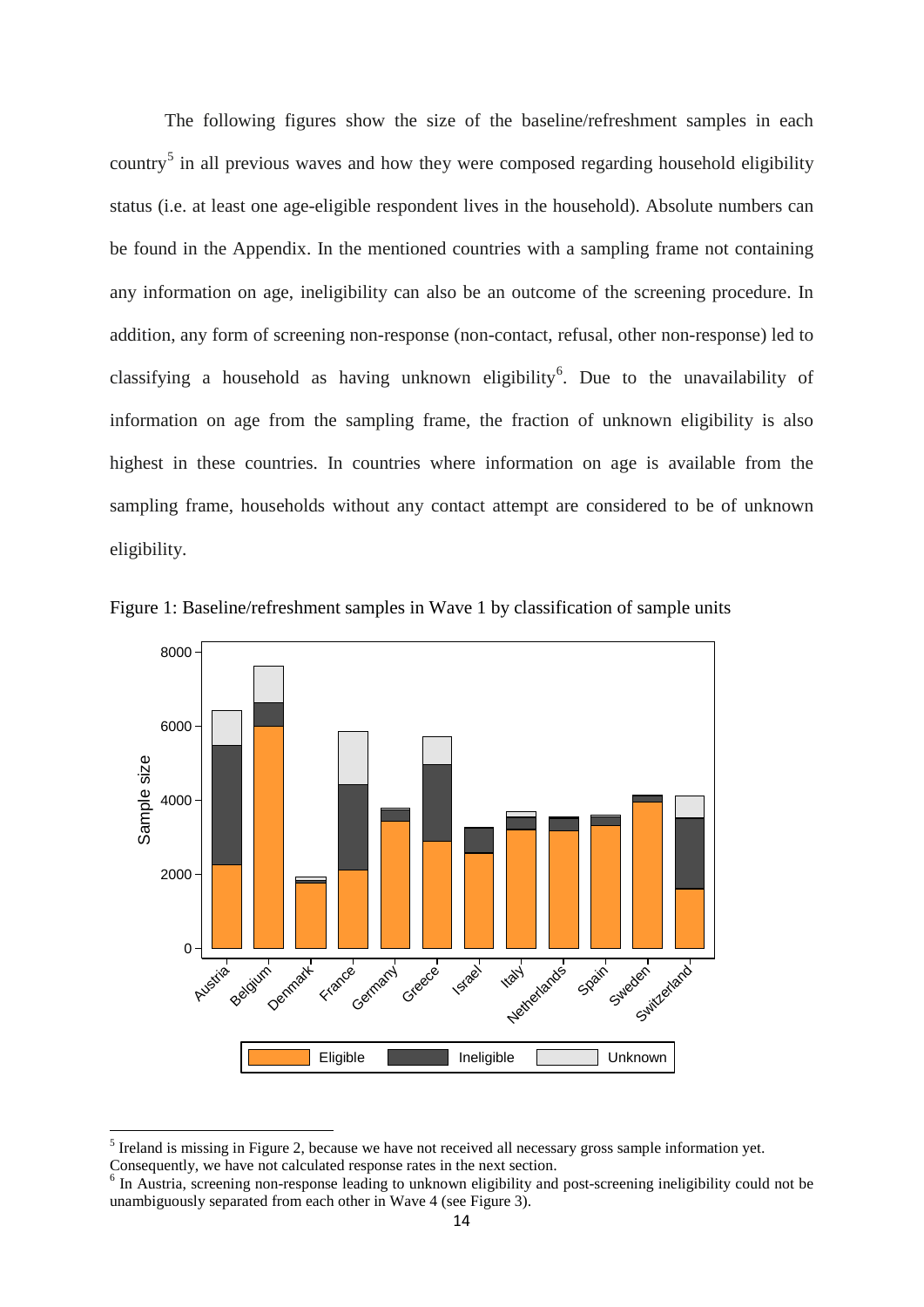

<span id="page-15-0"></span>Figure 2: Baseline/refreshment samples in Wave 2 by classification of sample units

<span id="page-15-1"></span>Figure 3: Baseline/refreshment samples in Wave 4 by classification of sample units

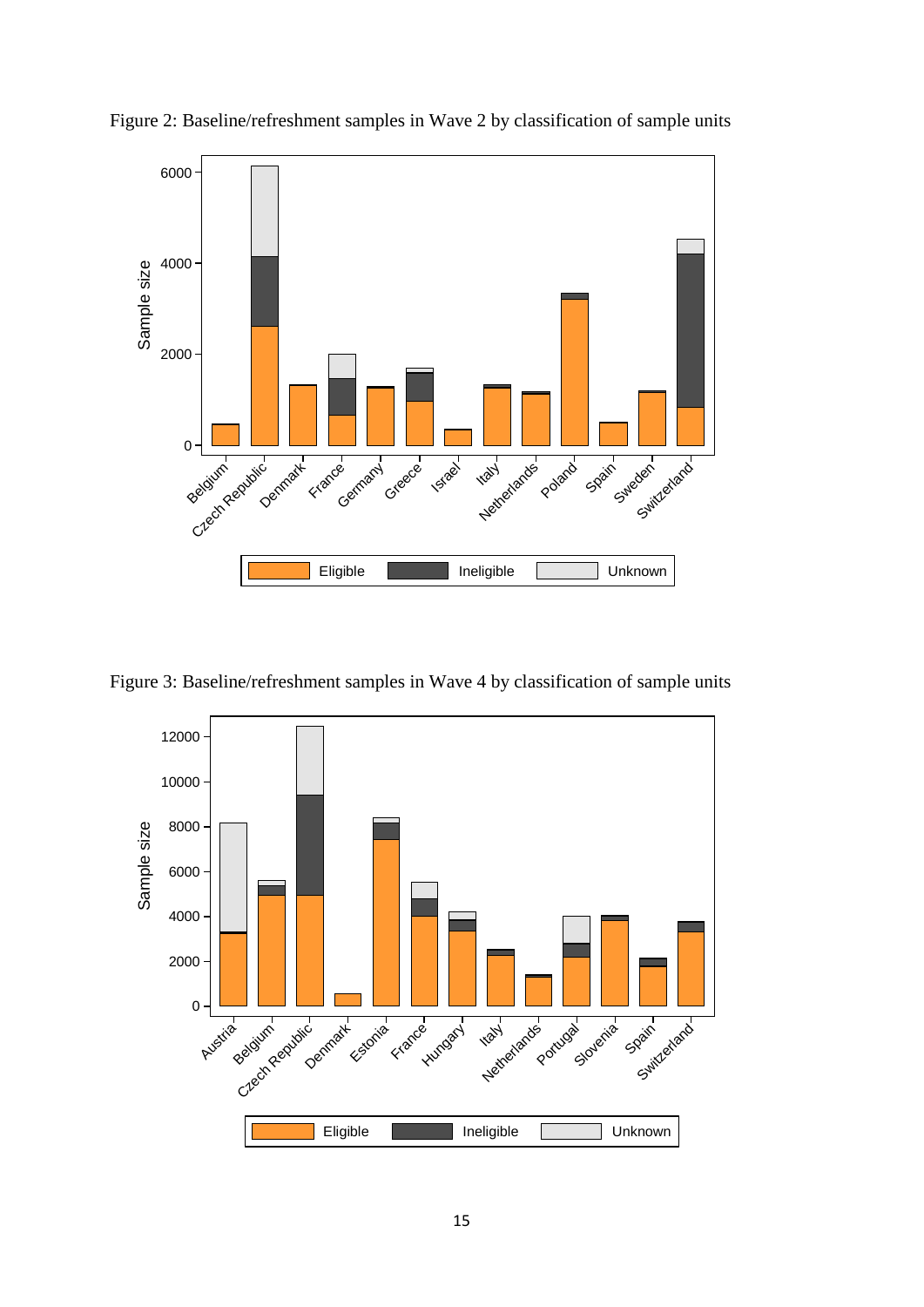

<span id="page-16-0"></span>Figure 4: Baseline/refreshment samples in Wave 5 by classification of sample units

<span id="page-16-1"></span>Figure 5: Baseline/refreshment samples in Wave 6 by classification of sample units

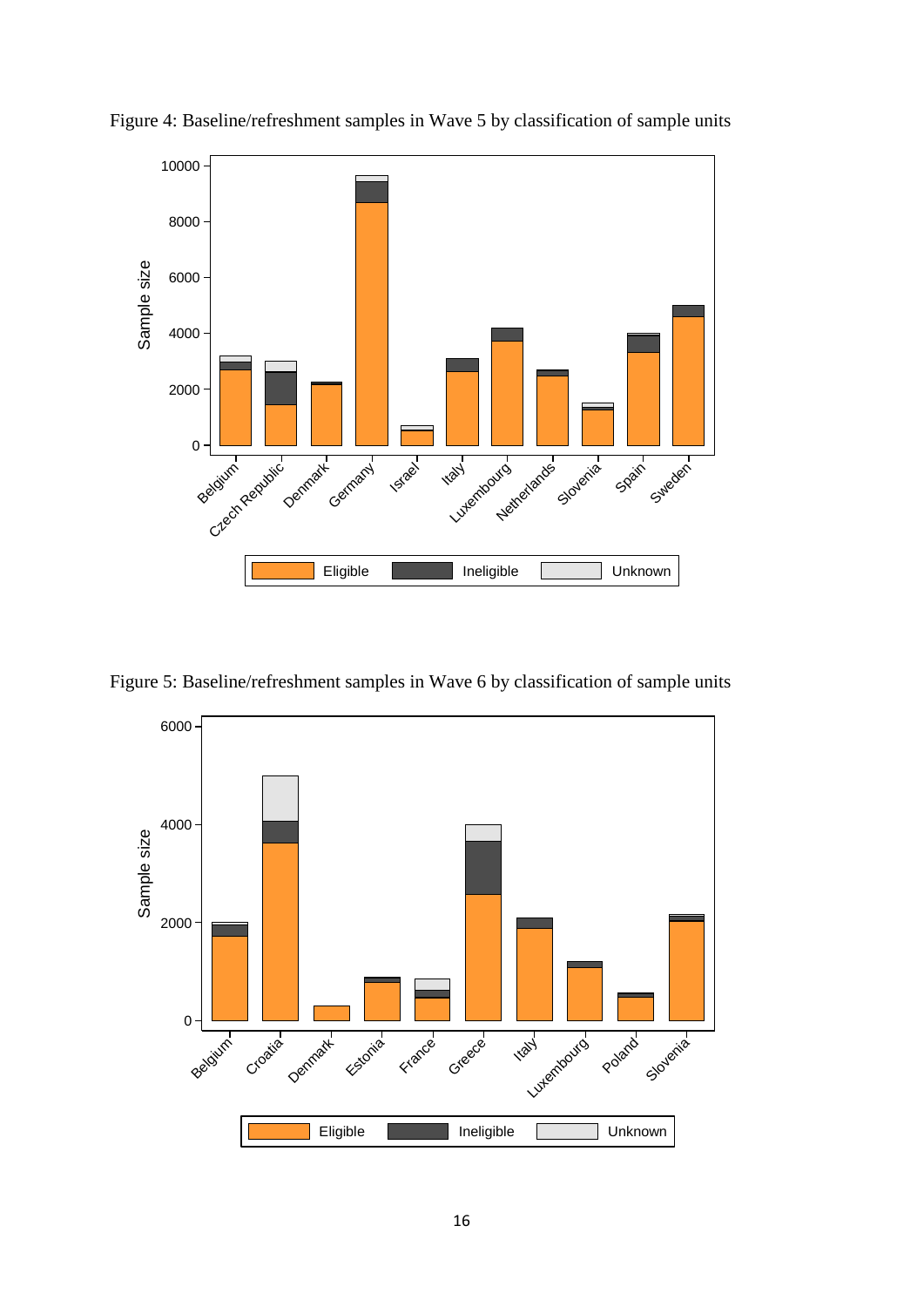#### <span id="page-17-0"></span>**4. Survey participation in the SHARE baseline and refreshment samples**

With respect to the participatory behavior of respondents in their first (baseline/refreshment) interview, the following tables based on Release 6.0.0 provide an overview about the number of successful interviews – both at the household level (subsection [4.1\)](#page-18-0) and the individual level (subsection [4.2\)](#page-21-0). There are several ways in which response rates can be calculated, depending on how cases of unknown eligibility are handled. They can be considered as entirely eligible, partially eligible, or entirely ineligible. Following the AAPOR guidelines<sup>[7](#page-17-1)</sup>, these differences correspond to a number of slightly different response rates whose definitions are given below and which are presented in the next subsections.

$$
RRI = \frac{I}{(I+P) + (R+NC+O) + (UH+UO)}
$$

Response Rate 1 (RR1), or the minimum response rate, is the number of complete interviews (I) divided by the number of interviews (complete (I) plus partial  $(P)^8$  $(P)^8$ ) plus the number of non-interviews (refusal and break-off (R) plus non-contacts (NC) plus others (O)) plus all cases of unknown eligibility (unknown if housing unit exists (UH) plus unknown, other (UO)).

$$
RR3 = \frac{I}{(I+P) + (R+NC+O) + e(UH+UO)}
$$

 $\overline{a}$ 

Response Rate 3 (RR3) discounts the number of households with unknown eligibility by weighting it with the proportion of cases actually eligible. In SHARE, e is estimated as the fraction of eligible units among the cases with known eligibility, which assumes that the fraction of eligible units does not depend on whether the eligibility status is known or not.

<span id="page-17-1"></span> $7$  Response rate definitions of this document pertain to AAPOR Standard Response Rates Reference: The American Association for Public Opinion Research. 2016. *Standard Definitions: Final Dispositions of Case Codes and Outcome Rates for Surveys.* 9<sup>th</sup> *edition.* URL (4 December 2017):<br>http://www.aapor.org/AAPOR Main/media/publications/Standard-Definitions20169theditionfinal.pdf.

<span id="page-17-2"></span> $\frac{8}{10}$  SHARE, partial interviews are considered complete if all applicable modules including the interviewer observations (IV module) at the very end of the CAPI are conducted.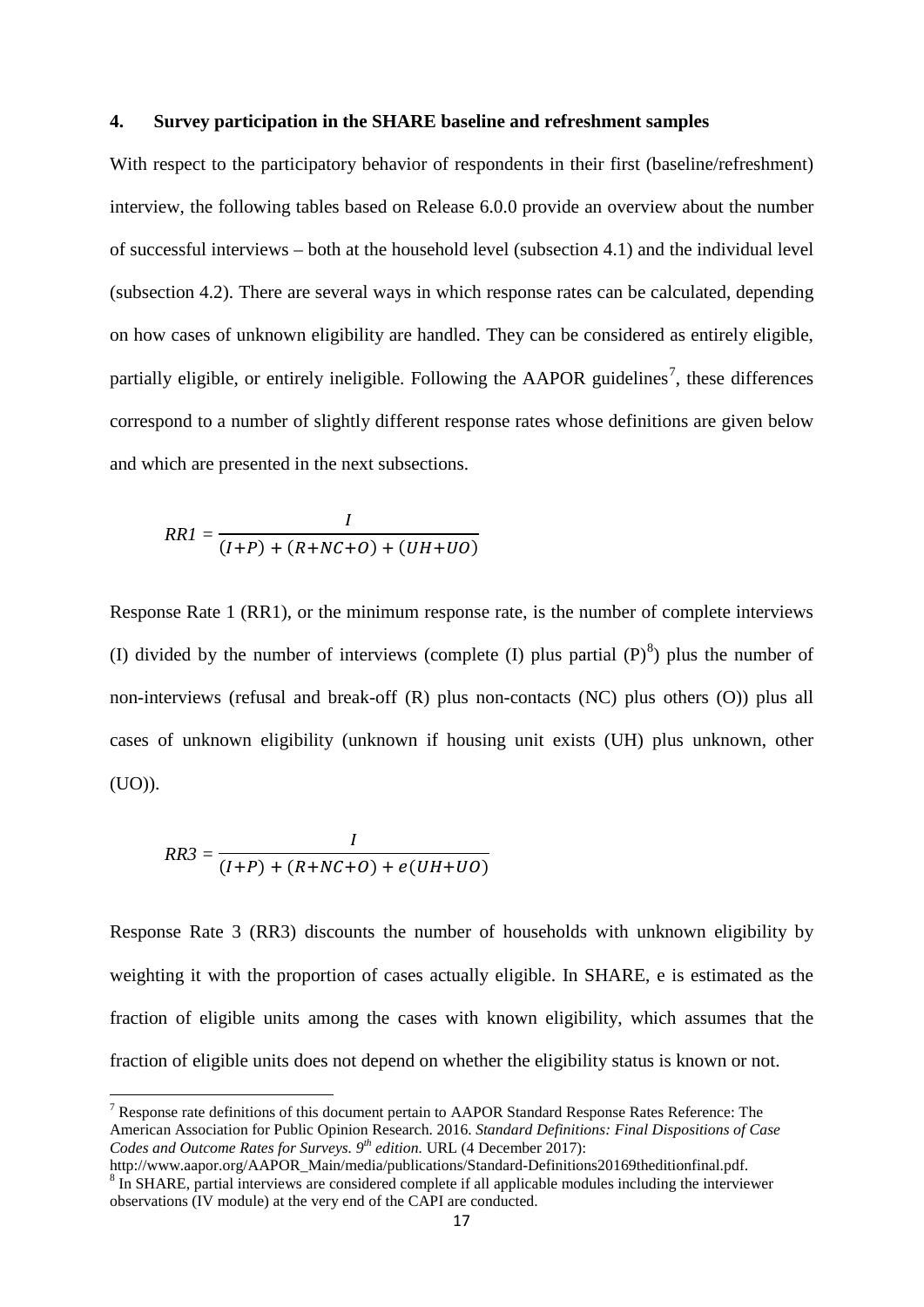$$
RR5 = \frac{I}{(I+P) + (R+NC+O)}
$$

Response Rate 5 (RR5) is either a special case of RR3 in that it assumes that e=0 (i.e. that there are no eligible cases among the cases of unknown eligibility) or the rare case in which there are no cases of unknown eligibility. In this respect, RR5 represents the upper bound of the presented response rates.

The idea behind presenting not only one but several response rates is that countries with different sampling frames can be better compared as some need a screening procedure to determine the eligibility status while others need no initial screening. Generally, countries that need to screen for age-eligibility show lower response rates when cases of unknown eligibility are counted as eligible (RR1), because this constitutes an additional step for realizing an interview. The opposite is true with respect to RR5. In this scenario, response rates might be overestimated as the assumption of counting cases of unknown eligibility as entirely ineligible is not very plausible in countries that need to screen for age-eligibility. Therefore, for these countries RR1 as well as RR5 are inadequate – especially when response rates are compared between countries with different sampling frames. In this respect, counting cases of unknown eligibility as partially eligible (RR3) might be more suitable for comparisons of response rates between countries that need to screen for age-eligibility and those that have a priori information on age.

#### <span id="page-18-0"></span>**4.1 Household participation**

The following tables show the number of households with at least one interview as well as the different household response rates of the baseline/refreshment samples by country. As can be seen, the variation across countries is considerable. It is mainly caused by differences in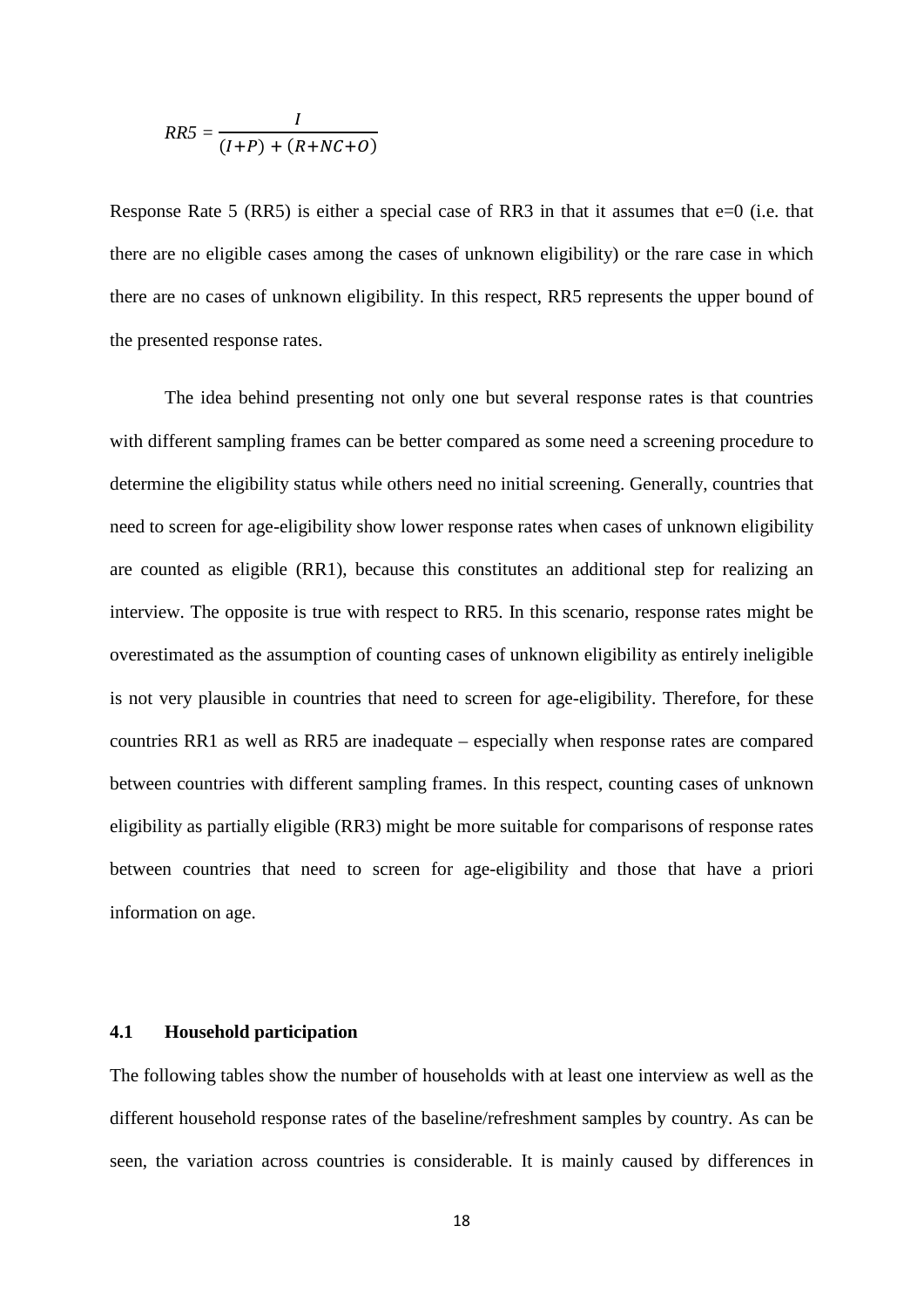sampling frames and the need to screen for age-eligibility as mentioned above, but also changes of survey agencies collecting the sample, their fieldwork procedures as well as legal restrictions with regard to refusal conversion, and the general survey climate (e.g. [Kneip, et](#page-41-5)  [al., 2015;](#page-41-5) [Loosveldt & Joye, 2016\)](#page-41-12). In addition, the sampling structure with respondents aged 50 years and older as well as frequently rather strict requirements regarding incentives and interviewer payment schemes that are not under the control of SHARE makes it very difficult to compare the presented rates with other, non-European surveys. Overall, most of the rates are in line with or even above the numbers of comparable surveys in the same time frame.

| Country                     | <b>Households</b><br>with $>=1$<br>interview | <b>Household</b><br>response rate<br><b>(RR1)</b> | Household<br>response rate<br>(RR3) | <b>Household</b><br>response rate<br>(RR5) |
|-----------------------------|----------------------------------------------|---------------------------------------------------|-------------------------------------|--------------------------------------------|
| Austria <sup>a</sup>        | 1173                                         | 36,7%                                             | 44,5%                               | 52,1%                                      |
| <b>Belgium</b> <sup>a</sup> | 2519                                         | 34,3%                                             | 35,0%                               | 40,3%                                      |
| <b>Denmark</b>              | 1175                                         | 63,2%                                             | 63,3%                               | 67,1%                                      |
| France <sup>a</sup>         | 2053                                         | 58,2%                                             | 73,8%                               | 97,6%                                      |
| Germany                     | 1993                                         | 57,7%                                             | 57,7%                               | 58,2%                                      |
| Greece <sup>a</sup>         | 1981                                         | 54.3%                                             | 59,5%                               | 68,8%                                      |
| Israel                      | 1668                                         | 64.4%                                             | 64.5%                               | 64,9%                                      |
| Italy                       | 1772                                         | 52,6%                                             | 52,8%                               | 55,2%                                      |
| <b>Netherlands</b>          | 1946                                         | 60.9%                                             | 60.9%                               | 61,3%                                      |
| Spain                       | 1686                                         | 50,2%                                             | 50,2%                               | 51,1%                                      |
| Sweden                      | 2137                                         | 53,7%                                             | 53,8%                               | 53,9%                                      |
| Switzerland <sup>a</sup>    | 706                                          | 32,0%                                             | 37,6%                               | 44,0%                                      |

<span id="page-19-0"></span>Table 2: Breakdown of all baseline/refreshment samples in Wave 1 by country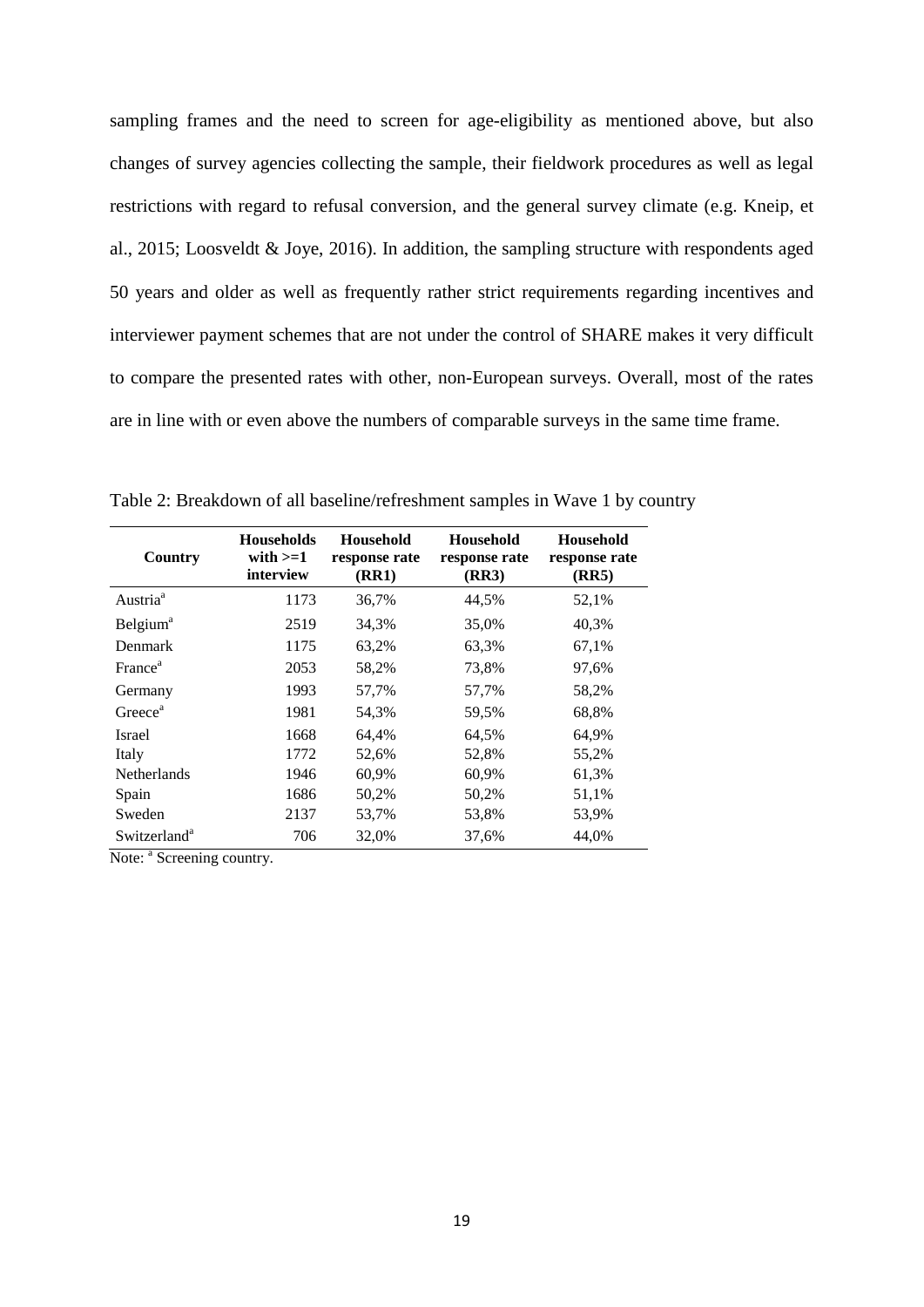| Country                     | <b>Households</b><br>with $>=1$<br>interview | <b>Household</b><br>response rate<br>(RR1) | <b>Household</b><br>response rate<br>(RR3) | <b>Household</b><br>response rate<br>(RR5) |
|-----------------------------|----------------------------------------------|--------------------------------------------|--------------------------------------------|--------------------------------------------|
| <b>Belgium</b> <sup>a</sup> | 190                                          | 42,1%                                      | 42,1%                                      | 42,1%                                      |
| Czech Republic <sup>a</sup> | 1888                                         | 41,0%                                      | 48,8%                                      | 72,3%                                      |
| Denmark                     | 861                                          | 65,2%                                      | 65,2%                                      | 65,2%                                      |
| France <sup>a</sup>         | 635                                          | 53,0%                                      | 69,9%                                      | 95,3%                                      |
| Germany                     | 614                                          | 48,8%                                      | 48,8%                                      | 48,8%                                      |
| Greece <sup>a</sup>         | 560                                          | 52,2%                                      | 54,4%                                      | 58,3%                                      |
| Israel                      | 271                                          | 77,9%                                      | 77,9%                                      | 78,6%                                      |
| Italy                       | 640                                          | 51,0%                                      | 51,0%                                      | 51,0%                                      |
| <b>Netherlands</b>          | 536                                          | 47,5%                                      | 47,5%                                      | 47,5%                                      |
| Poland                      | 1770                                         | 55,2%                                      | 55,2%                                      | 55,2%                                      |
| Spain                       | 282                                          | 58,4%                                      | 58,4%                                      | 58,7%                                      |
| Sweden <sup>b</sup>         | 416                                          | 35,7%                                      | 35,7%                                      | 35,7%                                      |
| Switzerland <sup>a</sup>    | 547                                          | 47,0%                                      | 61,0%                                      | 65,8%                                      |

<span id="page-20-0"></span>Table 3: Breakdown of all baseline/refreshment samples in Wave 2 by country

Note: <sup>a</sup> Screening country.

 $b$  Gross sample was partly drawn in Wave 1 (2004).

<span id="page-20-1"></span>

|--|

| Country                     | <b>Households</b><br>with $>=1$<br>interview | Household<br>response rate<br>(RR1) | Household<br>response rate<br>(RR3) | Household<br>response rate<br>(RR5) |
|-----------------------------|----------------------------------------------|-------------------------------------|-------------------------------------|-------------------------------------|
| Austria <sup>a</sup>        | 3159                                         | 39,0%                               | 39,3%                               | 97,1%                               |
| <b>Belgium</b>              | 2142                                         | 40,8%                               | 40,9%                               | 42,7%                               |
| Czech Republic <sup>a</sup> | 2855                                         | 35,6%                               | 43,4%                               | 57,5%                               |
| Denmark                     | 278                                          | 51,6%                               | 51,6%                               | 51,6%                               |
| Estonia                     | 4655                                         | 61,0%                               | 61,1%                               | 62,8%                               |
| France <sup>a</sup>         | 2593                                         | 54,9%                               | 56,3%                               | 64,8%                               |
| Hungary                     | 2020                                         | 54,5%                               | 55,2%                               | 60,6%                               |
| Italy                       | 940                                          | 41,6%                               | 41,6%                               | 41,6%                               |
| Netherlands                 | 535                                          | 40,0%                               | 40,0%                               | 41,1%                               |
| Portugal <sup>a</sup>       | 1341                                         | 39,4%                               | 42,8%                               | 61,9%                               |
| Slovenia                    | 2113                                         | 55,0%                               | 55,0%                               | 55,6%                               |
| Spain                       | 1120                                         | 63,1%                               | 63,1%                               | 63,3%                               |
| Switzerland                 | 1816                                         | 54,9%                               | 55,0%                               | 55,0%                               |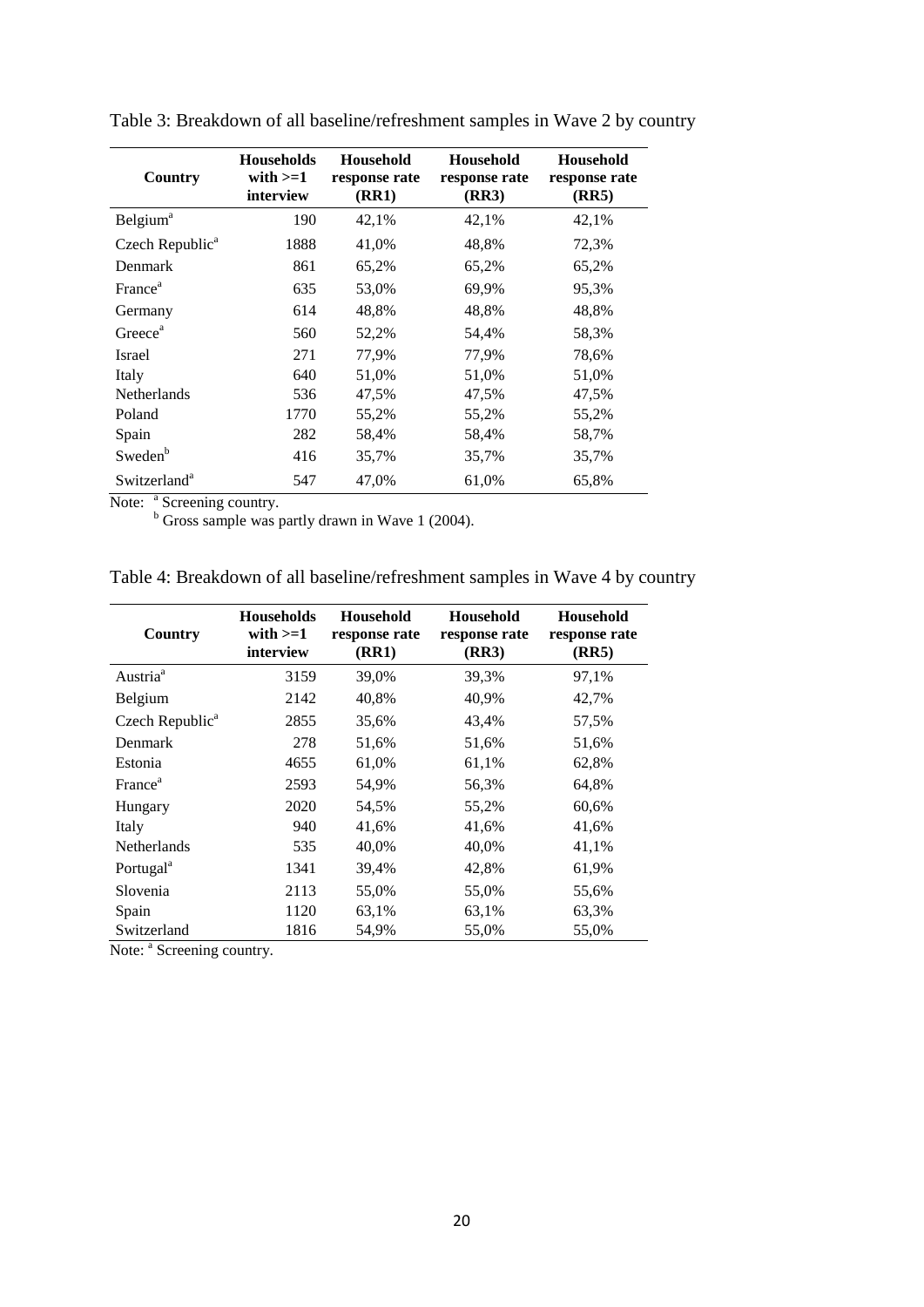| Country                     | <b>Households</b><br>with $>=1$<br>interview | <b>Household</b><br>response rate<br>(RR1) | <b>Household</b><br>response rate<br>(RR3) | <b>Household</b><br>response rate<br>(RR5) |
|-----------------------------|----------------------------------------------|--------------------------------------------|--------------------------------------------|--------------------------------------------|
| Belgium                     | 993                                          | 34,0%                                      | 34,3%                                      | 36,7%                                      |
| Czech Republic <sup>a</sup> | 903                                          | 48,9%                                      | 54,0%                                      | 62,1%                                      |
| Denmark                     | 1300                                         | 59,5%                                      | 59,5%                                      | 59,6%                                      |
| Germany                     | 3029                                         | 34,1%                                      | 34,2%                                      | 34,9%                                      |
| Israel                      | 353                                          | 51,5%                                      | 51,9%                                      | 67,5%                                      |
| Italy                       | 1143                                         | 43,4%                                      | 43.4%                                      | 43,4%                                      |
| Luxembourg                  | 1214                                         | 32,5%                                      | 32,5%                                      | 32,7%                                      |
| <b>Netherlands</b>          | 1234                                         | 48,9%                                      | 48,9%                                      | 49,7%                                      |
| Slovenia                    | 582                                          | 40,8%                                      | 41,0%                                      | 45,8%                                      |
| Spain                       | 2071                                         | 60,4%                                      | 60.6%                                      | 62,2%                                      |
| Sweden                      | 1813                                         | 39,3%                                      | 39,3%                                      | 39,4%                                      |

<span id="page-21-1"></span>Table 5: Breakdown of all baseline/refreshment samples in Wave 5 by country

Note:  $a$  Screening country.

<span id="page-21-2"></span>Table 6: Breakdown of all baseline/refreshment samples in Wave 6 by country

| Country             | <b>Households</b><br>with $>=1$<br>interview | <b>Household</b><br>response rate<br>(RR1) | <b>Household</b><br>response rate<br>(RR3) | <b>Household</b><br>response rate<br>(RR5) |
|---------------------|----------------------------------------------|--------------------------------------------|--------------------------------------------|--------------------------------------------|
| Belgium             | 785                                          | 43.9%                                      | 44.0%                                      | 45,1%                                      |
| Croatia             | 1588                                         | 34.9%                                      | 35,7%                                      | 43,7%                                      |
| <b>Denmark</b>      | 166                                          | 57,2%                                      | 57,2%                                      | 57,2%                                      |
| Estonia             | 435                                          | 55,8%                                      | 55,9%                                      | 56,3%                                      |
| France <sup>a</sup> | 233                                          | 33,4%                                      | 36,3%                                      | 49,8%                                      |
| Greece <sup>a</sup> | 1790                                         | 61,3%                                      | 63,5%                                      | 69,3%                                      |
| Italy               | 845                                          | 44.9%                                      | 44.9%                                      | 45.0%                                      |
| Luxembourg          | 325                                          | 30.3%                                      | 30,3%                                      | 30,3%                                      |
| Poland              | 246                                          | 50,0%                                      | 50,2%                                      | 51,8%                                      |
| Slovenia            | 924                                          | 45,1%                                      | 45,1%                                      | 45,6%                                      |

Note: <sup>a</sup> Screening country.

#### <span id="page-21-0"></span>**4.2 Individual participation**

While for the above reported numbers households were considered as participating if at least one eligible household member was successfully interviewed, studying the response behavior of eligible individuals requires defining the response rate as the proportion of eligible individuals that actually respond. Again several ways of computing individual response rates are possible, depending on how households with unknown eligibility are treated. In addition, the number of eligible individuals in households with an incomplete CV has to be determined.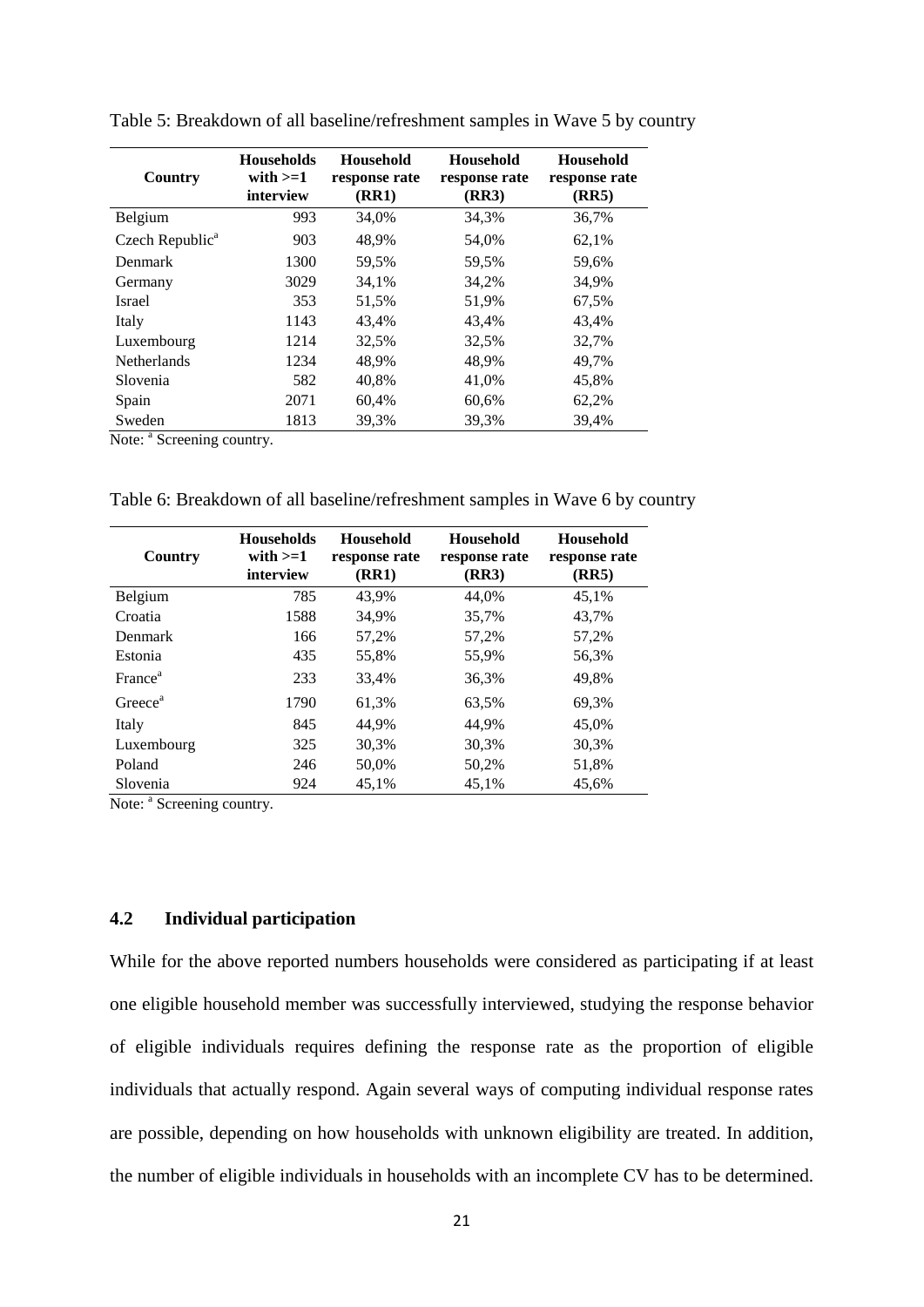These households may or may not contain eligible individuals and different assumptions about their number therefore directly affect the response rate. As before, a fraction e is calculated, based on the assumption that the average number of eligible persons in a household with or without a complete CV is the same in each country. The estimated average number of eligible individuals per household is shown in each of the following tables together with the total number of individual interviews separated by gender and age groups. Individual response rates (RR1, RR3, and RR5) are then calculated using the formulas above and multiplying the respective denominator by the estimated number of eligible persons per household. Compared to the household response rates presented before, it can be seen that individual response rates are actually only marginally smaller. This indicates that in many cases interviewers managed to actually interview all eligible persons within a household.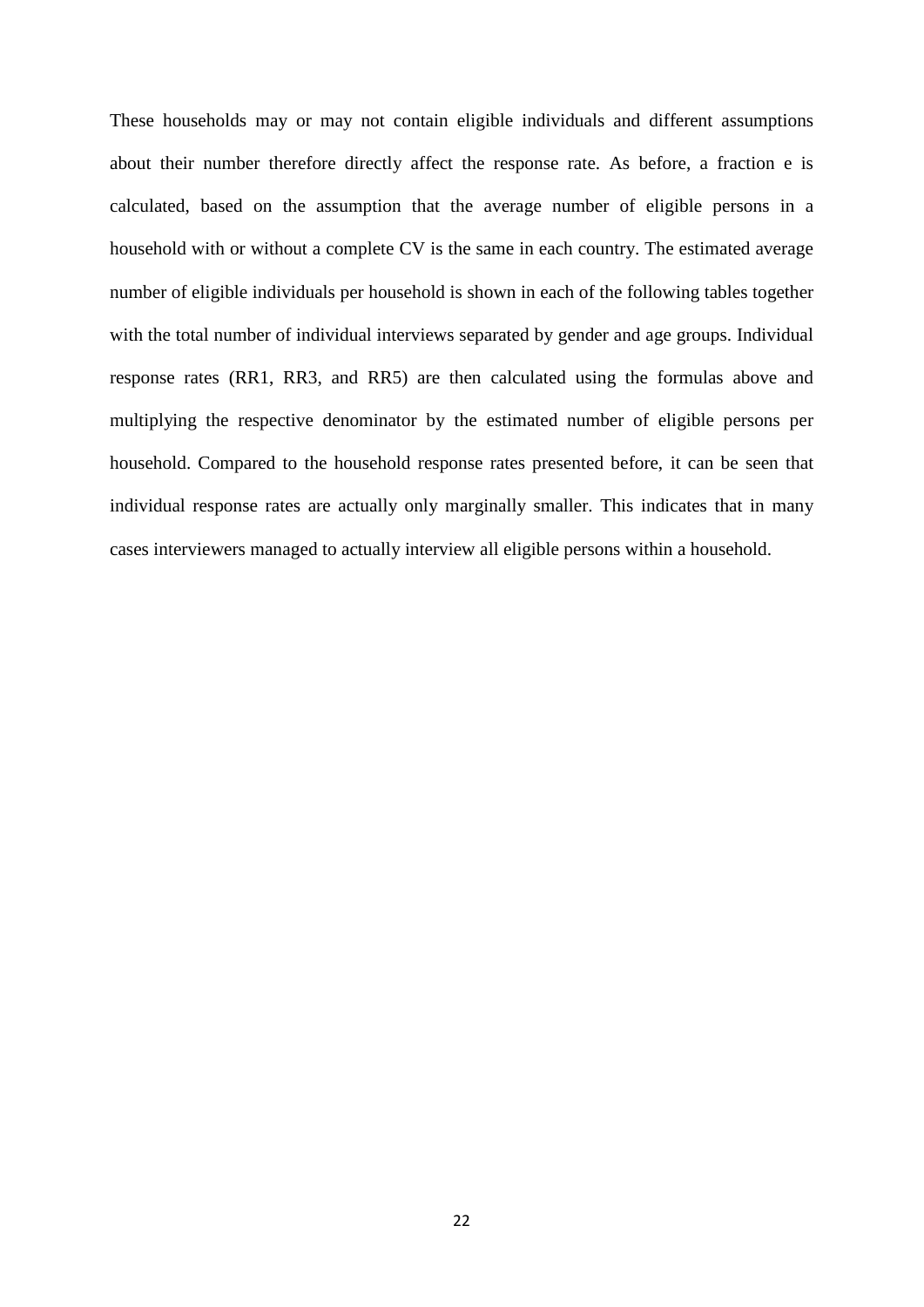<span id="page-23-0"></span>

| Country                  | <b>Total</b> | <b>Male</b> | Female | $50$ | 50 to 64 65 to 74 |     | $75+$ | <b>Estimated number</b><br>of eligible persons<br>per household | <b>Individual</b><br>response rate<br>(RR1) | <b>Individual</b><br>response rate<br>(RR3) | <b>Individual</b><br>response rate<br>(RR5) | Within household<br>individual<br>response rate |
|--------------------------|--------------|-------------|--------|------|-------------------|-----|-------|-----------------------------------------------------------------|---------------------------------------------|---------------------------------------------|---------------------------------------------|-------------------------------------------------|
| Austria <sup>a</sup>     | 1569         | 647         | 922    | 41   | 775               | 449 | 304   | 1,53                                                            | 32,1%                                       | 38,9%                                       | 45,5%                                       | 87,4%                                           |
| Belgium <sup>a</sup>     | 3810         | 1734        | 2076   | 171  | 1984              | 984 | 671   | 1,65                                                            | 31,0%                                       | 31,6%                                       | 36,4%                                       | 90,4%                                           |
| Denmark                  | 1706         | 772         | 934    | 92   | 917               | 368 | 329   | 1,56                                                            | 58,8%                                       | 58,9%                                       | 62,5%                                       | 93,1%                                           |
| France <sup>®</sup>      | 3122         | 1356        | 1766   | 157  | 1605              | 744 | 616   | 1,60                                                            | 55,3%                                       | 70,1%                                       | 92,7%                                       | 95,0%                                           |
| Germany                  | 2997         | 1373        | 1624   | 68   | 1562              | 884 | 483   | 1,74                                                            | 49,8%                                       | 49,9%                                       | 50,3%                                       | 86,4%                                           |
| Greece <sup>a</sup>      | 2897         | 1242        | 1655   | 231  | 1453              | 715 | 498   | 1,58                                                            | 50,2%                                       | 55,1%                                       | 63,6%                                       | 92,6%                                           |
| Israel                   | 2450         | 1073        | 1377   | 111  | 1308              | 630 | 401   | 1,75                                                            | 54,1%                                       | 54,2%                                       | 54,5%                                       | 83,9%                                           |
| Italy                    | 2553         | 1130        | 1423   | 47   | 1341              | 785 | 380   | 1,82                                                            | 41,6%                                       | 41,8%                                       | 43,7%                                       | 79,2%                                           |
| Netherlands              | 2968         | 1363        | 1605   | 96   | 1702              | 711 | 459   | 1,73                                                            | 53,7%                                       | 53,7%                                       | 54,1%                                       | 88,2%                                           |
| Spain                    | 2316         | 968         | 1348   | 40   | 1045              | 665 | 566   | 1,85                                                            | 37,2%                                       | 37,3%                                       | 37,9%                                       | 74,3%                                           |
| Sweden                   | 3049         | 1411        | 1638   | 53   | 1590              | 814 | 592   | 1,69                                                            | 45,4%                                       | 45,4%                                       | 45,5%                                       | 84,4%                                           |
| Switzerland <sup>a</sup> | 997          | 452         | 545    | 43   | 501               | 249 | 204   | 1,62                                                            | 27,9%                                       | 32,8%                                       | 38,3%                                       | 87,2%                                           |

Table 7: Breakdown of all baseline/refreshment samples in Wave 1 by country, sex, and age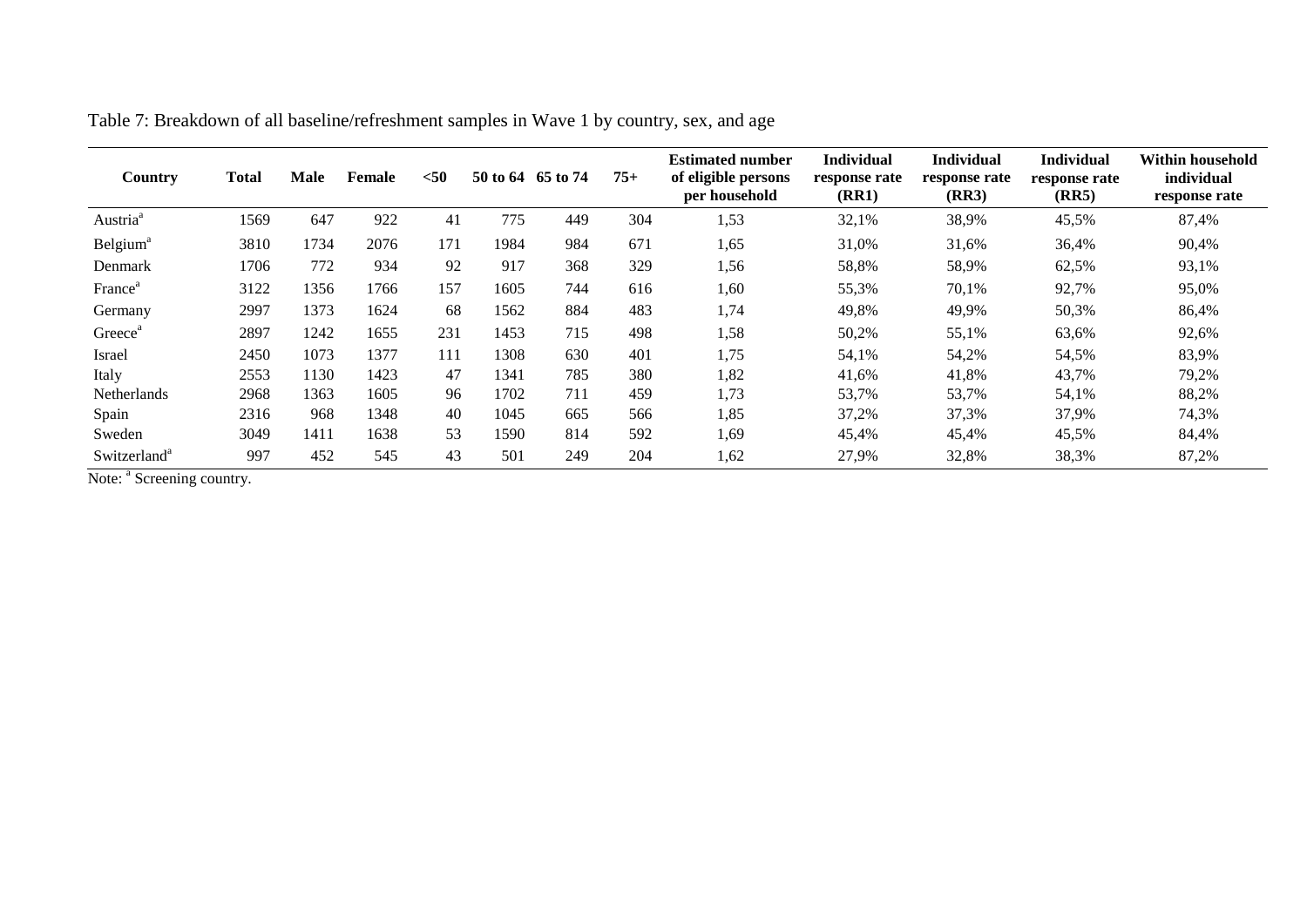| Country                     | Total | <b>Male</b> | <b>Female</b> | $50$ | 50 to 64 | 65 to 74 | $75+$ | <b>Estimated number</b><br>of eligible persons<br>per household | <b>Individual</b><br>response rate<br>(RR1) | Individual<br>response rate<br>(RR3) | <b>Individual</b><br>response rate<br>(RR5) | Within household<br>individual<br>response rate |
|-----------------------------|-------|-------------|---------------|------|----------|----------|-------|-----------------------------------------------------------------|---------------------------------------------|--------------------------------------|---------------------------------------------|-------------------------------------------------|
| Belgium <sup>a</sup>        | 267   | 118         | 149           | 36   | 169      | 36       | 26    | 1,57                                                            | 37,7%                                       | 37,7%                                | 37,7%                                       | 89,5%                                           |
| Czech Republic <sup>a</sup> | 2750  | 1154        | 1596          | 101  | 1554     | 664      | 431   | 1,59                                                            | 37,5%                                       | 44,7%                                | 66,2%                                       | 91,6%                                           |
| Denmark                     | 1314  | 587         | 727           | 64   | 776      | 286      | 188   | 1,70                                                            | 58,6%                                       | 58,6%                                | 58,6%                                       | 89,8%                                           |
| France <sup>a</sup>         | 903   | 401         | 502           | 47   | 513      | 185      | 158   | 1,65                                                            | 45,6%                                       | 60,2%                                | 82,2%                                       | 86,2%                                           |
| Germany                     | 900   | 414         | 486           | 31   | 506      | 222      | 141   | 1,70                                                            | 42,1%                                       | 42,1%                                | 42,1%                                       | 86,2%                                           |
| Greece <sup>®</sup>         | 935   | 418         | 517           | 104  | 541      | 191      | 99    | 1,73                                                            | 50,4%                                       | 52,5%                                | 56,2%                                       | 96,5%                                           |
| Israel                      | 411   | 164         | 247           | 3    | 113      | 136      | 159   | 1,60                                                            | 73,8%                                       | 73,8%                                | 74,5%                                       | 94,8%                                           |
| Italy                       | 996   | 470         | 526           | 45   | 514      | 302      | 135   | 1,77                                                            | 44,8%                                       | 44,8%                                | 44,8%                                       | 87,9%                                           |
| Netherlands                 | 763   | 352         | 411           | 28   | 532      | 125      | 78    | 1,79                                                            | 37,8%                                       | 37,8%                                | 37,8%                                       | 79,5%                                           |
| Poland                      | 2466  | 1075        | 1391          | 54   | 1396     | 594      | 422   | 1,73                                                            | 44,4%                                       | 44,4%                                | 44,4%                                       | 80,5%                                           |
| Spain                       | 432   | 198         | 234           | 29   | 260      | 79       | 64    | 1,77                                                            | 50.5%                                       | 50,5%                                | 50,8%                                       | 86,5%                                           |
| Sweden <sup>b</sup>         | 534   | 238         | 296           | 9    | 277      | 136      | 112   | 1,67                                                            | 27,4%                                       | 27,4%                                | 27,4%                                       | 76,9%                                           |
| Switzerland <sup>a</sup>    | 724   | 311         | 413           | 29   | 433      | 151      | 111   | 1,63                                                            | 38,2%                                       | 49,5%                                | 53,5%                                       | 81,2%                                           |

Table 8: Breakdown of all baseline/refreshment samples in Wave 2 by country, sex, and age

<span id="page-24-0"></span>Note: <sup>a</sup> Screening country.

 $b$  Gross sample was partly drawn in Wave 1 (2004).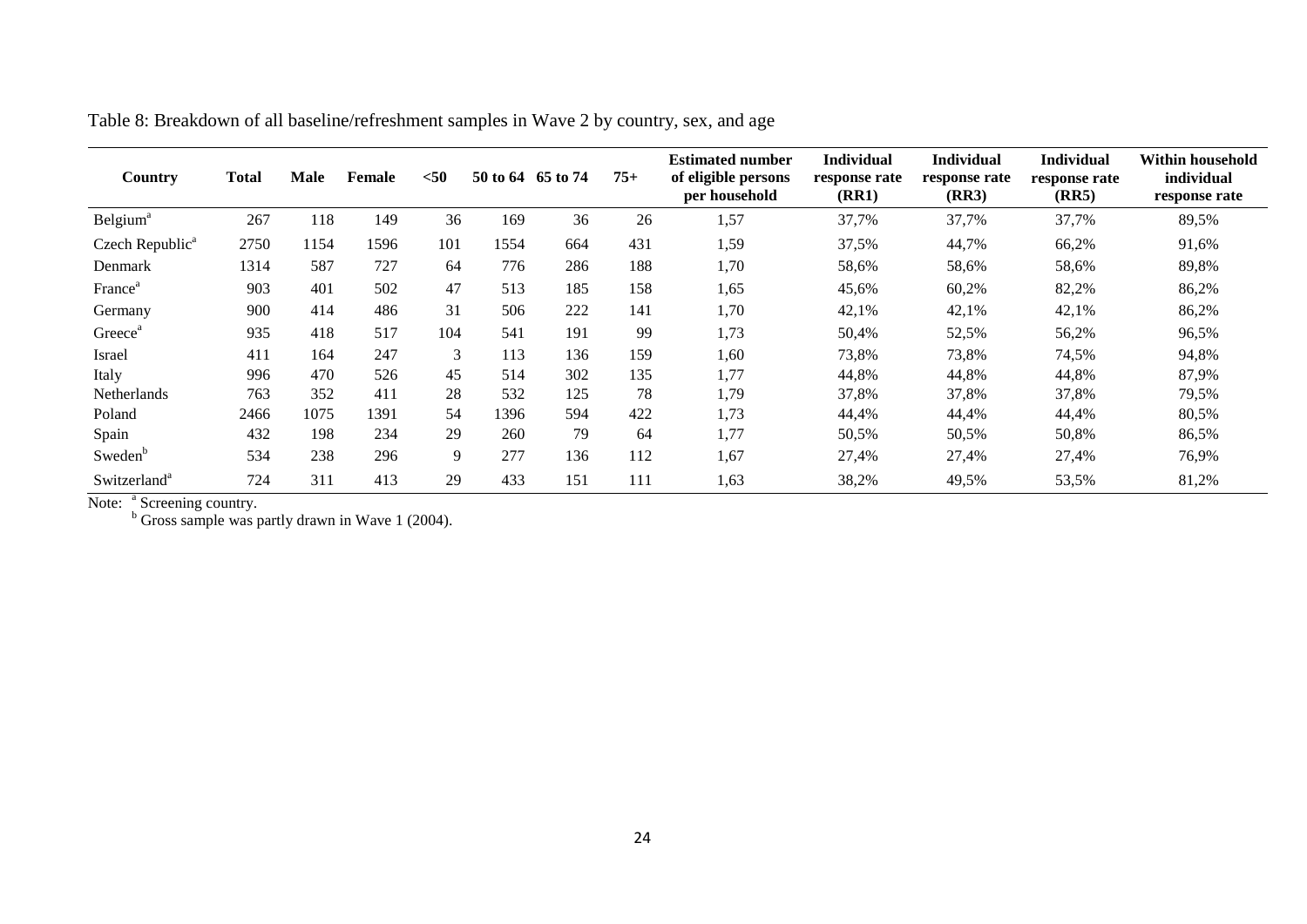<span id="page-25-0"></span>

| Country                     | Total | <b>Male</b> | Female | $50$ | 50 to 64 | 65 to 74 | $75+$          | <b>Estimated number</b><br>of eligible persons<br>per household | <b>Individual</b><br>response rate<br>(RR1) | <b>Individual</b><br>response rate<br>(RR3) | <b>Individual</b><br>response rate<br>(RR5) | Within household<br>individual<br>response rate |
|-----------------------------|-------|-------------|--------|------|----------|----------|----------------|-----------------------------------------------------------------|---------------------------------------------|---------------------------------------------|---------------------------------------------|-------------------------------------------------|
| Austria <sup>a</sup>        | 4447  | 1886        | 2561   | 196  | 2314     | 1280     | 657            | 1,53                                                            | 35,9%                                       | 36,2%                                       | 89,4%                                       | 92,0%                                           |
| Belgium                     | 2950  | 1324        | 1626   | 147  | 1890     | 495      | 418            | 1,55                                                            | 35,8%                                       | 35,9%                                       | 37,5%                                       | 87,7%                                           |
| Czech Republic <sup>a</sup> | 4163  | 1746        | 2417   | 167  | 2206     | 1108     | 676            | 1,57                                                            | 33,1%                                       | 40,3%                                       | 53,4%                                       | 92,9%                                           |
| Denmark                     | 437   | 213         | 224    | 50   | 385      | 2        | $\overline{0}$ | 1,78                                                            | 45,5%                                       | 45,5%                                       | 45,5%                                       | 88,3%                                           |
| Estonia                     | 6864  | 2766        | 4098   | 144  | 3171     | 2060     | 1489           | 1,54                                                            | 58,4%                                       | 58,5%                                       | 60,1%                                       | 95,7%                                           |
| France <sup>®</sup>         | 3587  | 1549        | 2038   | 206  | 1982     | 692      | 707            | 1,58                                                            | 48,0%                                       | 49,3%                                       | 56,8%                                       | 87,6%                                           |
| Hungary                     | 3072  | 1318        | 1754   | 89   | 1689     | 820      | 474            | 1,58                                                            | 52,4%                                       | 53,1%                                       | 58,3%                                       | 96,3%                                           |
| Italy                       | 1442  | 658         | 784    | 57   | 825      | 339      | 221            | 1,72                                                            | 37,1%                                       | 37,1%                                       | 37,1%                                       | 89,2%                                           |
| <b>Netherlands</b>          | 773   | 346         | 427    | 27   | 496      | 160      | 90             | 1,67                                                            | 34,6%                                       | 34,6%                                       | 35,6%                                       | 86,5%                                           |
| Portugal <sup>a</sup>       | 2020  | 866         | 1154   | 76   | 1060     | 553      | 331            | 1,68                                                            | 35,3%                                       | 38,4%                                       | 55,5%                                       | 89,7%                                           |
| Slovenia                    | 2749  | 1193        | 1556   | 57   | 1472     | 689      | 531            | 1,66                                                            | 43,1%                                       | 43,1%                                       | 43,6%                                       | 78,4%                                           |
| Spain                       | 1781  | 800         | 981    | 69   | 917      | 409      | 386            | 1,69                                                            | 59,4%                                       | 59,4%                                       | 59,5%                                       | 94,1%                                           |
| Switzerland                 | 2601  | 1196        | 1405   | 114  | 1433     | 664      | 390            | 1,69                                                            | 46,6%                                       | 46,6%                                       | 46,6%                                       | 84,7%                                           |

Table 9: Breakdown of all baseline/refreshment samples in Wave 4 by country, sex, and age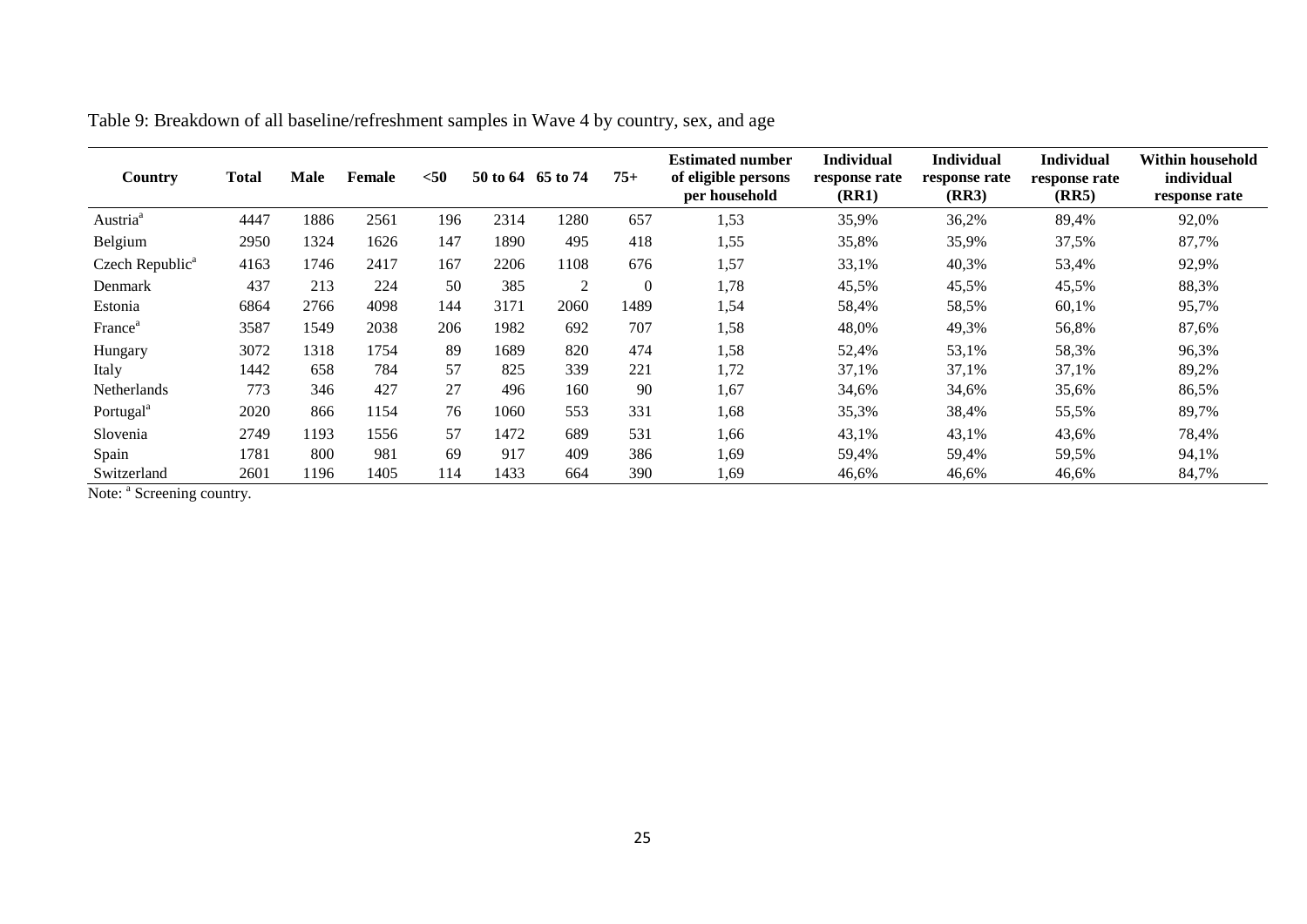<span id="page-26-0"></span>

| Country                     | <b>Total</b> | <b>Male</b>     | Female | $50$ | 50 to 64 65 to 74 |      | $75+$ | <b>Estimated number</b><br>of eligible persons<br>per household | <b>Individual</b><br>response rate<br>(RR1) | <b>Individual</b><br>response rate<br>(RR3) | <b>Individual</b><br>response rate<br>(RR5) | Within household<br>individual<br>response rate |
|-----------------------------|--------------|-----------------|--------|------|-------------------|------|-------|-----------------------------------------------------------------|---------------------------------------------|---------------------------------------------|---------------------------------------------|-------------------------------------------------|
| Belgium                     | 1394         | 65 <sup>2</sup> | 743    | 60   | 842               | 272  | 220   | 1,65                                                            | 28,7%                                       | 29,0%                                       | 30,9%                                       | 84,2%                                           |
| Czech Republic <sup>a</sup> | 1319         | 551             | 768    | 42   | 665               | 407  | 205   | 1,57                                                            | 45,5%                                       | 50,2%                                       | 57,8%                                       | 93,0%                                           |
| Denmark                     | 1928         | 887             | 1041   | 75   | 1067              | 522  | 264   | 1,71                                                            | 51,6%                                       | 51,6%                                       | 51,6%                                       | 86,7%                                           |
| Germany                     | 4550         | 2125            | 2425   | 178  | 2610              | 1088 | 674   | 1,69                                                            | 30,3%                                       | 30,4%                                       | 31,1%                                       | 88,9%                                           |
| Israel                      | 538          | 252             | 286    | 36   | 481               | 11   | 10    | 1,77                                                            | 44,4%                                       | 44,7%                                       | 58,1%                                       | 86,1%                                           |
| Italy                       | 1712         | 768             | 944    | 65   | 938               | 435  | 273   | 1,61                                                            | 40,4%                                       | 40,4%                                       | 40,4%                                       | 93,0%                                           |
| Luxembourg                  | 1610         | 755             | 855    | 24   | 939               | 391  | 255   | 1,69                                                            | 25,5%                                       | 25,5%                                       | 25,6%                                       | 78,5%                                           |
| Netherlands                 | 1693         | 773             | 920    | 27   | 967               | 445  | 252   | 1,67                                                            | 40,2%                                       | 40,2%                                       | 40,9%                                       | 82,2%                                           |
| Slovenia                    | 748          | 317             | 431    | 19   | 393               | 182  | 154   | 1,62                                                            | 32,4%                                       | 32,5%                                       | 36,3%                                       | 79,3%                                           |
| Spain                       | 3309         | 1559            | 1750   | 104  | 1558              | 759  | 888   | 1,70                                                            | 56,7%                                       | 57,0%                                       | 58,4%                                       | 94,0%                                           |
| Sweden                      | 2591         | 1240            | 1351   | 44   | 1188              | 900  | 458   | 1,68                                                            | 33,5%                                       | 33,5%                                       | 33,5%                                       | 85,1%                                           |

Table 10: Breakdown of all baseline/refreshment samples in Wave 5 by country, sex, and age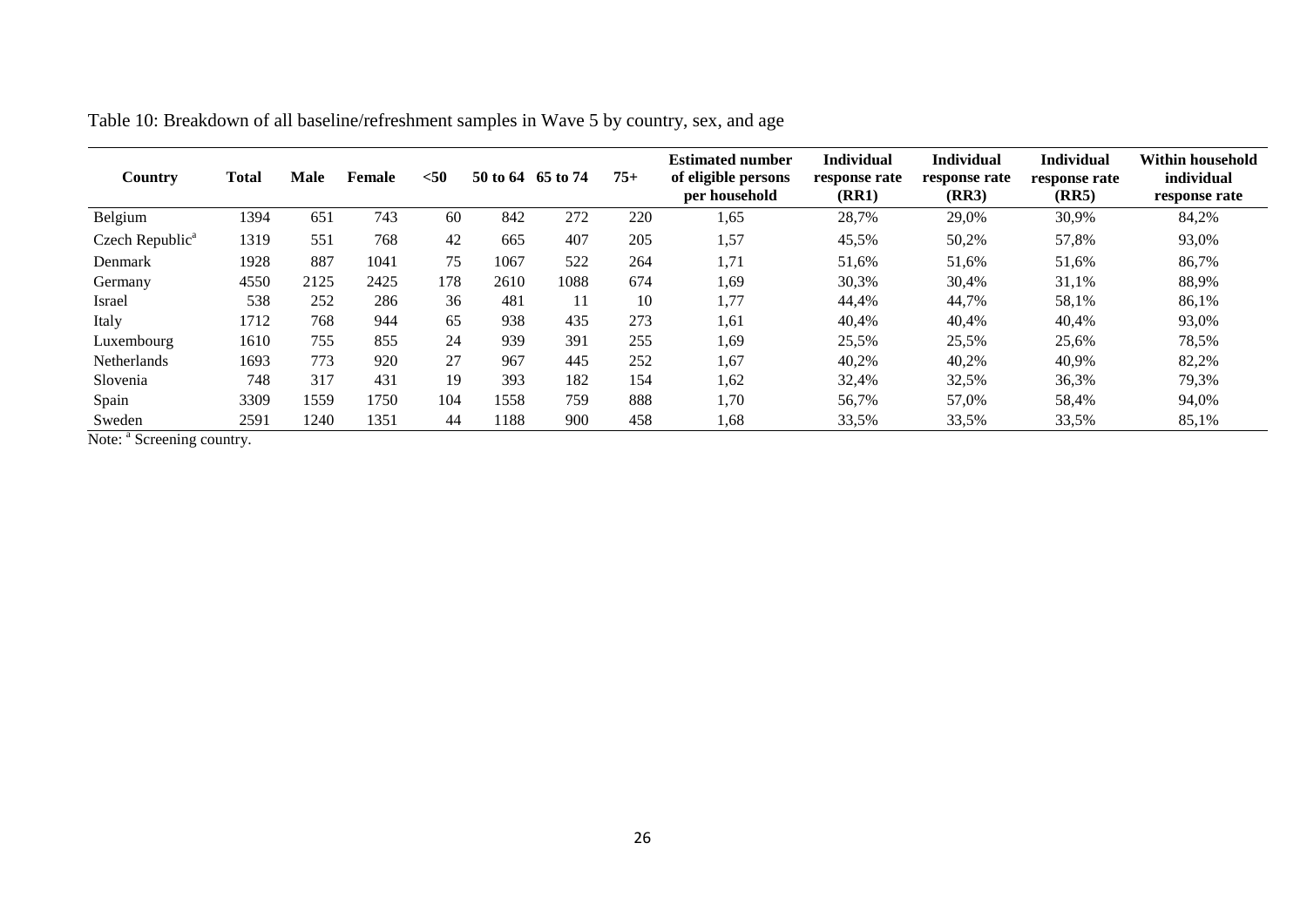<span id="page-27-0"></span>

| Country             | Total | <b>Male</b> | Female | $50$ | 50 to 64 | 65 to 74 | $75+$    | <b>Estimated number</b><br>of eligible persons<br>per household | <b>Individual</b><br>response rate<br>(RR1) | <b>Individual</b><br>response rate<br>(RR3) | <b>Individual</b><br>response rate<br>(RR5) | <b>Within household</b><br>individual<br>response rate |
|---------------------|-------|-------------|--------|------|----------|----------|----------|-----------------------------------------------------------------|---------------------------------------------|---------------------------------------------|---------------------------------------------|--------------------------------------------------------|
| Belgium             | 1064  | 474         | 590    | 80   | 656      | 183      | 144      | 1.60                                                            | 36,8%                                       | 36,9%                                       | 37,8%                                       | 83,8%                                                  |
| Croatia             | 2494  | 1096        | 1398   | 66   | 1365     | 681      | 377      | 1,64                                                            | 33,4%                                       | 34,1%                                       | 41,9%                                       | 95,7%                                                  |
| Denmark             | 248   | 122         | 126    | 39   | 208      |          | $\theta$ | 1,81                                                            | 47,3%                                       | 47,3%                                       | 47,3%                                       | 82,7%                                                  |
| Estonia             | 646   | 294         | 352    | 65   | 578      | 3        | $\Omega$ | 1,60                                                            | 52,0%                                       | 52,0%                                       | 52,4%                                       | 93,1%                                                  |
| France <sup>a</sup> | 317   | 153         | 164    | 36   | 271      | 6        | 4        | 1,60                                                            | 28,4%                                       | 30,9%                                       | 42,4%                                       | 85,1%                                                  |
| Greece <sup>a</sup> | 2678  | 1160        | 1518   | 138  | 1473     | 553      | 512      | 1,60                                                            | 57,2%                                       | 59,2%                                       | 64,6%                                       | 93,2%                                                  |
| Italy               | 1238  | 565         | 673    | 52   | 756      | 289      | 138      | 1,58                                                            | 41,7%                                       | 41,7%                                       | 41,8%                                       | 92,9%                                                  |
| Luxembourg          | 413   | 181         | 232    | 9    | 247      | 111      | 46       | 1,71                                                            | 22,5%                                       | 22,5%                                       | 22,5%                                       | 74,3%                                                  |
| Poland              | 365   | 173         | 192    | 25   | 338      | 2        | $\Omega$ | 1,69                                                            | 43,9%                                       | 44,1%                                       | 45,4%                                       | 87,8%                                                  |
| Slovenia            | 1323  | 588         | 735    | 18   | 649      | 384      | 271      | 1,68                                                            | 38,5%                                       | 38,5%                                       | 38,9%                                       | 85,4%                                                  |

Table 11: Breakdown of all baseline/refreshment samples in Wave 6 by country, sex, and age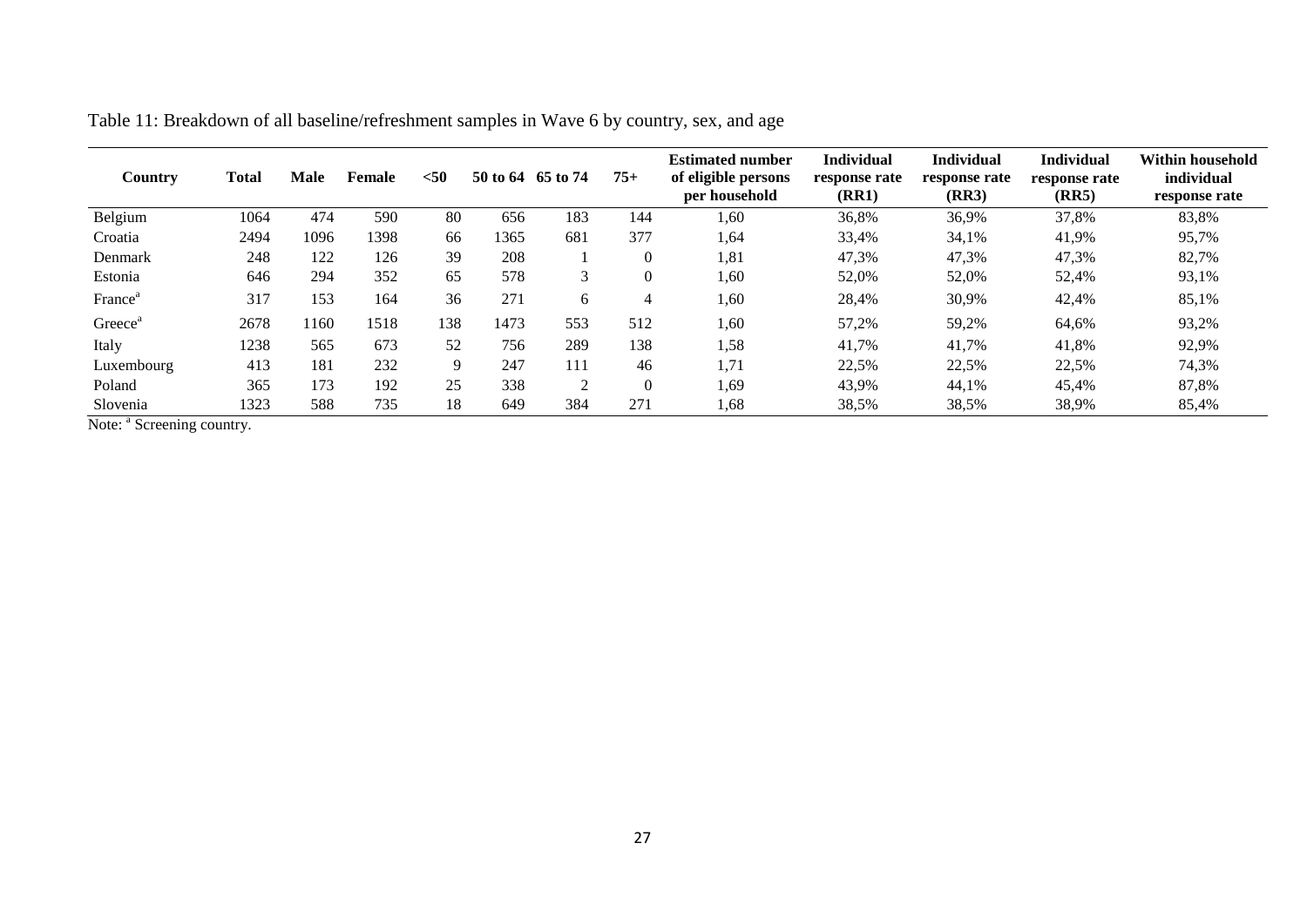#### <span id="page-28-0"></span>**5. Survey participation in the SHARE longitudinal samples**

Thus far, we have looked at survey participation of households and individuals in their first interview suppressing the longitudinal dimension of SHARE. This is the focus of the following section that investigates participation patterns of individuals who have been successfully interviewed before. To clearly distinguish this from response rates in baseline or refreshment samples, we now use the term retention when it comes to the participation of individuals from the longitudinal sample. For a panel study like SHARE its value is strongly determined by the long-term participation of panel members over waves. Only if persons can be observed multiple times as time passes by, it is possible to understand their individual ageing processes and to learn how respondents adapt to the changing environment over time. It is therefore of utmost importance to keep former respondents participating in the survey in order to exploit the full potential of SHARE regarding longitudinal analyses and conclusions. As can be seen, this goal is achieved quite well considering the difficulties SHARE is facing with respect to the sample structure of people aged 50 years and over, where natural mortality is a bigger issue than in most other surveys.

After several waves, various types of retention rates can be calculated conditional on previous participation that might differ between countries due to differences in the sample composition. Therefore, the longitudinal samples at the individual level in SHARE are divided into four subsamples for better comparisons: *Subsample A* includes all respondents who participated in the previous wave of the SHARE survey. *Subsample B* includes those respondents who ever participated in SHARE, but not in the previous wave, and live in a household where at least one household member participated in the previous wave. *Subsample C* includes respondents who ever participated, but not in the previous wave, and do not live in a household where at least one household member participated in the previous wave. Finally, *subsample D* includes missing and new partners who have not participated in SHARE before.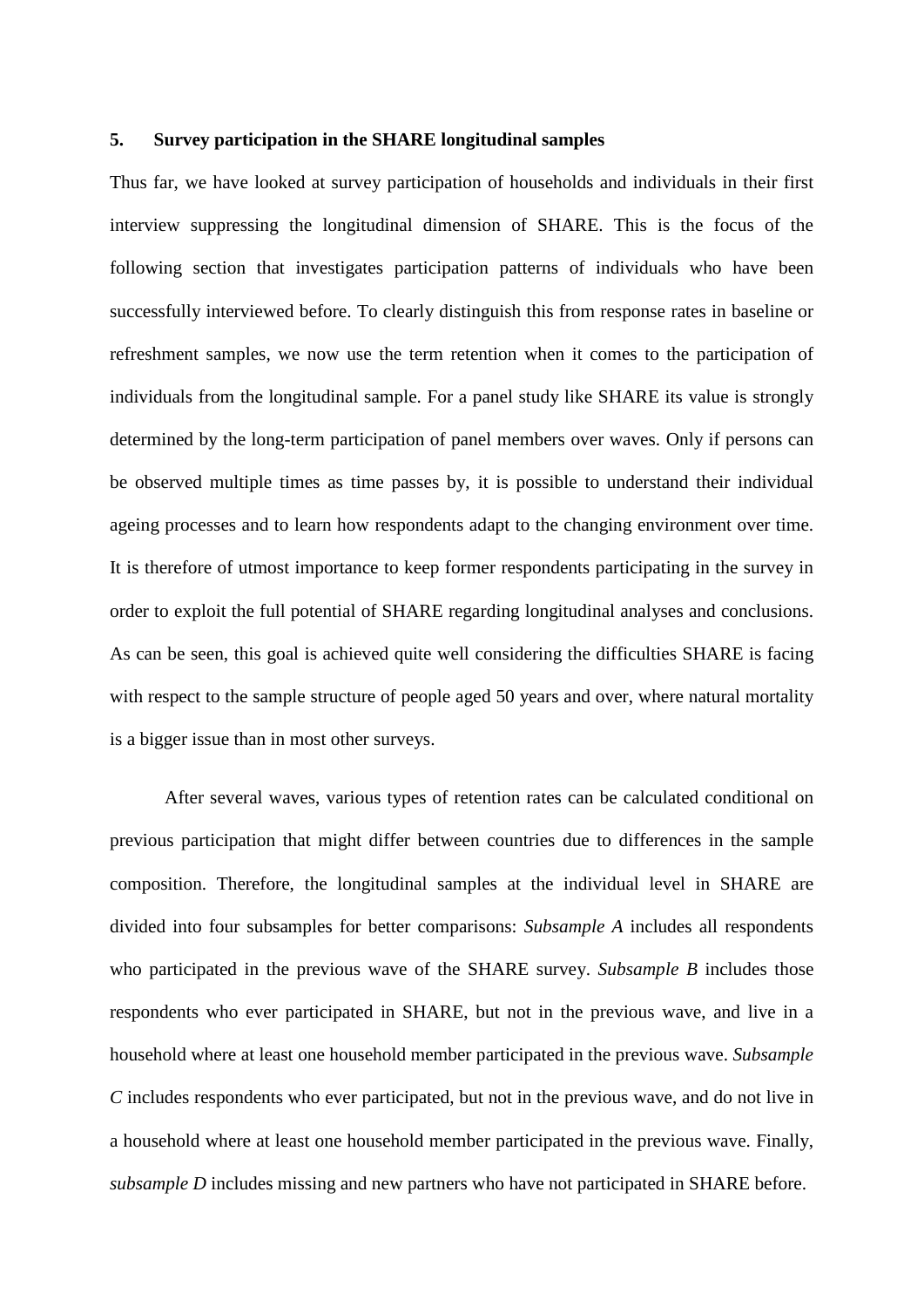Based on these definitions, individual-level retention in the narrow sense is given by the proportion of respondents in subsample A, excluding any form of recovery (see subsection [5.1\)](#page-32-0). Additionally, retention in subsamples B and C informs about how well SHARE managed to get respondents back in the study who had already dropped out, while retention in subsample D is informative with respect to eligible persons in longitudinal households never interviewed before (i.e. either new sample members or eligible sample members for which reluctance to participate was overcome after refusals in previous waves). We thus present combined retention and recovery rates that include former respondents (subsection [5.2\)](#page-34-0) as well as new or missing partners (subsection [5.3\)](#page-36-0). While the latter focus on the overall sample size development in SHARE, retention including former respondents is the most informative with respect to evaluate the success of maintaining panel respondents in the study.

To start with, [Figure 6](#page-31-0) provides an overview about the development of the number of successful interviews based on Release 6.0.0 in all SHARE samples over time, hence combining retention and recovery. In addition, [Table 30](#page-45-0) in the Appendix differentiates between main and end-of-live interviews that are also the focus of subsection [5.4.](#page-38-0) As others (e.g. [Blom & Schröder, 2011;](#page-41-2) [Kneip, et al., 2015\)](#page-41-5) have shown before, attrition tends to be higher when panel members were approached for their first re-interview than in later waves. One consequence of rather high attrition rates is that the number of cases in the panel decreases, effectively reducing the power of longitudinal analyses. Furthermore, attrition from the panel might affect the sample composition, as certain groups of respondents might be more likely to drop out of the panel than others. However, previous analyses [\(Kneip, et al.,](#page-41-5)  [2015\)](#page-41-5) found only little if any evidence for attrition bias in SHARE. Only the oldest-old show a somewhat higher probability to drop out, which actually might rather be a problem of mortality than severe bias. Consequently, SHARE offers calibrated longitudinal weights that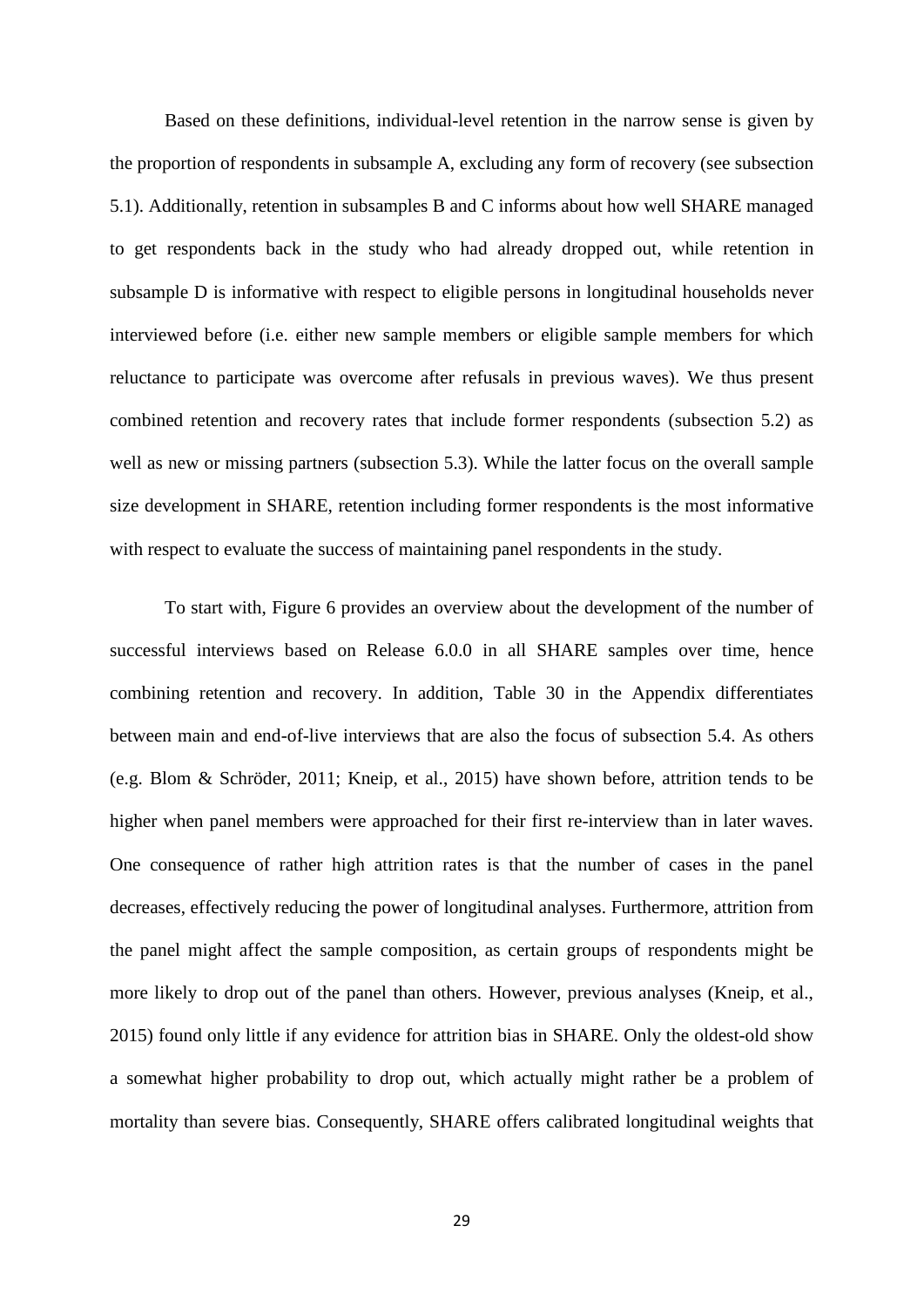account for mortality of the original target population across waves [\(see Bergmann, et al.,](#page-41-8)  [forthcoming for details on the construction of these weights\)](#page-41-8).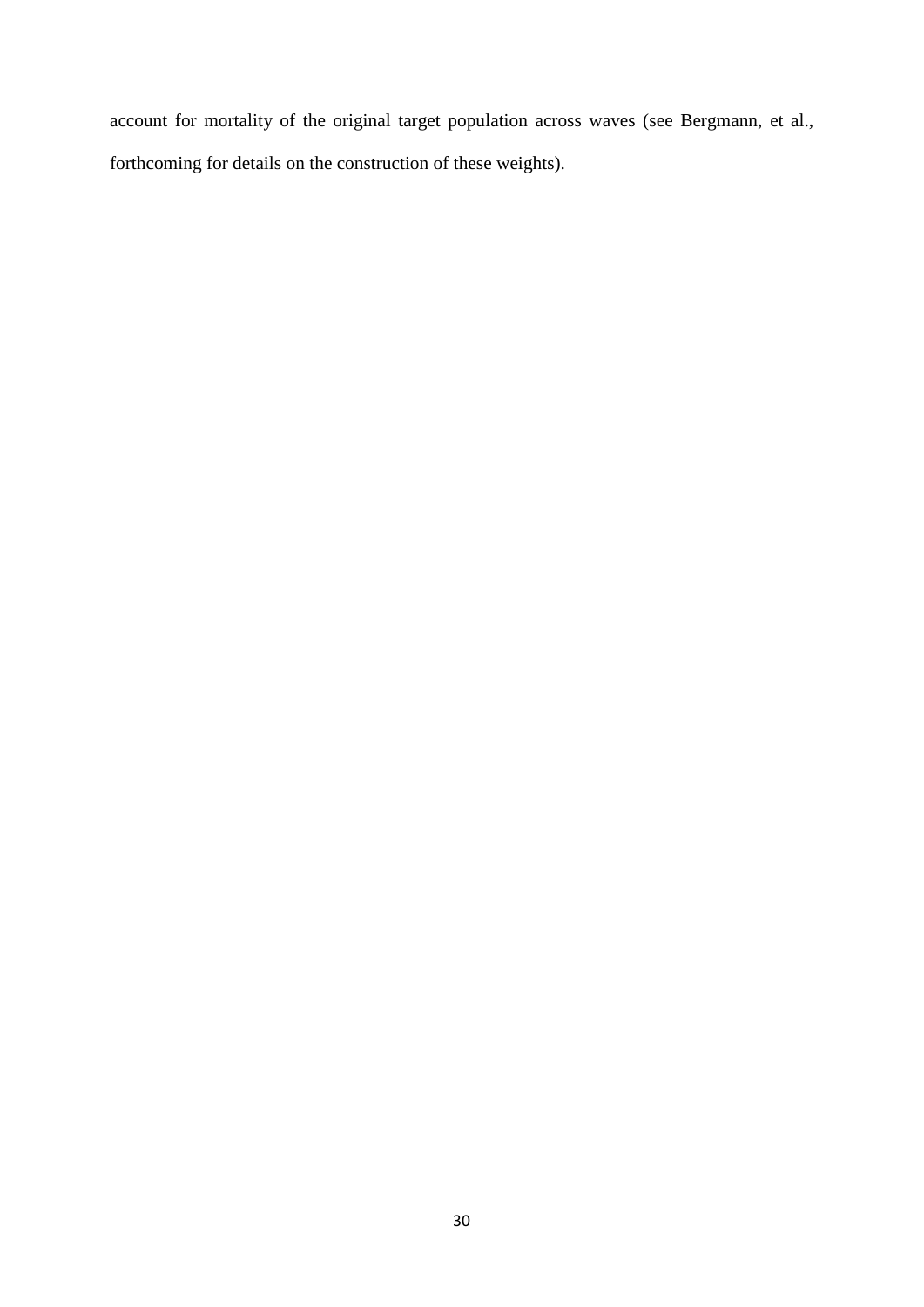Figure 6: Sample development in SHARE

<span id="page-31-0"></span>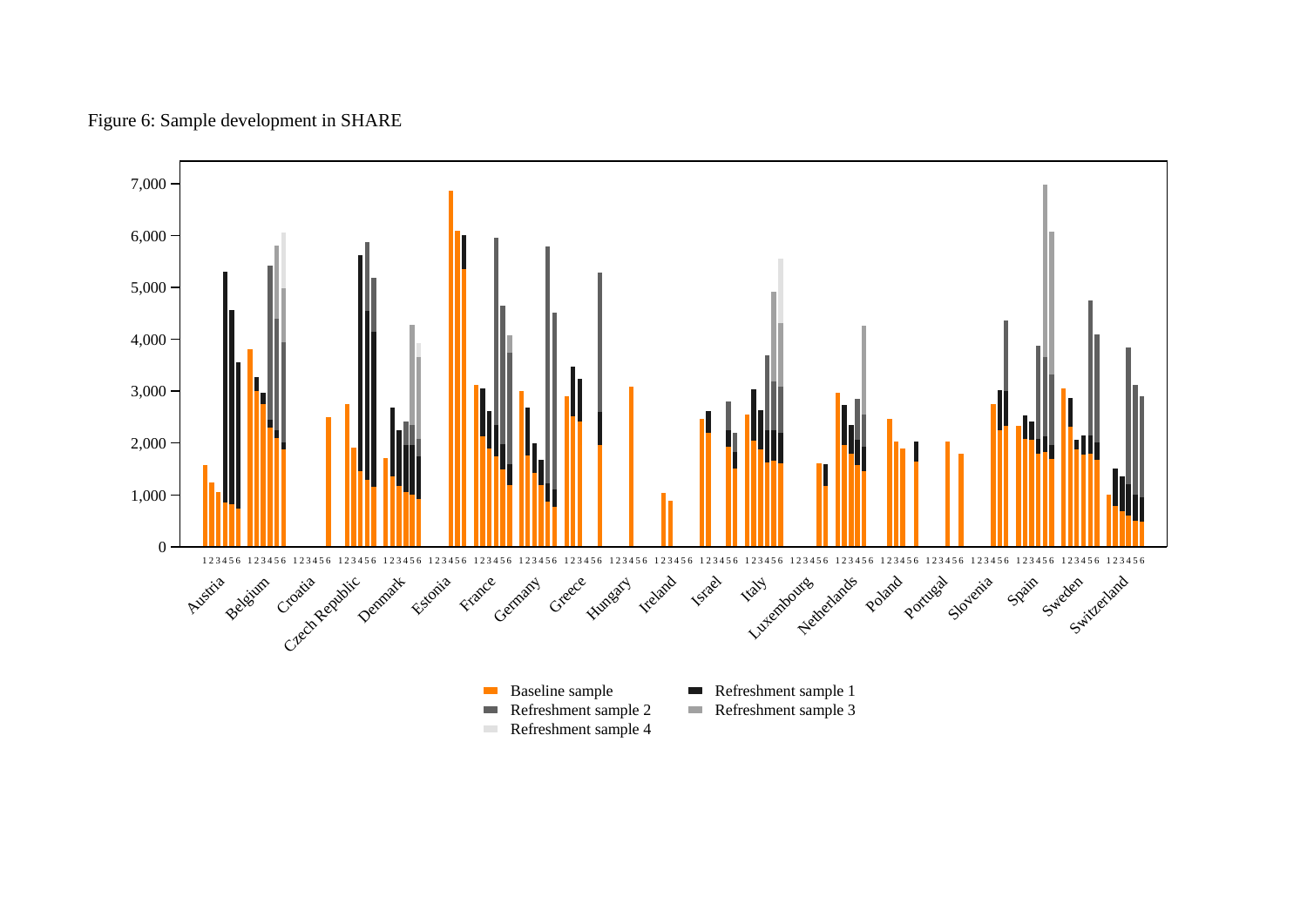#### <span id="page-32-0"></span>**5.1 Wave-to-wave retention excluding recovery**

The following tables show the wave-to-wave participatory behavior of panel respondents who participated in the previous wave not distinguishing between main and end-of-life interviews. Recovered respondents who were brought back into the survey after missing one or more wave(s) are thus excluded (see subsection [5.2](#page-34-0) and [5.3](#page-36-0) for retention rates including recovery). Missing entries are due to the fact that not all countries participated in every wave. Greece, for example, had dropped from SHARE in Wave 4 due to the economic crisis, but could be recovered for participation in Wave 6. Accordingly, the retention rate reported for Greece in Wave 6 [\(Table 12,](#page-33-0) last column) refers to respondents last participating in Wave 3. This has to be considered when comparing rates across countries: Since more time has passed between two consecutive participations, the realization of an interview is more difficult in this case compared to others. Gaps with respect to Israel, Poland, and Portugal have to be interpreted analogously. In addition, the interviews from the Netherlands in Wave 6 have been released separately and cannot be compared, because they were done in a different mode. Consequently, these rates are not shown.

Moreover, it can be seen that – similar to section [4](#page-17-0) on response rates – there is some variation in individual retention rates across countries. Again, a mixture of differences in sampling frames, sample composition (i.e. the proportion of newly recruited panel members via refreshment samples), fieldwork procedures, as well as legal restrictions between countries to approach respondents refusing in a previous wave, are the main causes for this variation. Especially the last aspect plays a key role as some countries have very strict data security requirements that complicate future participation of interviewed persons. In Germany, for example, all respondents have to be asked at the end of their first SHARE interview whether they agree in writing that their addresses can be stored for future re-contact. This strict legal requirement does not exist in this form in any other SHARE country and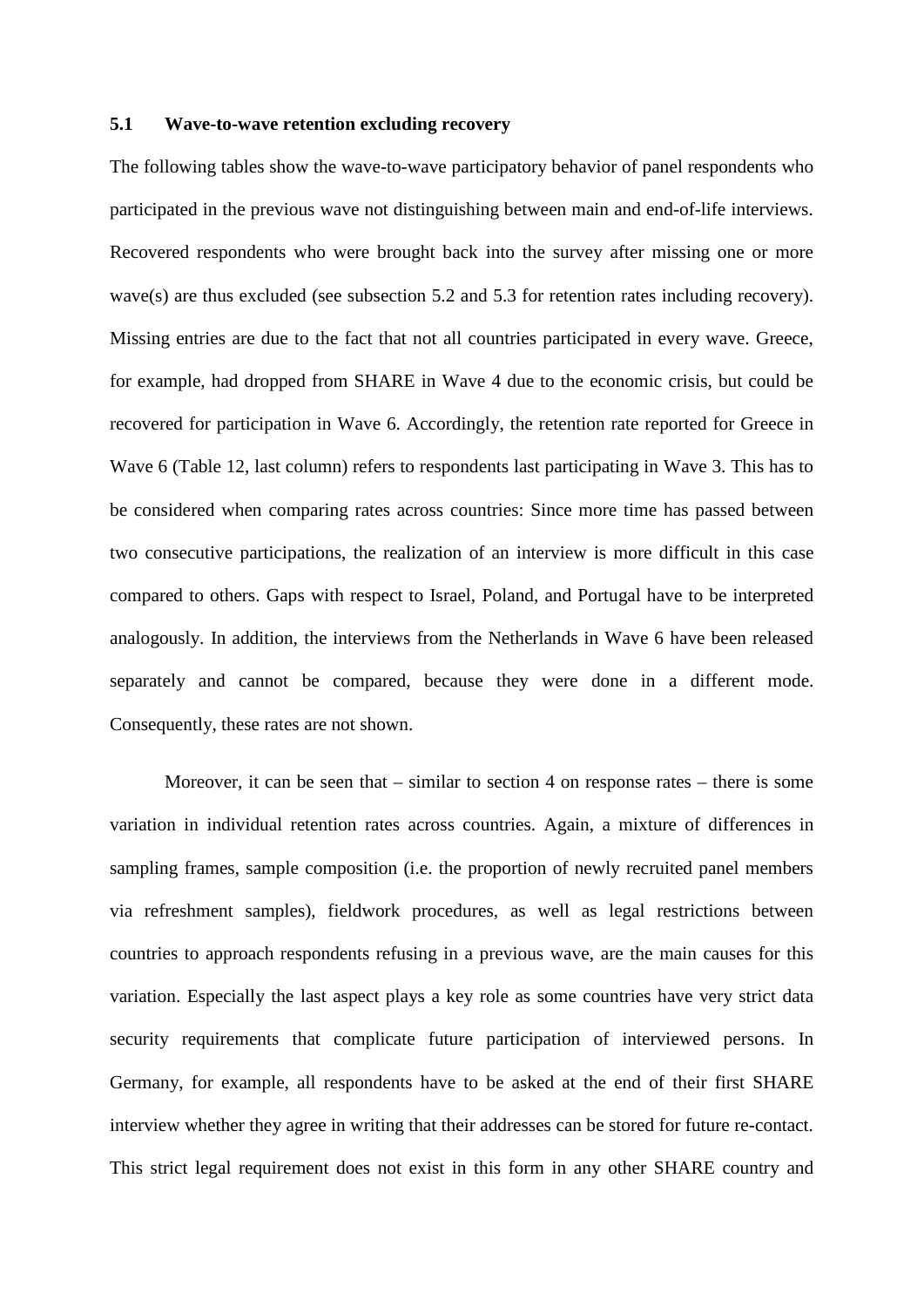might explain the lower retention compared to other countries (see [Table 12](#page-33-0) and [Table 13\)](#page-33-1). Another reason applies to the Swedish Wave 2 sample (see [Table 13\)](#page-33-1). Here, the sample could not be entirely approached in Wave 3, which explains the low retention between Wave 2 and Wave 3. Fortunately, most of these cases could be recovered in Wave 4, which results in a much higher retention between Wave 3 and Wave 4 and its stabilization afterwards (see also [Table 17](#page-35-1) and [Table 21\)](#page-37-1). What is remarkable in this context is the increase in retention of longterm panel members, suggesting a high overall panel stability that is comparable to other studies with even shorter time intervals between interviews.

| Country            | <b>Retention</b><br>$(wave 1-2)$ | <b>Retention</b><br>$(wave 2-3)$ | <b>Retention</b><br>$(wave 3-4)$ | <b>Retention</b><br>$(wave 4-5)$ | <b>Retention</b><br>(wave 5-6) |
|--------------------|----------------------------------|----------------------------------|----------------------------------|----------------------------------|--------------------------------|
| Austria            | 74,4%                            | 71,3%                            | 74,6%                            | 78,3%                            | 81,4%                          |
| Belgium            | 76,3%                            | 83.9%                            | 80,6%                            | 84,4%                            | 85,7%                          |
| Denmark            | 77,0%                            | 80,2%                            | 85,2%                            | 89,6%                            | 88,3%                          |
| France             | 67,0%                            | 76,2%                            | 82,4%                            | 72,5%                            | 71,1%                          |
| Germany            | 55,1%                            | 73,6%                            | 77,6%                            | 68,3%                            | 89,5%                          |
| Greece             | 86,3%                            | 84,1%                            |                                  |                                  | 76.1%                          |
| Israel             | 75,6%                            |                                  |                                  | 82,6%                            | 74,8%                          |
| Italy              | 71,4%                            | 87,1%                            | 84,8%                            | 88,0%                            | 89,3%                          |
| <b>Netherlands</b> | 62,3%                            | 75,1%                            | 78,9%                            | 85,1%                            |                                |
| Spain              | 68,6%                            | 83.3%                            | 80,1%                            | 89,2%                            | 88.2%                          |
| Sweden             | 70,6%                            | 70,6%                            | 73,4%                            | 79,4%                            | 85,2%                          |
| Switzerland        | 74,6%                            | 83.5%                            | 87,0%                            | 86,3%                            | 89.8%                          |

<span id="page-33-0"></span>Table 12: Wave-to-wave retention rates of all Wave 1 (2004) samples by country

#### <span id="page-33-1"></span>Table 13: Wave-to-wave retention rates of all Wave 2 (2006) samples by country

| Country             | <b>Retention</b><br>(Wave 2-3) | <b>Retention</b><br>(Wave 3-4) | <b>Retention</b><br>(Wave 4-5) | <b>Retention</b><br>$(Wave 5-6)$ |
|---------------------|--------------------------------|--------------------------------|--------------------------------|----------------------------------|
| Belgium             | 76,8%                          | 72,8%                          | 80,8%                          | 82,4%                            |
| Czech Republic      | 66,3%                          | 74,7%                          | 85,3%                          | 86,8%                            |
| Denmark             | 78,5%                          | 81,2%                          | 90,0%                          | 87,1%                            |
| France              | 70,7%                          | 75,8%                          | 66,6%                          | 70,9%                            |
| Germany             | 58,4%                          | 76,3%                          | 71,3%                          | 91,0%                            |
| Greece              | 86,7%                          |                                |                                | 73,1%                            |
| Ireland             | 69,2%                          |                                |                                |                                  |
| Israel              |                                |                                | 78,3%                          | 86,4%                            |
| Italy               | 71,6%                          | 80,4%                          | 81,1%                          | 87,2%                            |
| Netherlands         | 65,3%                          | 76,9%                          | 85,7%                          |                                  |
| Poland              | 73,5%                          | 88,7%                          |                                | 85,8%                            |
| Spain               | 74,5%                          | 76,2%                          | 88,4%                          | 85,9%                            |
| Sweden <sup>a</sup> | 39,3%                          | 75,3%                          | 76,3%                          | 78,1%                            |
| Switzerland         | 83,7%                          | 88,9%<br>$-1$ $-1$ $-1$ $-1$   | 83,8%                          | 89,4%                            |

Sample could not be entirely approached in Wave 3.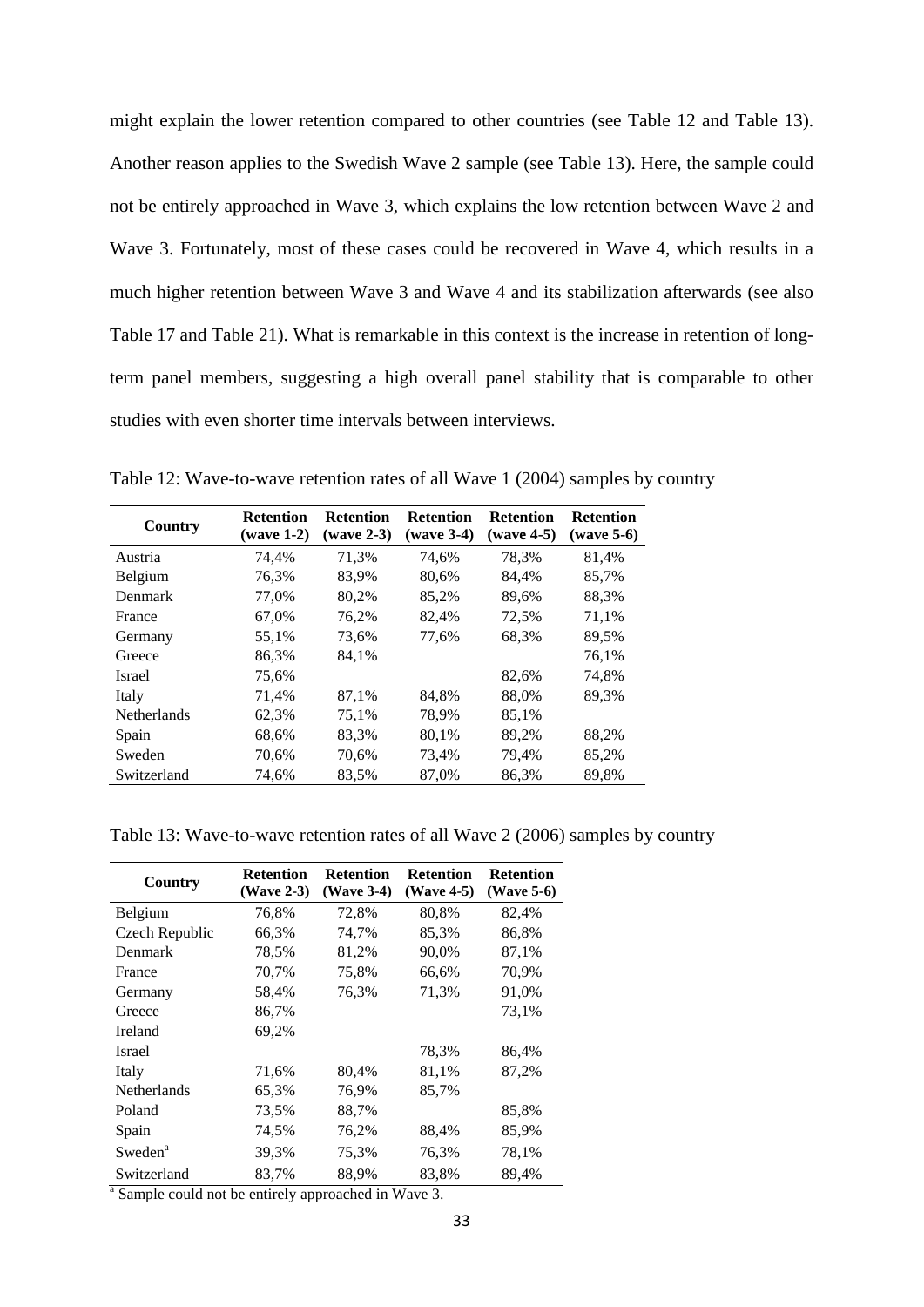| (Wave 5-6) |
|------------|
|            |
|            |
|            |
|            |
|            |
|            |
|            |
|            |
|            |
|            |
|            |
|            |
|            |

<span id="page-34-1"></span>Table 14: Wave-to-wave retention rates of all Wave 4 (2010) samples by country

<span id="page-34-2"></span>Table 15: Wave-to-wave retention rates of all Wave 5 (2012) samples by country

| Country        | <b>Retention</b><br>(Wave 5-6) |
|----------------|--------------------------------|
| <b>Belgium</b> | 70,7%                          |
| Czech Republic | 75,7%                          |
| Denmark        | 79,6%                          |
| Germany        | 73,3%                          |
| <b>Israel</b>  | 62,1%                          |
| Italy          | 68,6%                          |
| Luxembourg     | 69,6%                          |
| Slovenia       | 80,9%                          |
| Spain          | 77,6%                          |
| Sweden         | 76.4%                          |

#### <span id="page-34-0"></span>**5.2 Wave-to-wave retention including recovery of former respondents**

In addition to the previous subsection, the following tables show the wave-to-wave participatory behavior of respondents irrespectively of their former participation patterns. Respondents who missed one or more wave(s) are hence included here, which explains why some rates are higher than 100 per cent. Again, it can be seen that retention increases remarkable over time in all countries resulting in very high overall panel stability after several waves.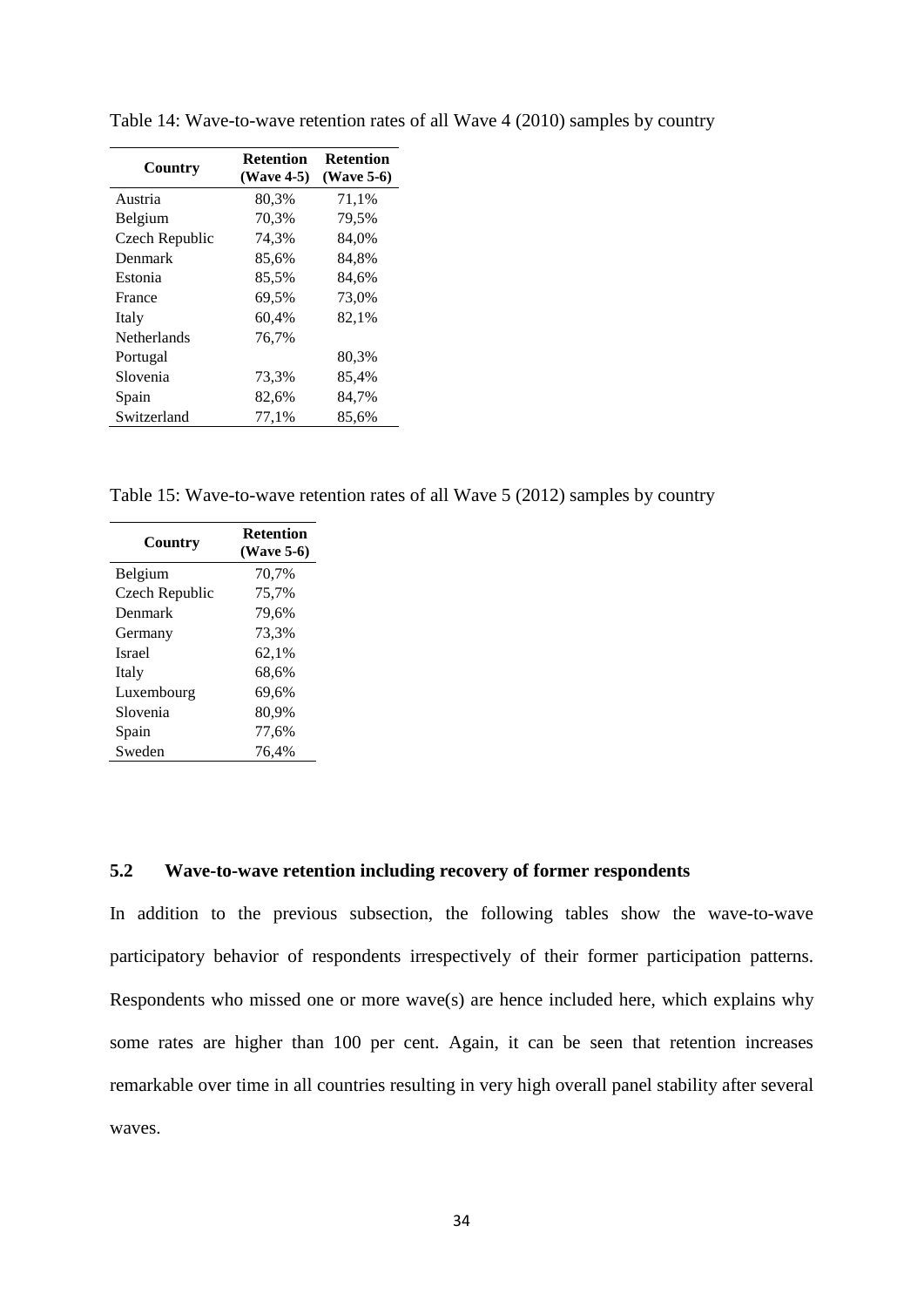| Country            | <b>Retention</b><br>plus recovery<br>(Wave 1-2) | <b>Retention</b><br>plus recovery<br>$(Wave 2-3)$ | <b>Retention</b><br>plus recovery<br>(Wave 3-4) | <b>Retention</b><br>plus recovery<br>$(Wave 4-5)$ | <b>Retention</b><br>plus recovery<br>$(Wave 5-6)$ |
|--------------------|-------------------------------------------------|---------------------------------------------------|-------------------------------------------------|---------------------------------------------------|---------------------------------------------------|
| Austria            | 74,4%                                           | 82,0%                                             | 84,0%                                           | 102,5%                                            | 97,4%                                             |
| Belgium            | 76.3%                                           | 91,5%                                             | 86,1%                                           | 94.3%                                             | 93.7%                                             |
| Denmark            | 77.0%                                           | 88.0%                                             | 94,8%                                           | 103.7%                                            | 98,8%                                             |
| France             | 67.0%                                           | 89,8%                                             | 95,4%                                           | 89,2%                                             | 83,1%                                             |
| Germany            | 55,1%                                           | 81,3%                                             | 86,8%                                           | 74,4%                                             | 91,1%                                             |
| Greece             | 86,3%                                           | 95,2%                                             |                                                 |                                                   | 85,8%                                             |
| <b>Israel</b>      | 75,6%                                           |                                                   |                                                 | 91,1%                                             | 85,3%                                             |
| Italy              | 71,4%                                           | 92,6%                                             | 89,0%                                           | 104.0%                                            | 101.5%                                            |
| <b>Netherlands</b> | 62,3%                                           | 90.9%                                             | 90,0%                                           | 94.4%                                             |                                                   |
| Spain              | 68,6%                                           | 96,8%                                             | 90,6%                                           | 108,1%                                            | 101,1%                                            |
| Sweden             | 70.6%                                           | 81,5%                                             | 96,5%                                           | 108,4%                                            | 102,0%                                            |
| Switzerland        | 74,6%                                           | 87,9%                                             | 89,5%                                           | 86,8%                                             | 98,6%                                             |

<span id="page-35-0"></span>Table 16: Wave-to-wave retention rates incl. recovery of all Wave 1 (2004) samples by country

<span id="page-35-1"></span>Table 17: Wave-to-wave retention rates incl. recovery of all Wave 2 (2006) samples by country

| Country             | <b>Retention</b><br>plus recovery<br>(Wave 2-3) | <b>Retention</b><br>plus recovery<br>(Wave 3-4) | <b>Retention</b><br>plus recovery<br>(Wave 4-5) | <b>Retention</b><br>plus recovery<br>(Wave 5-6) |
|---------------------|-------------------------------------------------|-------------------------------------------------|-------------------------------------------------|-------------------------------------------------|
| Belgium             | 76,8%                                           | 75,7%                                           | 92,9%                                           | 97,9%                                           |
| Czech Republic      | 66,3%                                           | 77,6%                                           | 94,0%                                           | 96,1%                                           |
| Denmark             | 78,5%                                           | 86,4%                                           | 107,3%                                          | 91,6%                                           |
| France              | 70,7%                                           | 87,1%                                           | 79,8%                                           | 84,6%                                           |
| Germany             | 58,4%                                           | 86,1%                                           | 75,1%                                           | 92,1%                                           |
| Greece              | 86,7%                                           |                                                 |                                                 | 79,1%                                           |
| <b>Ireland</b>      | 69,2%                                           |                                                 |                                                 |                                                 |
| Israel              |                                                 |                                                 | 78,3%                                           | 104,0%                                          |
| Italy               | 71,6%                                           | 85,2%                                           | 95,3%                                           | 103,4%                                          |
| <b>Netherlands</b>  | 65,3%                                           | 88.5%                                           | 94,1%                                           |                                                 |
| Poland              | 73,5%                                           | 95,6%                                           |                                                 | 94,7%                                           |
| Spain               | 74,5%                                           | 87,3%                                           | 105,8%                                          | 97,8%                                           |
| Sweden <sup>a</sup> | 39,3%                                           | 162,0%                                          | 91,8%                                           | 94,0%                                           |
| Switzerland         | 83,7%                                           | 91,2%                                           | 84,0%                                           | 95,7%                                           |

<sup>a</sup> Sample could not be entirely approached in Wave 3.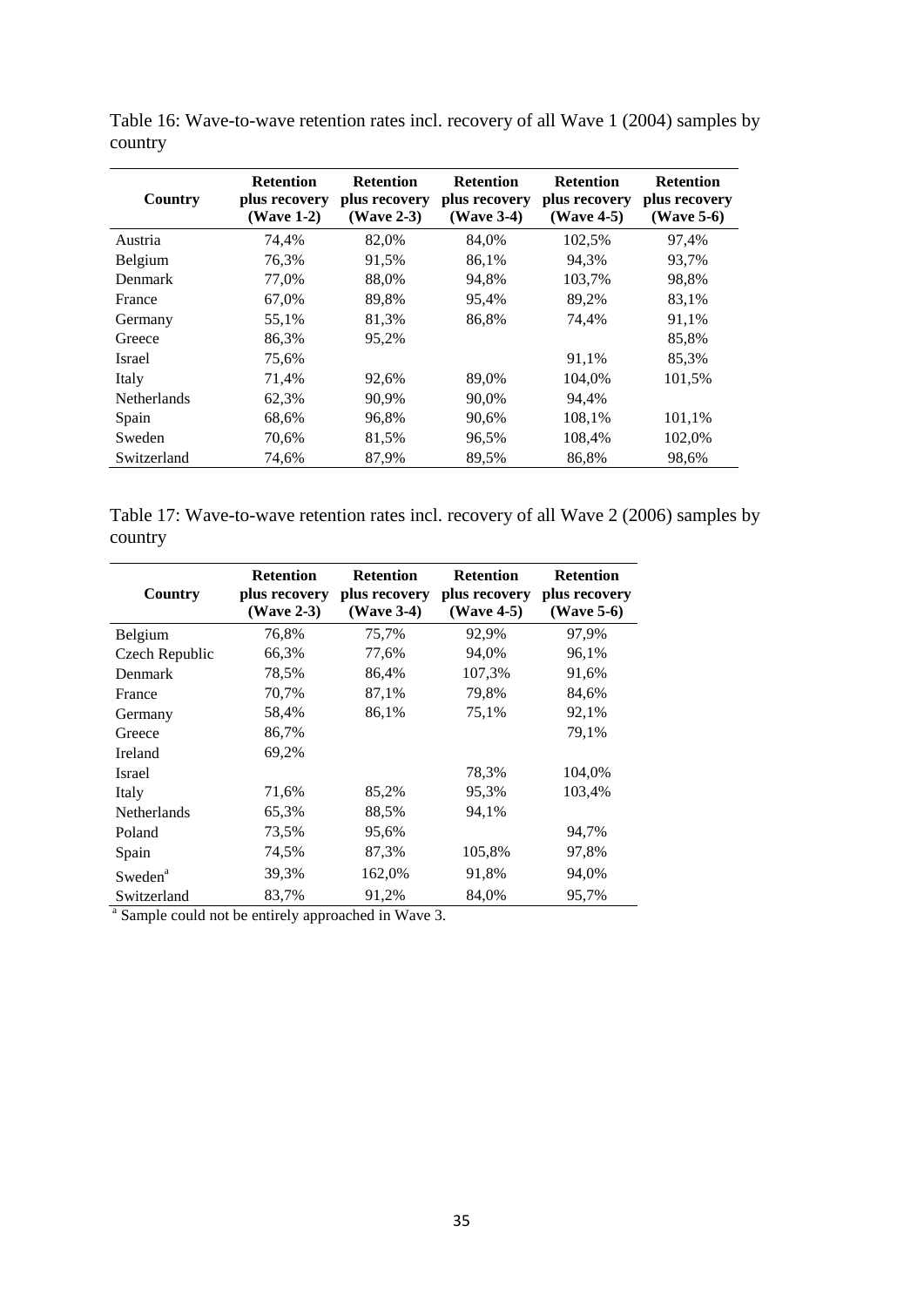| Country        | <b>Retention</b><br>plus recovery<br>(Wave 4-5) | <b>Retention</b><br>plus recovery<br>$(Wave 5-6)$ |
|----------------|-------------------------------------------------|---------------------------------------------------|
| Austria        | 80,3%                                           | 76,8%                                             |
| Belgium        | 70,3%                                           | 90,0%                                             |
| Czech Republic | 74,3%                                           | 93,7%                                             |
| Denmark        | 85,6%                                           | 86,1%                                             |
| Estonia        | 85,5%                                           | 92,4%                                             |
| France         | 69,5%                                           | 80,5%                                             |
| Italy          | 60,4%                                           | 95,5%                                             |
| Netherlands    | 76,7%                                           |                                                   |
| Portugal       |                                                 | 80,3%                                             |
| Slovenia       | 73,3%                                           | 98,6%                                             |
| Spain          | 82,6%                                           | 93,1%                                             |
| Switzerland    | 77,1%                                           | 92,0%                                             |

<span id="page-36-1"></span>Table 18: Wave-to-wave retention rates incl. recovery of all Wave 4 (2010) samples by country

<span id="page-36-2"></span>Table 19: Wave-to-wave retention rates incl. recovery of all Wave 5 (2012) samples by country

| Country        | <b>Retention</b><br>plus recovery<br>(Wave 5-6) |
|----------------|-------------------------------------------------|
| Belgium        | 70,7%                                           |
| Czech Republic | 75,7%                                           |
| Denmark        | 79,6%                                           |
| Germany        | 73.3%                                           |
| Israel         | 62,1%                                           |
| Italy          | 68,6%                                           |
| Luxembourg     | 69,6%                                           |
| Slovenia       | 80,9%                                           |
| Spain          | 77,6%                                           |
| Sweden         | 76.4%                                           |

## <span id="page-36-0"></span>**5.3 Wave-to-wave retention including recovery of former respondents and new/missing partners**

SHARE explores not only the original samples in each participating country from the first wave on, but also household members that enter the survey at later points in time, for example, when eligible persons move into SHARE households or partners do not participate from the beginning. The following tables hence present the wave-to-wave participatory behavior of respondents including recovery as well as new/missing partners and thus provide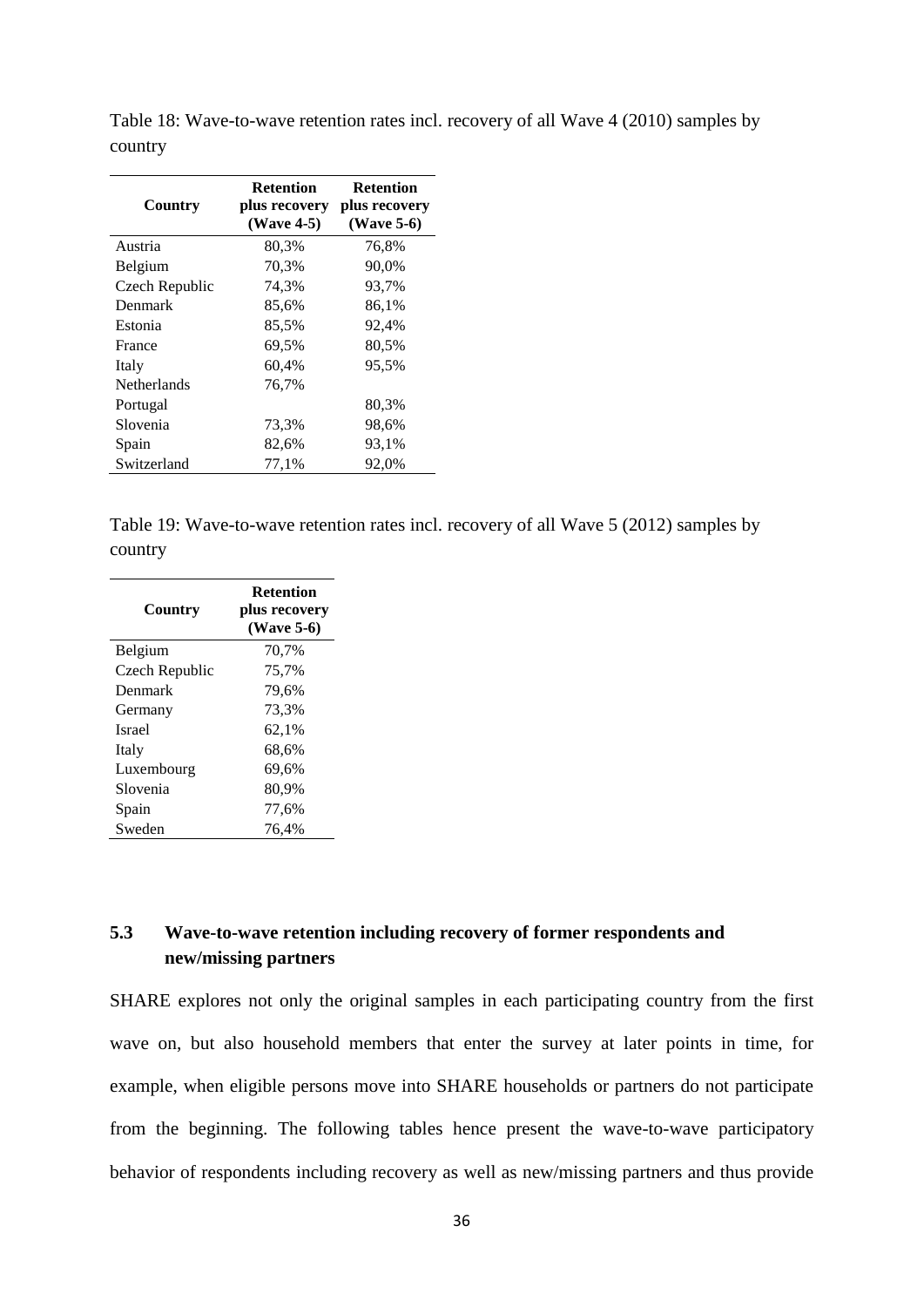additional information about the sample size development in SHARE. Again, retention stabilizes after few waves at a very high level indicating that the survey succeeds in keeping respondents participating over a remarkable long time despite their, on average, advanced age.

| Country            | <b>Retention</b><br>plus recovery<br>(Wave 1-2) | <b>Retention</b><br>plus recovery<br>(Wave 2-3) | <b>Retention</b><br>plus recovery<br>(Wave 3-4) | <b>Retention</b><br>plus recovery<br>$(Wave 4-5)$ | <b>Retention</b><br>plus recovery<br>$(Wave 5-6)$ |
|--------------------|-------------------------------------------------|-------------------------------------------------|-------------------------------------------------|---------------------------------------------------|---------------------------------------------------|
| Austria            | 78.8%                                           | 87,4%                                           | 85,4%                                           | 103.7%                                            | 98.0%                                             |
| Belgium            | 78,7%                                           | 93,2%                                           | 86,6%                                           | 94.8%                                             | 94,1%                                             |
| Denmark            | 80,1%                                           | 88,9%                                           | 95,7%                                           | 103,9%                                            | 99,4%                                             |
| France             | 68,7%                                           | 91,5%                                           | 96,4%                                           | 90,0%                                             | 83,7%                                             |
| Germany            | 59,4%                                           | 83,2%                                           | 87,2%                                           | 75,2%                                             | 91,6%                                             |
| Greece             | 87,2%                                           | 97,7%                                           |                                                 |                                                   | 86,2%                                             |
| <b>Israel</b>      | 89,8%                                           |                                                 |                                                 | 94.5%                                             | 86,5%                                             |
| Italy              | 80,0%                                           | 94.9%                                           | 89,9%                                           | 107,2%                                            | 103,1%                                            |
| <b>Netherlands</b> | 66,3%                                           | 93,7%                                           | 92,3%                                           | 95,2%                                             |                                                   |
| Spain              | 90,3%                                           | 103,5%                                          | 92,6%                                           | 109,8%                                            | 102,1%                                            |
| Sweden             | 76,3%                                           | 83,9%                                           | 98,9%                                           | 110,5%                                            | 103,2%                                            |
| Switzerland        | 79.0%                                           | 89.8%                                           | 91.0%                                           | 87.5%                                             | 99.0%                                             |

<span id="page-37-0"></span>Table 20: Wave-to-wave retention rates incl. recovery and new/missing partners of all Wave 1 (2004) samples by country

<span id="page-37-1"></span>Table 21: Wave-to-wave retention rates incl. recovery and new/missing partners of all Wave 2 (2006) samples by country

| Country             | <b>Retention</b><br>plus recovery<br>(Wave 2-3) | <b>Retention</b><br>plus recovery<br>(Wave 3-4) | <b>Retention</b><br>plus recovery<br>(Wave 4-5) | <b>Retention</b><br>plus recovery<br>(Wave 5-6) |
|---------------------|-------------------------------------------------|-------------------------------------------------|-------------------------------------------------|-------------------------------------------------|
| Belgium             | 79,0%                                           | 78,2%                                           | 94,2%                                           | 97,9%                                           |
| Czech Republic      | 69,2%                                           | 79,4%                                           | 94,5%                                           | 96,8%                                           |
| Denmark             | 81,1%                                           | 88,0%                                           | 108,5%                                          | 92,4%                                           |
| France              | 77,9%                                           | 89,9%                                           | 81,6%                                           | 86,3%                                           |
| Germany             | 61,3%                                           | 87,2%                                           | 78,3%                                           | 94,1%                                           |
| Greece              | 87,4%                                           |                                                 |                                                 | 79,3%                                           |
| Ireland             | 86,1%                                           |                                                 |                                                 |                                                 |
| Israel              |                                                 |                                                 | 80,8%                                           | 104,6%                                          |
| Italy               | 73,4%                                           | 86,0%                                           | 99,2%                                           | 103,9%                                          |
| Netherlands         | 71,0%                                           | 91,0%                                           | 98,1%                                           |                                                 |
| Poland              | 82,4%                                           | 97,9%                                           |                                                 | 95,6%                                           |
| Spain               | 79,9%                                           | 88,3%                                           | 108,3%                                          | 97,8%                                           |
| Sweden <sup>a</sup> | 43,9%                                           | 232,9%                                          | 104,1%                                          | 98,2%                                           |
| Switzerland         | 90,5%                                           | 94,3%                                           | 84,7%                                           | 96,5%                                           |

<sup>a</sup> Sample could not be entirely approached in Wave 3.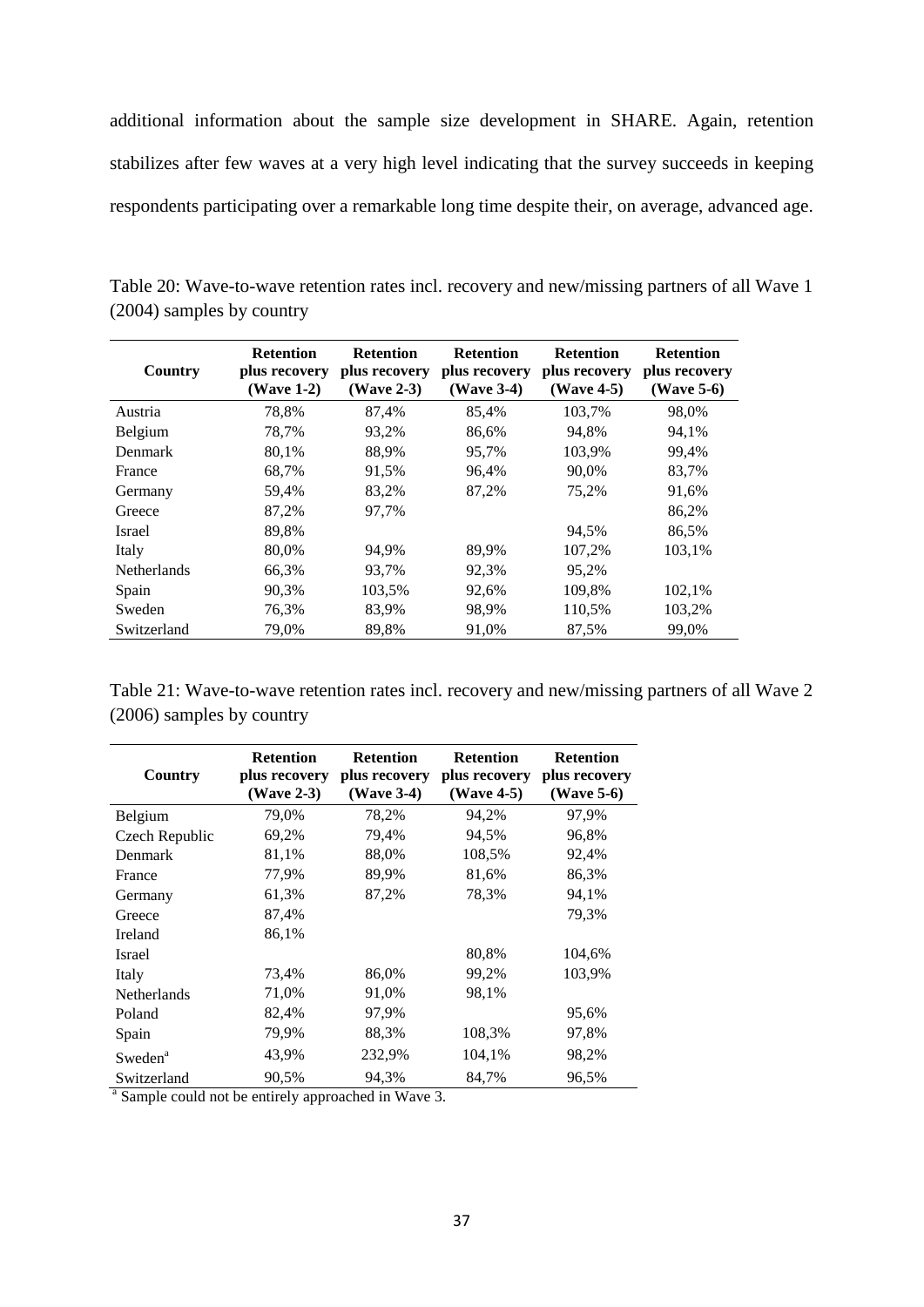| Country        | <b>Retention</b><br>plus recovery<br>(Wave 4-5) | <b>Retention</b><br>plus recovery<br>$(Wave 5-6)$ |
|----------------|-------------------------------------------------|---------------------------------------------------|
| Austria        | 83,7%                                           | 77,8%                                             |
| Belgium        | 72,8%                                           | 91,6%                                             |
| Czech Republic | 78,0%                                           | 95,5%                                             |
| Denmark        | 89,0%                                           | 87,9%                                             |
| Estonia        | 88,6%                                           | 93,2%                                             |
| France         | 74,2%                                           | 82,6%                                             |
| Italy          | 64,5%                                           | 98,4%                                             |
| Netherlands    | 81,1%                                           |                                                   |
| Portugal       |                                                 | 88,8%                                             |
| Slovenia       | 82,3%                                           | 105,6%                                            |
| Spain          | 86,1%                                           | 93,9%                                             |
| Switzerland    | 80,5%                                           | 93,7%                                             |

<span id="page-38-1"></span>Table 22: Wave-to-wave retention rates incl. recovery and new/missing partners of all Wave 4 (2010) samples by country

<span id="page-38-2"></span>Table 23: Wave-to-wave retention rates incl. recovery and new/missing partners of all Wave 5 (2012) samples by country

| Country        | <b>Retention</b><br>plus recovery<br>(Wave 5-6) |
|----------------|-------------------------------------------------|
| Belgium        | 74,5%                                           |
| Czech Republic | 78,9%                                           |
| Denmark        | 81,4%                                           |
| Germany        | 74,7%                                           |
| Israel         | 65,4%                                           |
| Italy          | 71,3%                                           |
| Luxembourg     | 72,6%                                           |
| Slovenia       | 92,1%                                           |
| Spain          | 82,3%                                           |
| Sweden         | 79.9%                                           |

#### <span id="page-38-0"></span>**5.4 End-of-life interviews by the respondents' partner or a close relative**

SHARE requests interviewers to confirm the decease of a respondent by a proxy-respondent. In case of decease, interviewers try to conduct an end-of-life interview, which mainly contains information on the circumstances of death like time and cause of death. The proxy-respondent can be a family member, a household member, a neighbor or any other person of the closer social network of the deceased respondent. [Table 24](#page-39-0) shows the number of end-of-life interviews that have been conducted in each longitudinal sample so far as well as the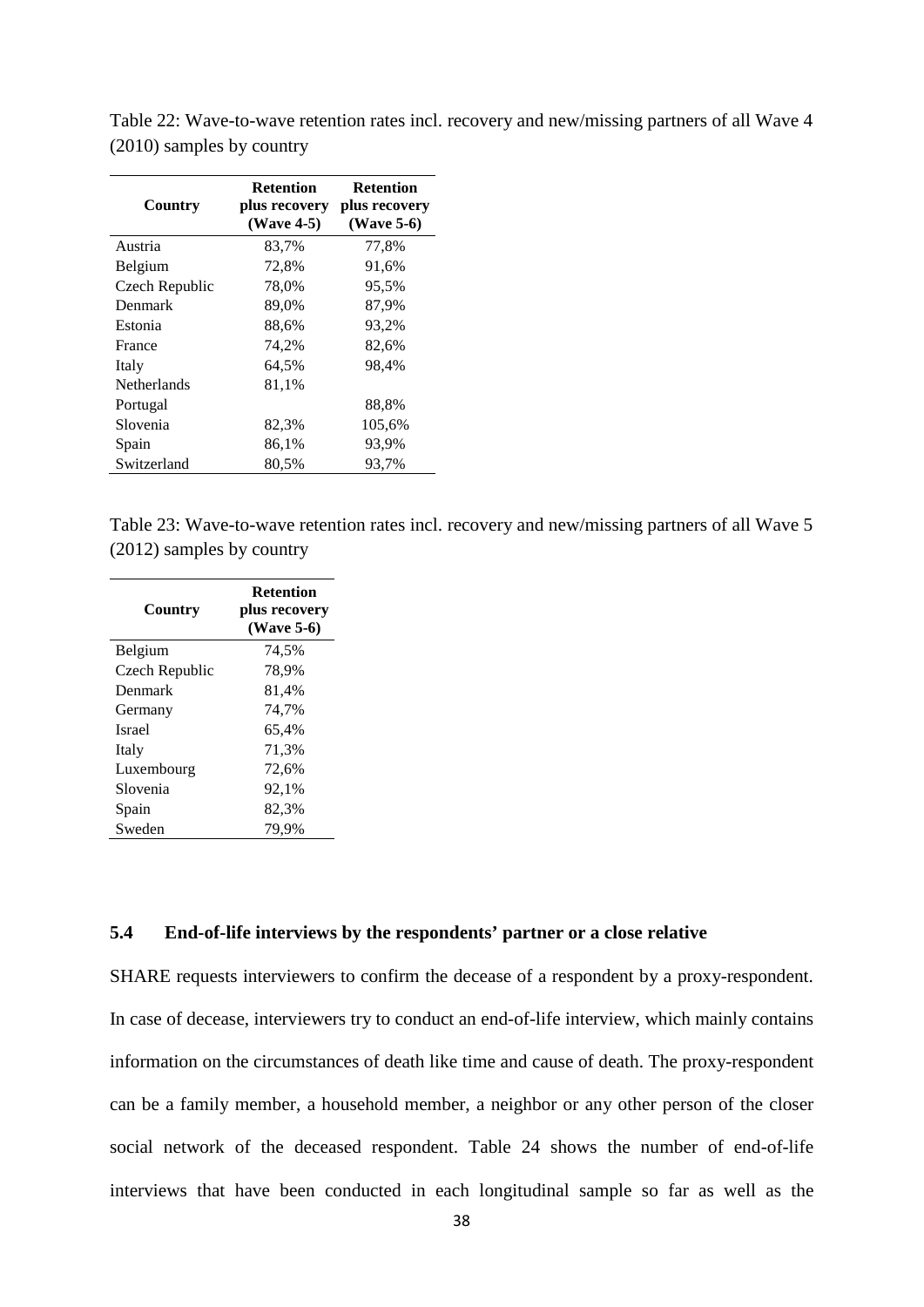percentage of end-of-life interviews that could be realized from all deceased persons, whose

death is validated by the proxy-respondent.

| Country        | <b>Sampling</b><br>wave  | Number of<br>End-of-life<br>interviews | <b>Percentage of End-of-life</b><br>interviews from validated<br>deceased persons |
|----------------|--------------------------|----------------------------------------|-----------------------------------------------------------------------------------|
| Austria        | $\mathbf{1}$             | 262                                    | 71,8%                                                                             |
| Austria        | 4                        | 206                                    | 79,2%                                                                             |
| Belgium        | $\mathbf{1}$             | 424                                    | 71,5%                                                                             |
| Belgium        | $\overline{c}$           | 19                                     | 67,9%                                                                             |
| Belgium        | 4                        | 151                                    | 61,4%                                                                             |
| Belgium        | 5                        | 20                                     | 66,7%                                                                             |
| Czech Republic | $\overline{c}$           | 334                                    | 82,9%                                                                             |
| Czech Republic | 4                        | 314                                    | 76,6%                                                                             |
| Czech Republic | 5                        | 49                                     | 79,0%                                                                             |
| Denmark        | $\mathbf{1}$             | 373                                    | 82,2%                                                                             |
| Denmark        | $\overline{c}$           | 165                                    | 80,5%                                                                             |
| Denmark        | 4                        | $\overline{2}$                         | 50,0%                                                                             |
| Denmark        | 5                        | 36                                     | 76,6%                                                                             |
| Estonia        | $\overline{\mathcal{L}}$ | 699                                    | 76,4%                                                                             |
| France         | $\mathbf{1}$             | 366                                    | 60,2%                                                                             |
| France         | $\overline{c}$           | 61                                     | 52,1%                                                                             |
| France         | $\overline{\mathcal{L}}$ | 112                                    | 53,6%                                                                             |
| Germany        | $\mathbf{1}$             | 196                                    | 51,4%                                                                             |
| Germany        | $\overline{c}$           | 38                                     | 45,2%                                                                             |
| Germany        | 5                        | 70                                     | 49,0%                                                                             |
| Greece         | $\mathbf{1}$             | 465                                    | 90,1%                                                                             |
| Greece         | $\overline{c}$           | 80                                     | 71,4%                                                                             |
| Israel         | $\mathbf{1}$             | 442                                    | 87,0%                                                                             |
| Israel         | $\overline{c}$           | 68                                     | 89,5%                                                                             |
| Israel         | 5                        | $\overline{4}$                         | 66,7%                                                                             |
| Italy          | $\mathbf{1}$             | 431                                    | 74,6%                                                                             |
| Italy          | 2                        | 97                                     | 70,3%                                                                             |
| Italy          | 4                        | 73                                     | 76,0%                                                                             |
| Italy          | 5                        | 27                                     | 69,2%                                                                             |
| Luxembourg     | 5                        | 18                                     | 52,9%                                                                             |
| Netherlands    | $\mathbf{1}$             | 233                                    | 57,8%                                                                             |
| Netherlands    | $\overline{\mathbf{c}}$  | 32                                     | 56,1%                                                                             |
| Netherlands    | $\overline{\mathcal{L}}$ | 13                                     | 65,0%                                                                             |
| Poland         | $\overline{2}$           | 454                                    | 68,7%                                                                             |
| Portugal       | $\overline{4}$           | 117                                    | 68,4%                                                                             |
| Slovenia       | 4                        | 152                                    | 61,3%                                                                             |
| Slovenia       | 5                        | 22                                     | 59,5%                                                                             |
| Spain          | $\mathbf{1}$             | 703                                    | 76,5%                                                                             |
| Spain          | $\overline{c}$           | 71                                     | 76,3%                                                                             |
| Spain          | $\overline{4}$           | 160                                    | 85,1%                                                                             |
| Spain          | 5                        | 137                                    | 82,0%                                                                             |
| Sweden         | $\mathbf{1}$             | 594                                    | 79,1%                                                                             |
| Sweden         | $\overline{2}$           | 78                                     | 78,0%                                                                             |

<span id="page-39-0"></span>Table 24: End-of-life interviews by country and sample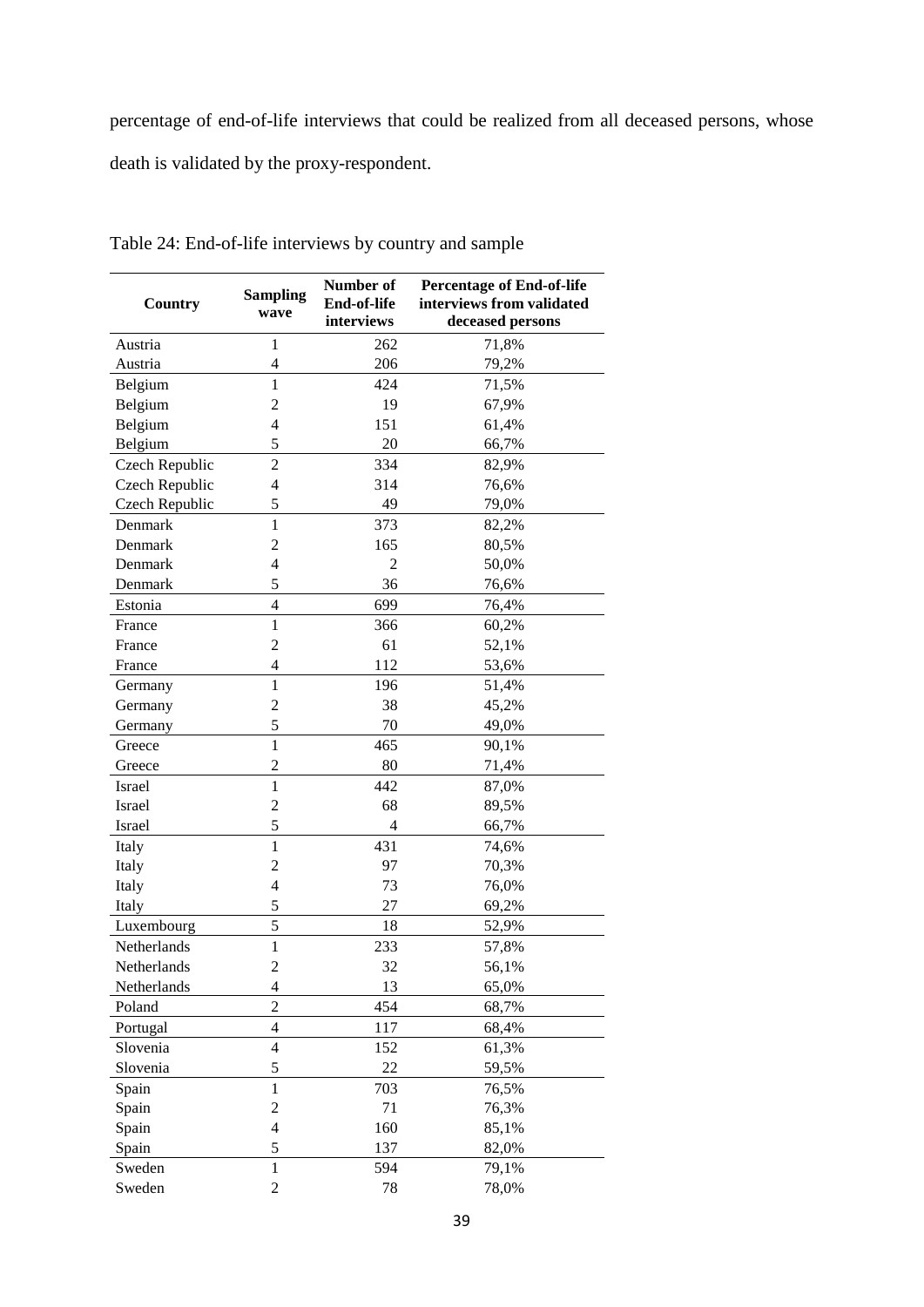| Sweden      | 39   | 60,9% |
|-------------|------|-------|
| Switzerland | 96   | 72,7% |
| Switzerland | 59   | 72,8% |
| Switzerland | 82   | 62.1% |
| Total       | 8644 | 74.2% |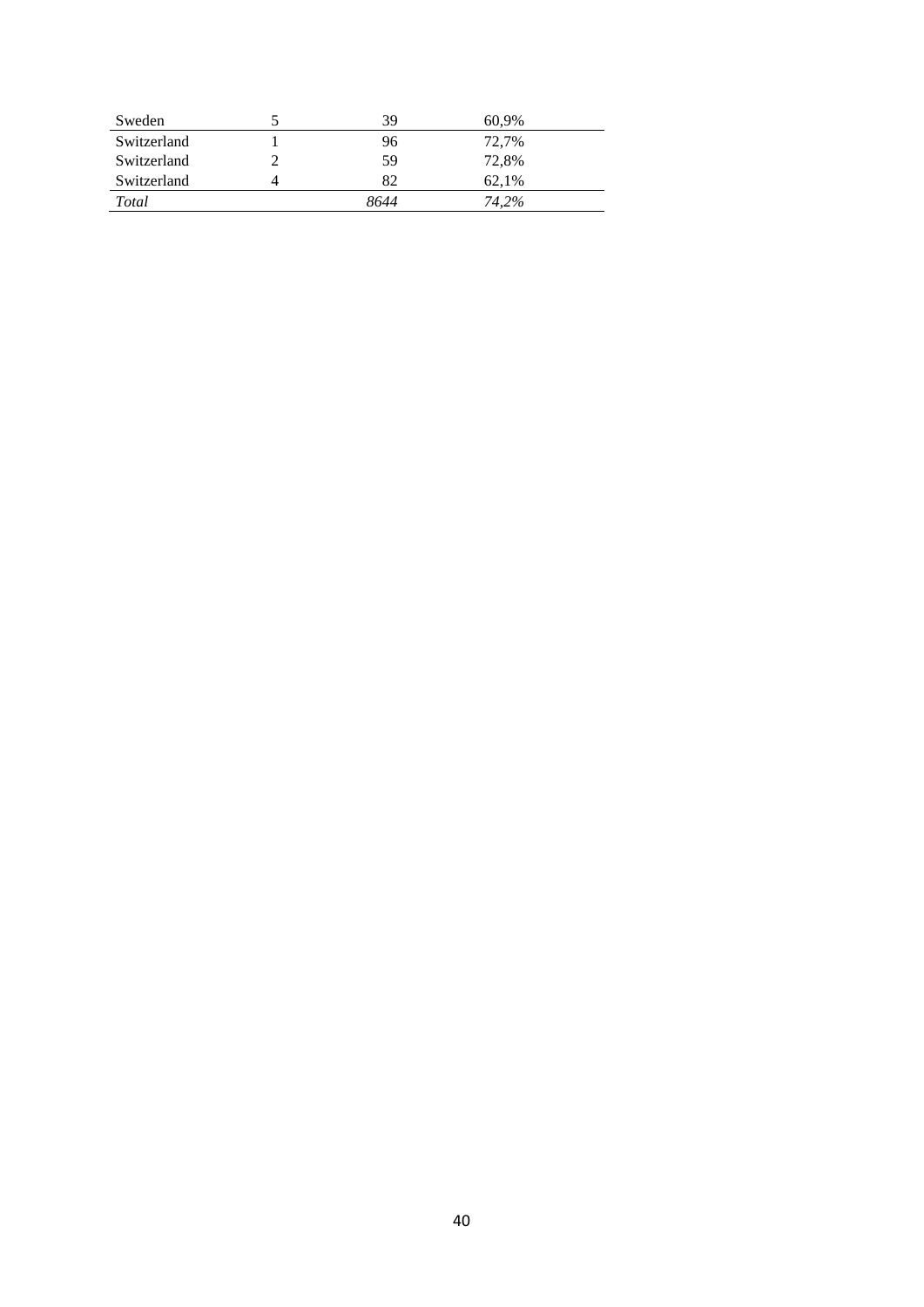### <span id="page-41-0"></span>**References**

- <span id="page-41-11"></span>AAPOR. (2016). *Standard definitions: Final dispositions of case codes and outcome rates for surveys*. 9th ed. AAPOR.
- <span id="page-41-8"></span>Bergmann, M., De Luca, G., & Scherpenzeel, A. (forthcoming). Sampling design and weighting strategies in SHARE Wave 6. In A. Börsch-Supan & F. Malter (Eds.), *SHARE Wave 6: Panel innovations and collecting dried blood spots* (pp. 77-93). Munich: MEA, Max Planck Institute for Social Law and Social Policy.
- <span id="page-41-2"></span>Blom, A. G., & Schröder, M. (2011). Sample composition 4 years on: Retention in SHARE Wave 3. In M. Schröder (Ed.), *Retrospective data collection in the Survey of Health, Ageing and Retirement in Europe. SHARELIFE Methodology* (pp. 55-61). Mannheim: MEA.
- <span id="page-41-1"></span>Börsch-Supan, A., Brandt, M., Hunkler, C., Kneip, T., Korbmacher, J., Malter, F., et al. (2013). Data resource profile: The Survey of Health, Ageing and Retirement in Europe (SHARE). *International Journal of Epidemiology, 42*(4), 992-1001. doi: 10.1093/ije/dyt088.
- <span id="page-41-3"></span>De Luca, G., & Peracchi, F. (2005). Survey participation in the first wave of SHARE. In A. Börsch-Supan & H. Jürges (Eds.), *The Survey of Health, Ageing and Retirement in Europe - Methodology* (pp. 88-104). Mannheim: MEA.
- <span id="page-41-9"></span>De Luca, G., Rossetti, C., & Malter, F. (2015). Sample design and weighting strategies in SHARE Wave 5. In F. Malter & A. Börsch-Supan (Eds.), *SHARE Wave 5: Innovations & Methodology* (pp. 75- 84). Munich: MEA, Max Planck Institute for Social Law and Social Policy.
- <span id="page-41-4"></span>Kneip, T. (2013). Survey participation in the fourth wave of SHARE. In F. Malter & A. Börsch-Supan (Eds.), *SHARE Wave 4: Innovations & Methodology* (pp. 140-155). Munich: MEA, Max-Planck-Institute for Social Law and Social Policy.
- <span id="page-41-5"></span>Kneip, T., Malter, F., & Sand, G. (2015). Fieldwork monitoring and survey participation in fifth wave of SHARE. In F. Malter & A. Börsch-Supan (Eds.), *SHARE Wave 5: Innovations & Methodology* (pp. 102-159). Munich: MEA, Max Planck Institute for Social Law and Social Policy.
- <span id="page-41-12"></span>Loosveldt, G., & Joye, D. (2016). Defining and assessing survey climate. In C. Wolf, D. Joye, T. W. Smith & Y.-c. Fu (Eds.), *The SAGE Handbook of Survey Methodology* (pp. 67-76). London: SAGE Publications.
- <span id="page-41-6"></span>Malter, F. (2013). Fieldwork management and monitoring in SHARE wave four. In F. Malter & A. Börsch-Supan (Eds.), *SHARE Wave 4: Innovations & Methodology* (pp. 124-139). Munich: MEA, Max Planck Institute for Social Law and Social Policy.
- <span id="page-41-7"></span>Malter, F., & Sand, G. (2017). Fielwork monitoring and survey participation in sixth wave of SHARE. In F. Malter & A. Börsch-Supan (Eds.), *SHARE Wave 6: Panel innovations and collecting dried blood spots* (pp. 95-125). Munich: MEA, Max-Planck-Institute for Social Law and Social Policy.
- <span id="page-41-10"></span>Schanze, J.-L. (2017). *Report on sampling practices for the institutionalized population in social surveys*. Deliverable 2.16 of the SERISS project funded under the European Union's Horizon 2020 research and innovation programme GA No: 654221. Retrieved from [www.seriss.eu/resources/deliverables.](http://www.seriss.eu/resources/deliverables)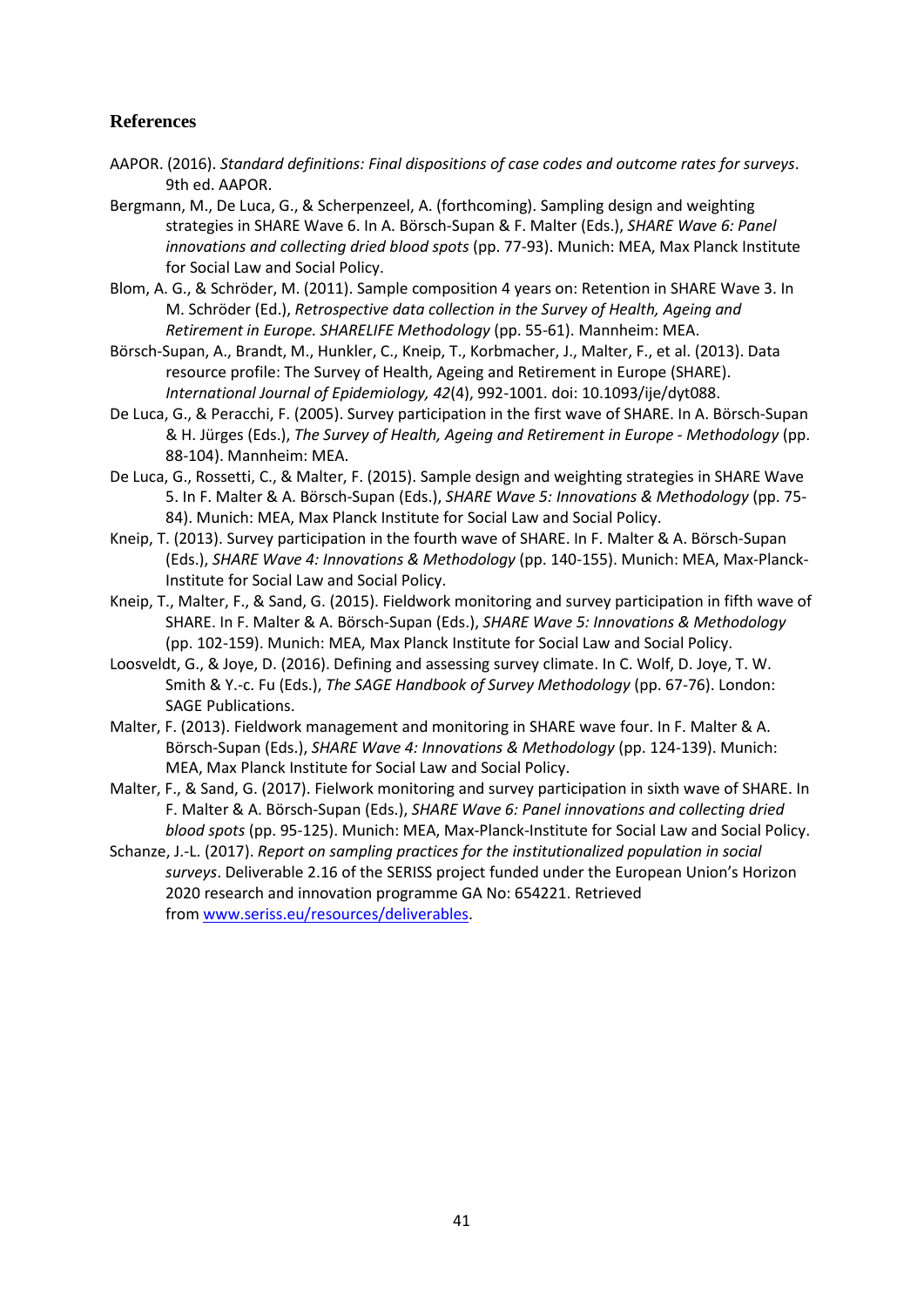## <span id="page-42-0"></span>**Appendix**

| Country                  | Gross<br>Sample | Eligible<br>households | Ineligible<br>households | <b>Households with</b><br>unknown<br>eligibility |
|--------------------------|-----------------|------------------------|--------------------------|--------------------------------------------------|
| Austria <sup>a</sup>     | 6426            | 2253                   | 3234                     | 939                                              |
| Belgium <sup>a</sup>     | 7638            | 6002                   | 645                      | 991                                              |
| Denmark                  | 1932            | 1750                   | 72                       | 110                                              |
| France <sup>a</sup>      | 5850            | 2104                   | 2320                     | 1426                                             |
| Germany                  | 3779            | 3423                   | 322                      | 34                                               |
| Greece <sup>a</sup>      | 5720            | 2881                   | 2071                     | 768                                              |
| <b>Israel</b>            | 3268            | 2570                   | 679                      | 19                                               |
| Italy                    | 3700            | 3209                   | 328                      | 163                                              |
| Netherlands              | 3544            | 3173                   | 348                      | 23                                               |
| Spain                    | 3605            | 3302                   | 244                      | 59                                               |
| Sweden                   | 4126            | 3964                   | 150                      | 12                                               |
| Switzerland <sup>a</sup> | 4118            | 1605                   | 1915                     | 598                                              |
| Total                    | 53706           | 36236                  | 12328                    | 5142                                             |

<span id="page-42-1"></span>Table 25: Baseline/refreshment samples in Wave 1 (2004) by classification of sample units (absolute numbers)

<sup>a</sup> Screening country.

<span id="page-42-2"></span>

| Table 26: Baseline/refreshment samples in Wave 2 (2006) by classification of sample units |  |  |  |
|-------------------------------------------------------------------------------------------|--|--|--|
| (absolute numbers)                                                                        |  |  |  |

| Country                     | Gross<br>Sample | Eligible<br>households | Ineligible<br>households | <b>Households with</b><br>unknown<br>eligibility |
|-----------------------------|-----------------|------------------------|--------------------------|--------------------------------------------------|
| <b>Belgium</b> <sup>a</sup> | 463             | 451                    | 12                       | $\Omega$                                         |
| Czech Republic <sup>a</sup> | 6153            | 2612                   | 1545                     | 1996                                             |
| Denmark                     | 1344            | 1320                   | 24                       | $\Omega$                                         |
| France <sup>a</sup>         | 1996            | 666                    | 797                      | 533                                              |
| Germany                     | 1301            | 1259                   | 42                       | $\Omega$                                         |
| Greece <sup>a</sup>         | 1696            | 961                    | 623                      | 112                                              |
| <b>Israel</b>               | 348             | 345                    | 0                        | 3                                                |
| Italy                       | 1325            | 1255                   | 70                       | $\Omega$                                         |
| <b>Netherlands</b>          | 1174            | 1128                   | 46                       | $\Omega$                                         |
| Poland                      | 3350            | 3207                   | 143                      | $\Omega$                                         |
| Spain                       | 507             | 480                    | 24                       | 3                                                |
| Sweden                      | 1198            | 1166                   | 32                       | $\Omega$                                         |
| Switzerland <sup>a</sup>    | 4533            | 831                    | 3369                     | 333                                              |
| Total                       | 25388           | 15681                  | 6727                     | 2980                                             |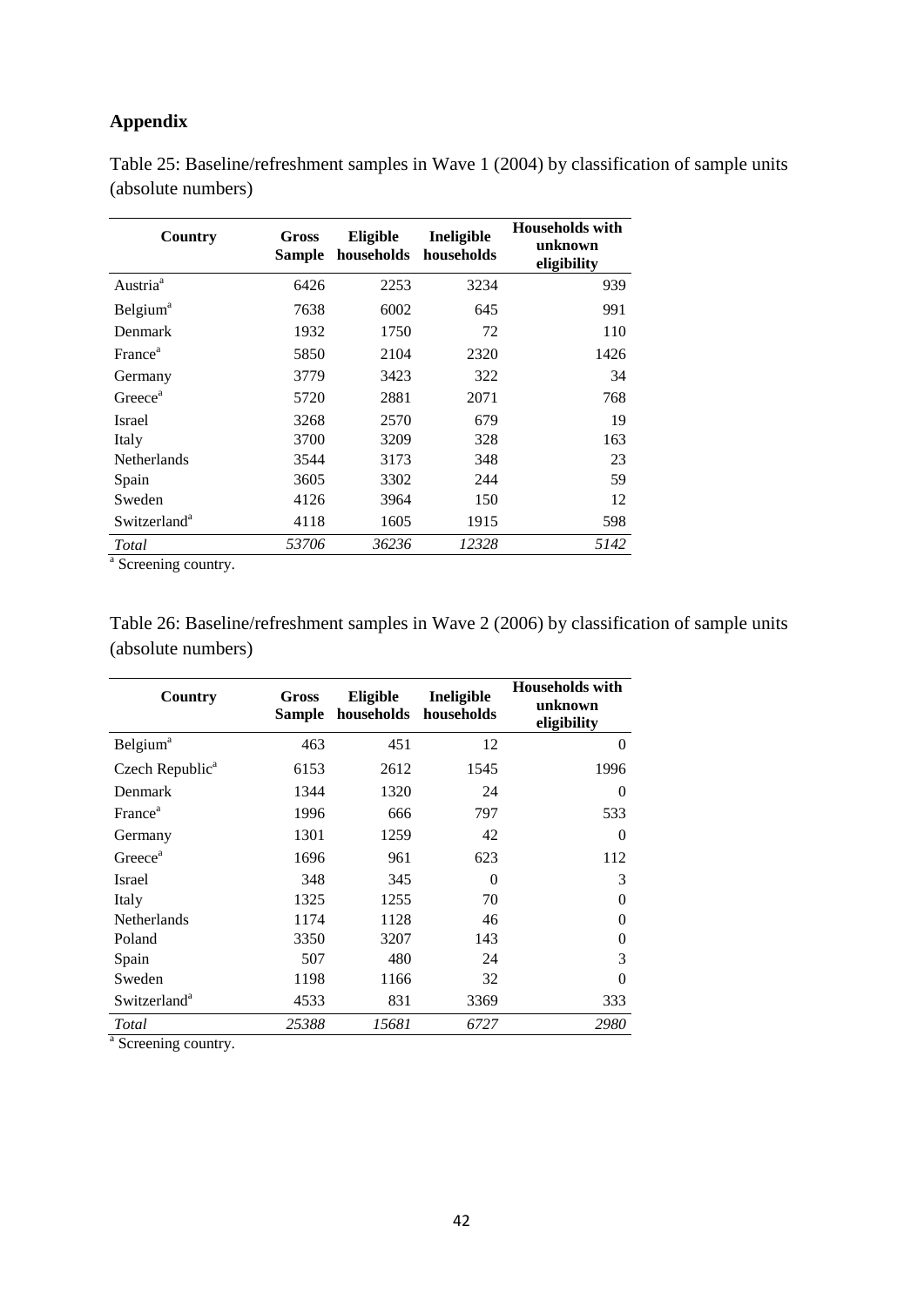| Country                     | Gross<br>Sample | Eligible<br>households | Ineligible<br>households | <b>Households</b> with<br>unknown<br>eligibility |
|-----------------------------|-----------------|------------------------|--------------------------|--------------------------------------------------|
| Austria <sup>a</sup>        | 8157            | 3252                   | 50                       | 4855                                             |
| Belgium                     | 5591            | 4962                   | 393                      | 236                                              |
| Czech Republic <sup>a</sup> | 12466           | 4965                   | 4446                     | 3055                                             |
| Denmark                     | 563             | 539                    | 24                       | $\Omega$                                         |
| Estonia                     | 8388            | 7416                   | 751                      | 221                                              |
| France <sup>a</sup>         | 5500            | 4000                   | 774                      | 726                                              |
| Hungary                     | 4203            | 3334                   | 494                      | 375                                              |
| Italy                       | 2500            | 2260                   | 239                      | 1                                                |
| Netherlands                 | 1395            | 1302                   | 56                       | 37                                               |
| Portugal                    | 4014            | 2168                   | 611                      | 1235                                             |
| Slovenia                    | 4045            | 3799                   | 201                      | 45                                               |
| Spain                       | 2124            | 1770                   | 349                      | 5                                                |
| Switzerland                 | 3750            | 3303                   | 445                      | $\overline{2}$                                   |
| Total                       | 62696           | 43070                  | 8833                     | 10793                                            |

<span id="page-43-0"></span>Table 27: Baseline/refreshment samples in Wave 4 (2010) by classification of sample units (absolute numbers)

<sup>a</sup> Screening country.

<span id="page-43-1"></span>Table 28: Baseline/refreshment samples in Wave 5 (2012) by classification of sample units (absolute numbers)

| Country                     | <b>Gross</b><br><b>Sample</b> | <b>Eligible</b><br>households | Ineligible<br>households | <b>Households with</b><br>unknown<br>eligibility |
|-----------------------------|-------------------------------|-------------------------------|--------------------------|--------------------------------------------------|
| Belgium                     | 3202                          | 2690                          | 291                      | 221                                              |
| Czech Republic <sup>a</sup> | 2994                          | 1454                          | 1147                     | 393                                              |
| <b>Denmark</b>              | 2255                          | 2183                          | 71                       |                                                  |
| Germany                     | 9636                          | 8667                          | 760                      | 209                                              |
| <b>Israel</b>               | 702                           | 523                           | 17                       | 162                                              |
| Italy                       | 3100                          | 2631                          | 468                      | 1                                                |
| Luxembourg                  | 4200                          | 3718                          | 468                      | 14                                               |
| Netherlands                 | 2697                          | 2481                          | 173                      | 43                                               |
| Slovenia                    | 1500                          | 1272                          | 73                       | 155                                              |
| Spain                       | 4017                          | 3331                          | 587                      | 99                                               |
| Sweden                      | 4999                          | 4602                          | 390                      | 7                                                |
| Total                       | 39302                         | 33552                         | 4445                     | 1305                                             |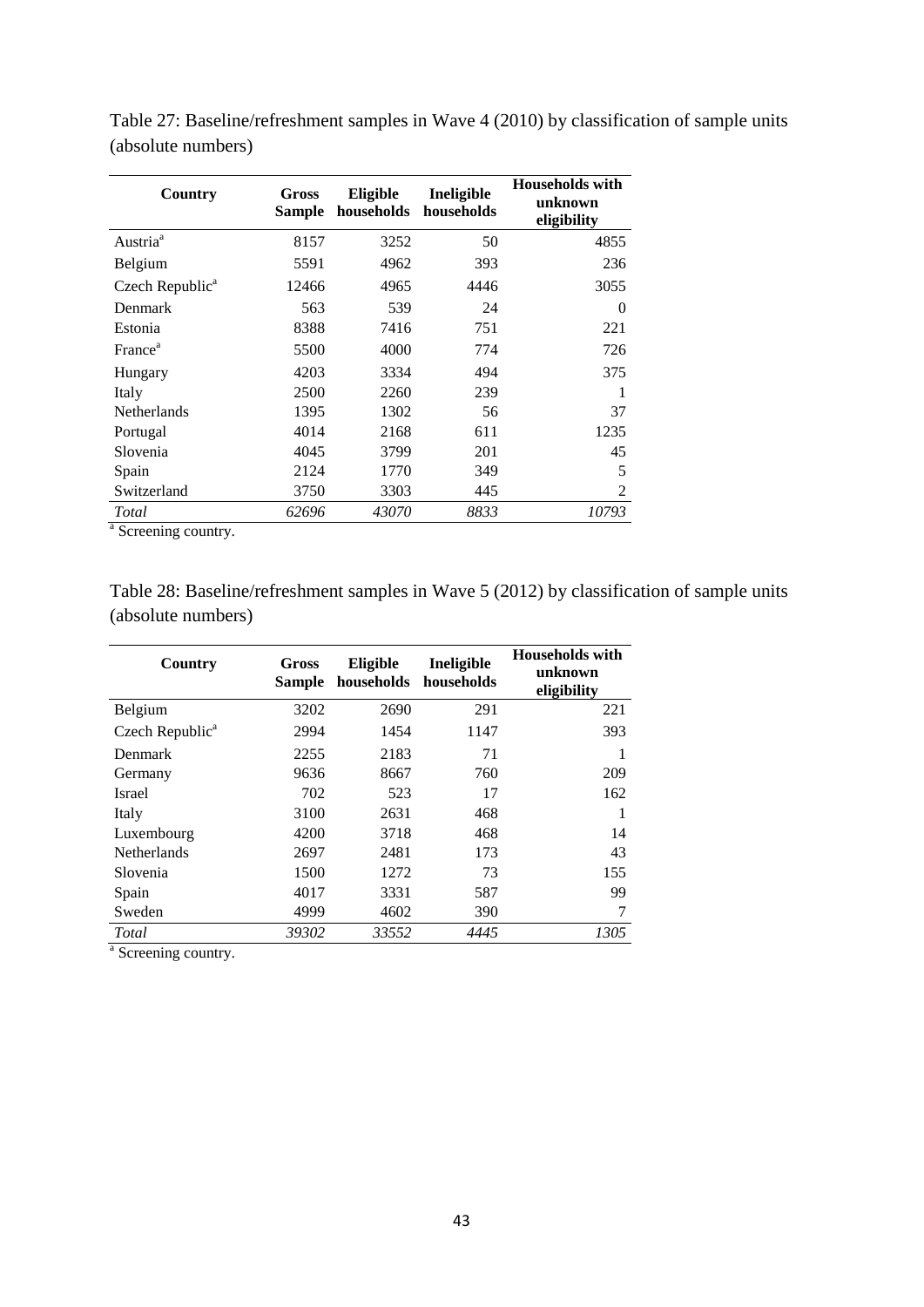| Country             | Gross<br><b>Sample</b> | Eligible | Ineligible<br>households households | <b>Households with</b><br>unknown<br>eligibility |
|---------------------|------------------------|----------|-------------------------------------|--------------------------------------------------|
| Belgium             | 2012                   | 1724     | 225                                 | 63                                               |
| Croatia             | 4990                   | 3631     | 437                                 | 922                                              |
| Denmark             | 302                    | 290      | 12                                  | 0                                                |
| Estonia             | 875                    | 772      | 96                                  | 7                                                |
| France <sup>a</sup> | 845                    | 468      | 148                                 | 229                                              |
| Greece <sup>a</sup> | 3998                   | 2583     | 1080                                | 335                                              |
| Italy               | 2100                   | 1878     | 219                                 | 3                                                |
| Luxembourg          | 1207                   | 1072     | 134                                 | 1                                                |
| Poland              | 563                    | 475      | 71                                  | 17                                               |
| Slovenia            | 2160                   | 2026     | 109                                 | 25                                               |
| Total               | 19052                  | 14919    | 2531                                | 1602                                             |

<span id="page-44-0"></span>Table 29: Baseline/refreshment samples in Wave 6 (2014) by classification of sample units (absolute numbers)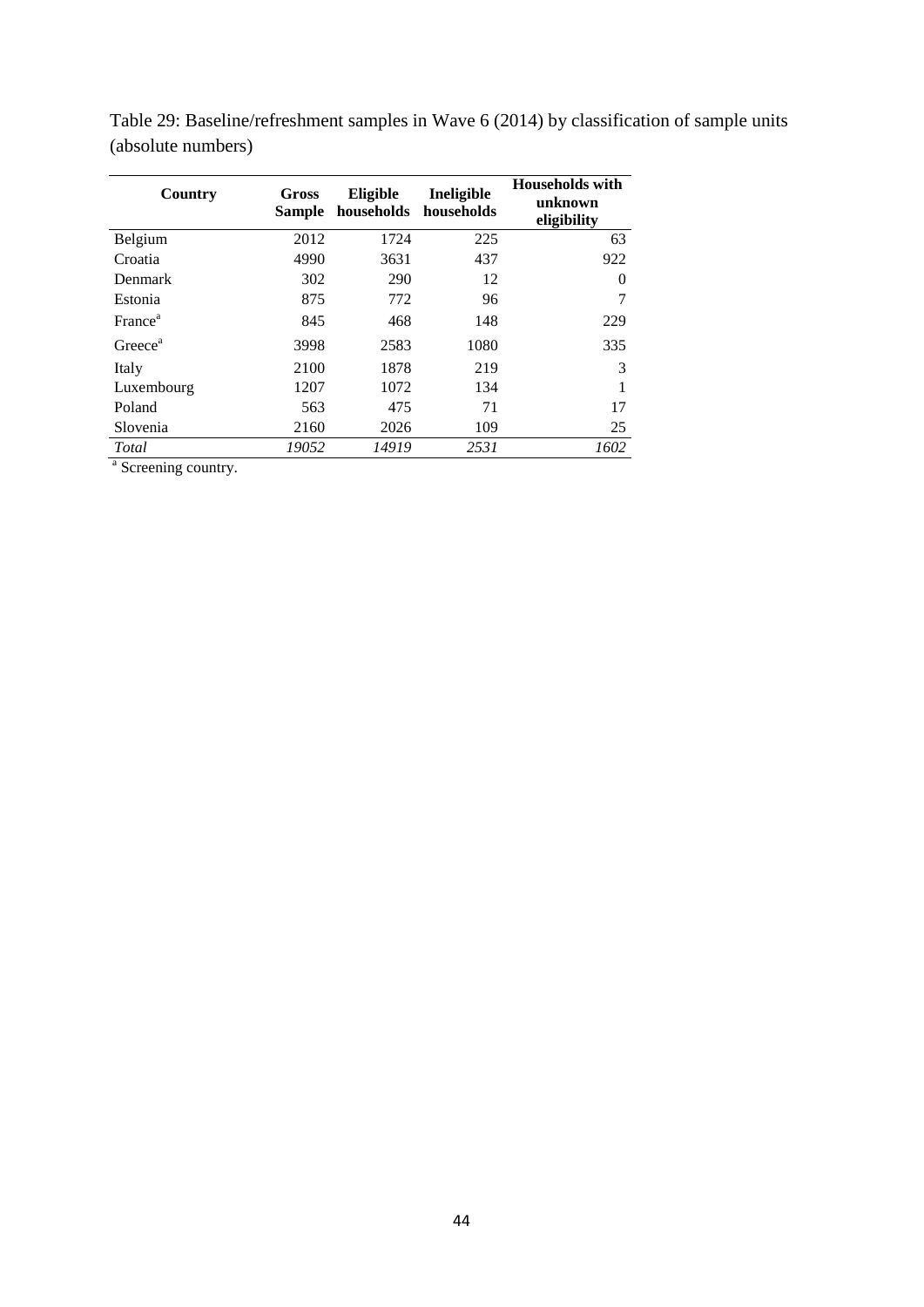<span id="page-45-0"></span>

|                | <b>Sampling</b>          |        |        | <b>Released main interviews</b> |      |                      |               | Released end-of-life interviews |     |                             |                |              |  |
|----------------|--------------------------|--------|--------|---------------------------------|------|----------------------|---------------|---------------------------------|-----|-----------------------------|----------------|--------------|--|
| Country        | wave                     | Wave 1 | Wave 2 |                                 |      | Wave 3 Wave 4 Wave 5 | Wave 6 Wave 2 |                                 |     | Wave 3 Wave 4 Wave 5 Wave 6 |                |              |  |
| Austria        | 1                        | 1569   | 1200   | 999                             | 808  | 758                  | 692           | 36                              | 50  | 45                          | 80             | 51           |  |
| Austria        | 4                        |        |        |                                 | 4447 | 3624                 | 2710          |                                 |     |                             | 98             | 108          |  |
| Belgium        | 1                        | 3810   | 2960   | 2659                            | 2218 | 2005                 | 1784          | 40                              | 99  | 86                          | 97             | 102          |  |
| Belgium        | 2                        |        | 267    | 206                             | 156  | 142                  | 135           |                                 | 5   | 5                           | 5              | 4            |  |
| Belgium        | 4                        |        |        |                                 | 2950 | 2099                 | 1821          |                                 |     |                             | 50             | 101          |  |
| Belgium        | 5                        |        |        |                                 |      | 1394                 | 1019          |                                 |     |                             |                | 20           |  |
| Belgium        | 6                        |        |        |                                 |      |                      | 1064          |                                 |     |                             |                |              |  |
| Croatia        | 6                        |        |        |                                 |      |                      | 2494          |                                 |     |                             |                |              |  |
| Czech Republic | $\overline{2}$           |        | 2750   | 1835                            | 1376 | 1201                 | 1075          |                                 | 67  | 81                          | 99             | 87           |  |
| Czech Republic | 4                        |        |        |                                 | 4163 | 3123                 | 2791          |                                 |     |                             | 124            | 190          |  |
| Czech Republic | 5                        |        |        |                                 |      | 1319                 | 992           |                                 |     |                             |                | 49           |  |
| Denmark        | 1                        | 1706   | 1316   | 1105                            | 983  | 934                  | 831           | 50                              | 65  | 74                          | 87             | 97           |  |
| Denmark        | 2                        |        | 1314   | 1039                            | 867  | 896                  | 781           |                                 | 26  | 47                          | 45             | 47           |  |
| Denmark        | 4                        |        |        |                                 | 437  | 388                  | 340           |                                 |     |                             | $\mathbf{1}$   | $\mathbf{1}$ |  |
| Denmark        | 5                        |        |        |                                 |      | 1928                 | 1533          |                                 |     |                             |                | 36           |  |
| Denmark        | 6                        |        |        |                                 |      |                      | 248           |                                 |     |                             |                |              |  |
| Estonia        | 4                        |        |        |                                 | 6864 | 5752                 | 4992          |                                 |     |                             | 331            | 368          |  |
| Estonia        | 6                        |        |        |                                 |      |                      | 646           |                                 |     |                             |                |              |  |
| France         | $\mathbf{1}$             | 3122   | 2086   | 1817                            | 1666 | 1422                 | 1138          | 59                              | 92  | 85                          | 78             | 52           |  |
| France         | $\overline{c}$           |        | 903    | 683                             | 598  | 474                  | 398           |                                 | 20  | 16                          | 14             | 11           |  |
| France         | 4                        |        |        |                                 | 3587 | 2610                 | 2095          |                                 |     |                             | 52             | 60           |  |
| France         | 6                        |        |        |                                 |      |                      | 317           |                                 |     |                             |                |              |  |
| Germany        | 1                        | 2997   | 1728   | 1382                            | 1164 | 847                  | 756           | 52                              | 55  | 41                          | 28             | 20           |  |
| Germany        | $\boldsymbol{2}$         |        | 900    | 539                             | 457  | 355                  | 325           |                                 | 13  | 13                          | $\mathfrak{Z}$ | 9            |  |
| Germany        | 5                        |        |        |                                 |      | 4550                 | 3331          |                                 |     |                             |                | 70           |  |
| Greece         | 1                        | 2897   | 2477   | 2289                            |      |                      | 1688          | 50                              | 131 |                             |                | 284          |  |
| Greece         | $\overline{c}$           |        | 935    | 803                             |      |                      | 571           |                                 | 14  |                             |                | 66           |  |
| Greece         | 6                        |        |        |                                 |      |                      | 2678          |                                 |     |                             |                |              |  |
| Hungary        | $\overline{\mathcal{L}}$ |        |        |                                 | 3072 |                      |               |                                 |     |                             |                |              |  |
| Ireland        | $\overline{c}$           |        | 1035   | 855                             |      |                      |               |                                 | 36  |                             |                |              |  |
| Israel         | $\mathbf{1}$             | 2450   | 2036   |                                 |      | 1759                 | 1409          | 164                             |     |                             | 165            | 113          |  |

Table 30: Sample size development in SHARE